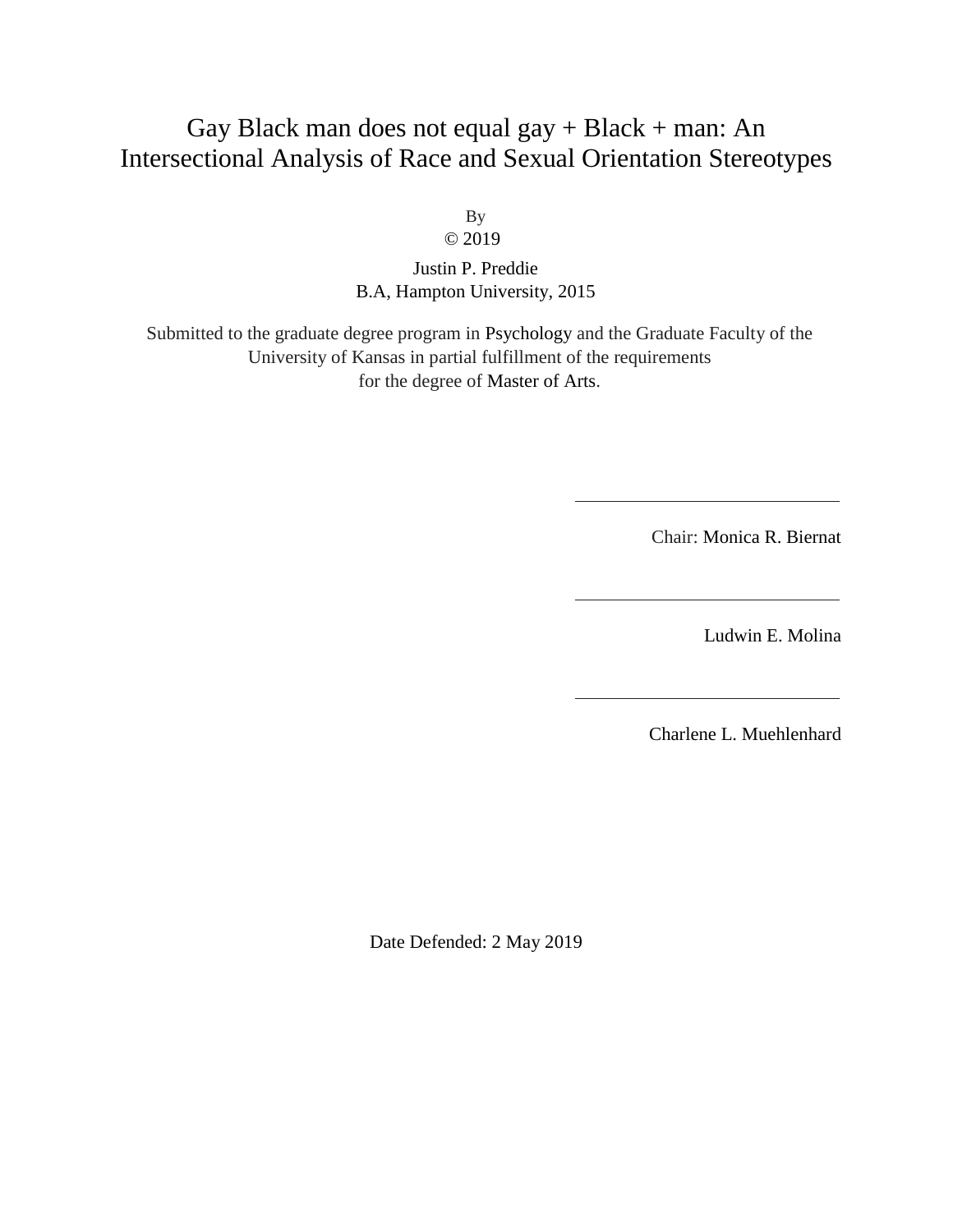The thesis committee for Justin P. Preddie certifies that this is the approved version of the following thesis:

Gay Black man does not equal gay + Black + man: An Intersectional Analysis of Race and Sexual Orientation Stereotypes

Chair: Monica R. Biernat

Date Approved: 16 May 2019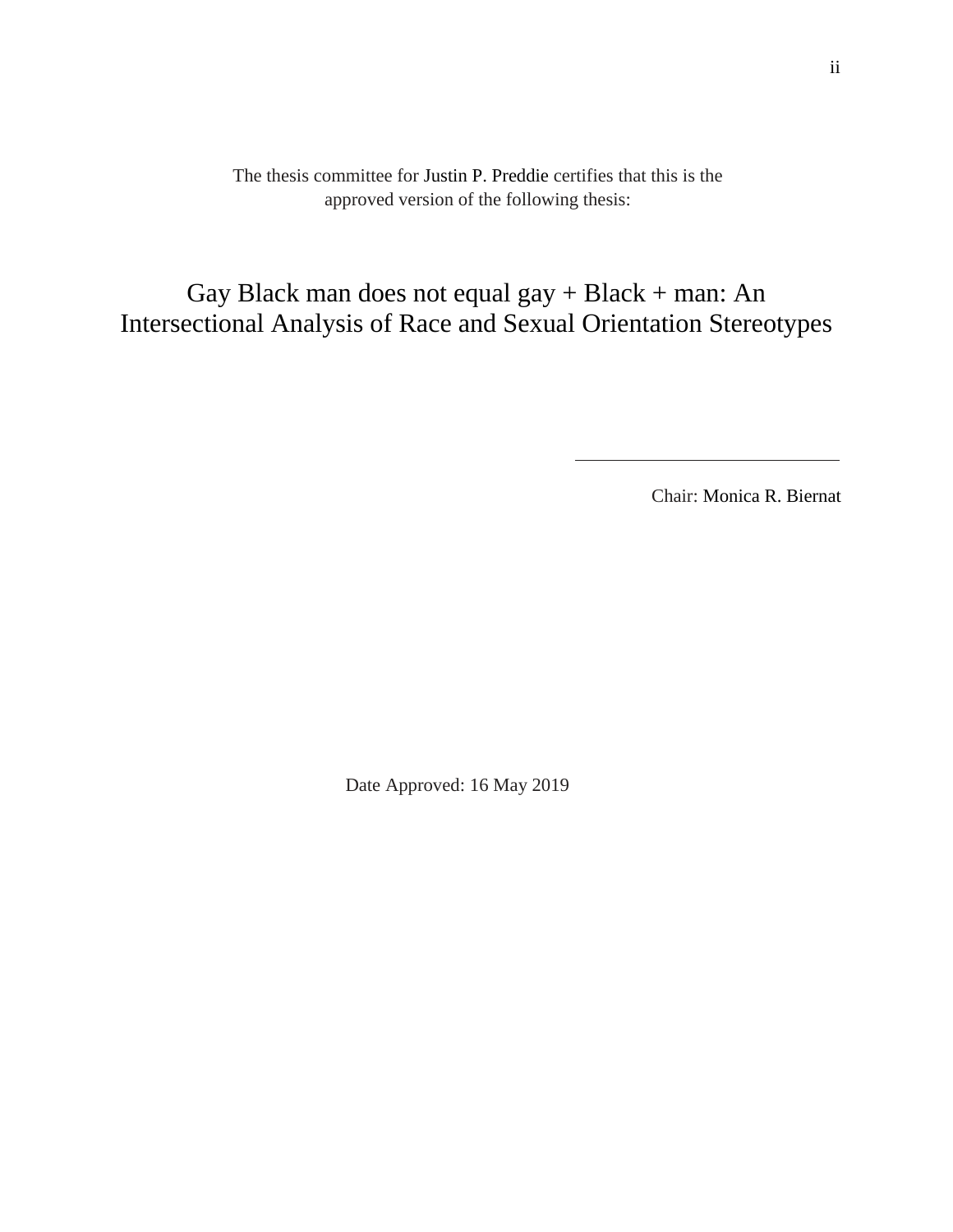## **Abstract**

Intersectionality theory suggests that group identities based on the intersection of different social categories are unique and cannot be understood by simply adding together the elements of each separate identity (Cole & Zucker, 2007). Across two studies, I apply an intersectional analysis to investigate how the interaction of sexual orientation and race affect perceptions of group similarity and stereotype content. The *intersectionality hypothesis* (H1) predicts that stereotypes for "race by sexual orientation" groups (e.g. gay Black men) will contain unique elements that are not the result of simply adding race stereotypes to sexual orientation stereotypes. With perceived similarity, intersectionality is evident in the statistical interaction between target race and sexual orientation. The *prototypicality hypothesis* (H2) suggests that "race by sexual orientation" groups will generate more unique attributes when they are non-prototypical with respect to race (Black) and sexual orientation (gay). The results partially supported both hypotheses. In Study 1, perceptions of similarity to the groups "Men" and "Black men" were qualified by a significant interaction between race and sexual orientation. In Study 2, all four "race by sexual orientation" groups produced unique attributes that were absent in the stereotype profiles of their constituent groups. Sexual orientation emerged as a more dominant factor than race for both perceptions of similarity and stereotype content. The results contribute to research and theory building by demonstrating that the intersection of ethnic and sexual orientation stereotypes is complex and produces meaningful differences in the perception of groups.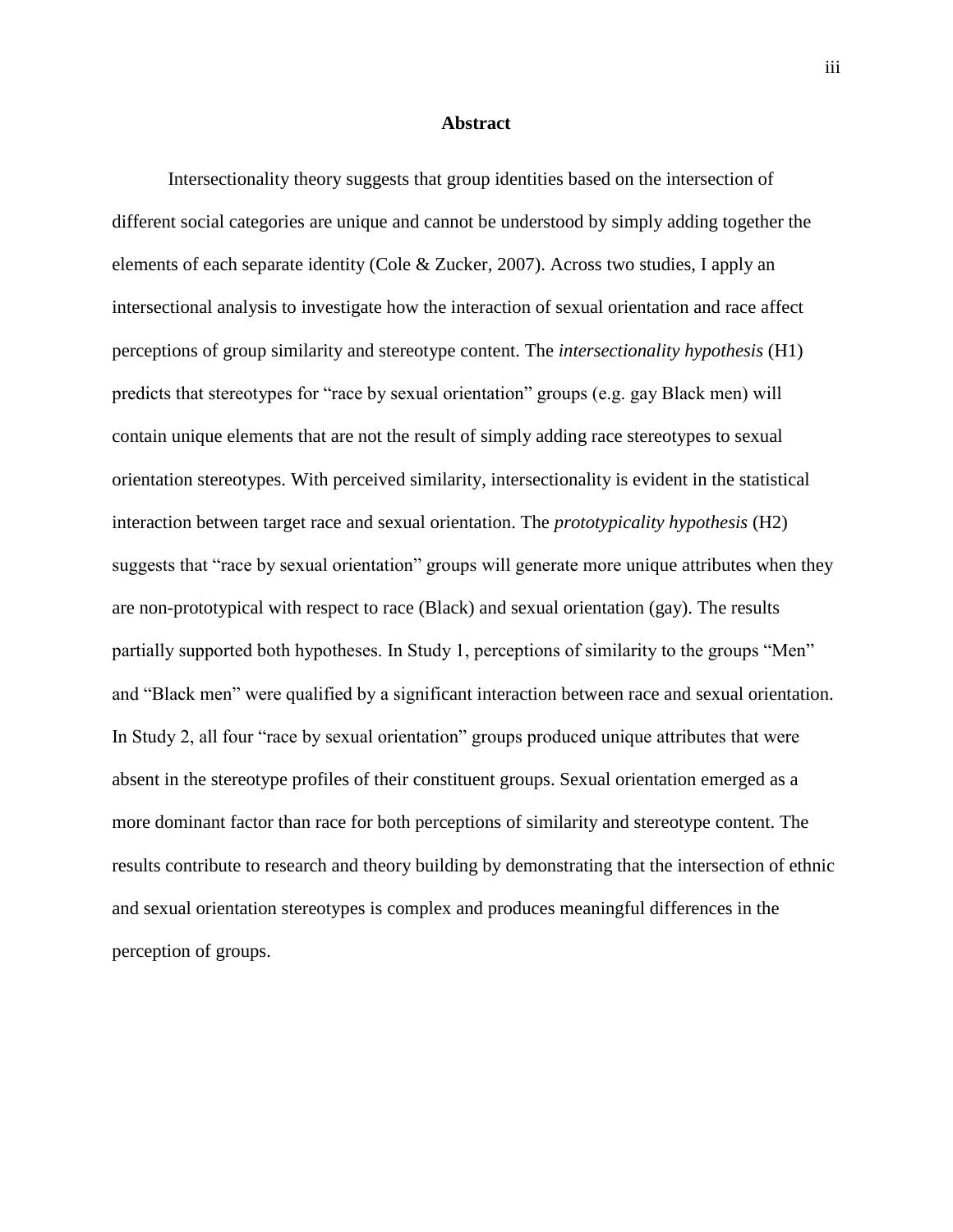## **Acknowledgments**

I would like to thank my committee members, Dr. Monica Biernat, Dr. Ludwin Molina and Dr. Charlene Muehlenhard, for their direction, guidance, support and kindness throughout this academic journey. Your insights and critical feedback has pushed me to think more deeply and reflexively about my scholarship and my life.

I would also like to acknowledge and thank my former teachers and advisors: Dr. Candice Wallace, Dr. Kwame Brown, Dr. Tamara Williams, Dr. Kalynda Smith and Dr. Tanisha Burford, who have always believed in me and continue to mentor me throughout my professional development.

I would also like to thank my Lawrence community of friends, mentors and surrogate parents. This would not have been possible without your love and care.

I wish to extend special thanks to my wonderful partner, Anthony, for walking alongside me every step of the way and for always knowing what I need in the moment.

Finally, I would like to thank my mother, Angela Preddie, my father, Glen Bostock, my brother, Gerard Padia, my sister, Lema Bostock, and everyone who has been family to me throughout my life for your love, encouragement and wisdom. I reflect you in every way.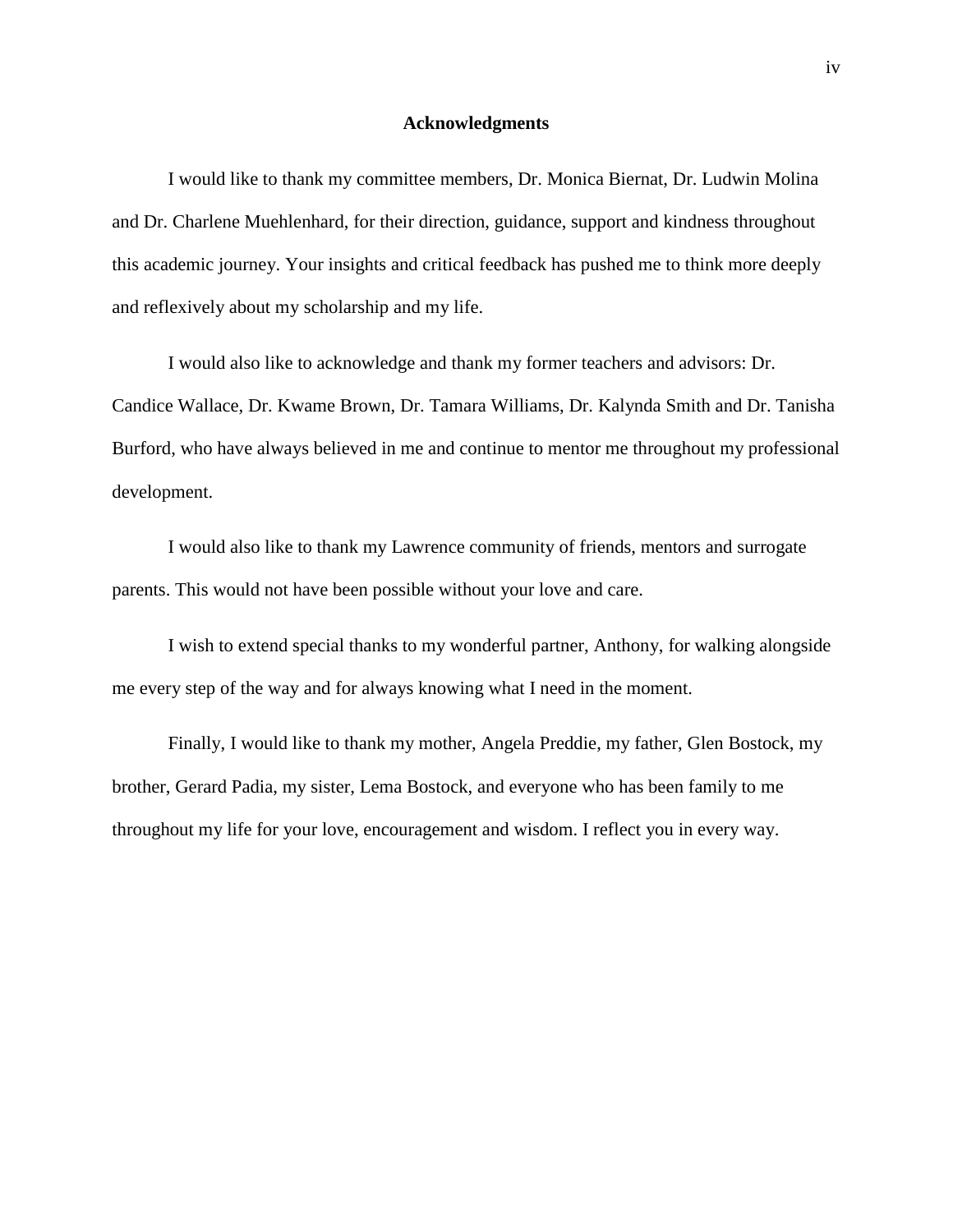| Intersectionality from the perceiver perspective: stereotyping and person perception7 |
|---------------------------------------------------------------------------------------|
|                                                                                       |
|                                                                                       |
|                                                                                       |
|                                                                                       |
|                                                                                       |
|                                                                                       |
|                                                                                       |
|                                                                                       |
|                                                                                       |
|                                                                                       |
|                                                                                       |
|                                                                                       |
|                                                                                       |
|                                                                                       |
|                                                                                       |
|                                                                                       |
|                                                                                       |
|                                                                                       |
|                                                                                       |
|                                                                                       |
|                                                                                       |
|                                                                                       |
|                                                                                       |
|                                                                                       |

## Table of Contents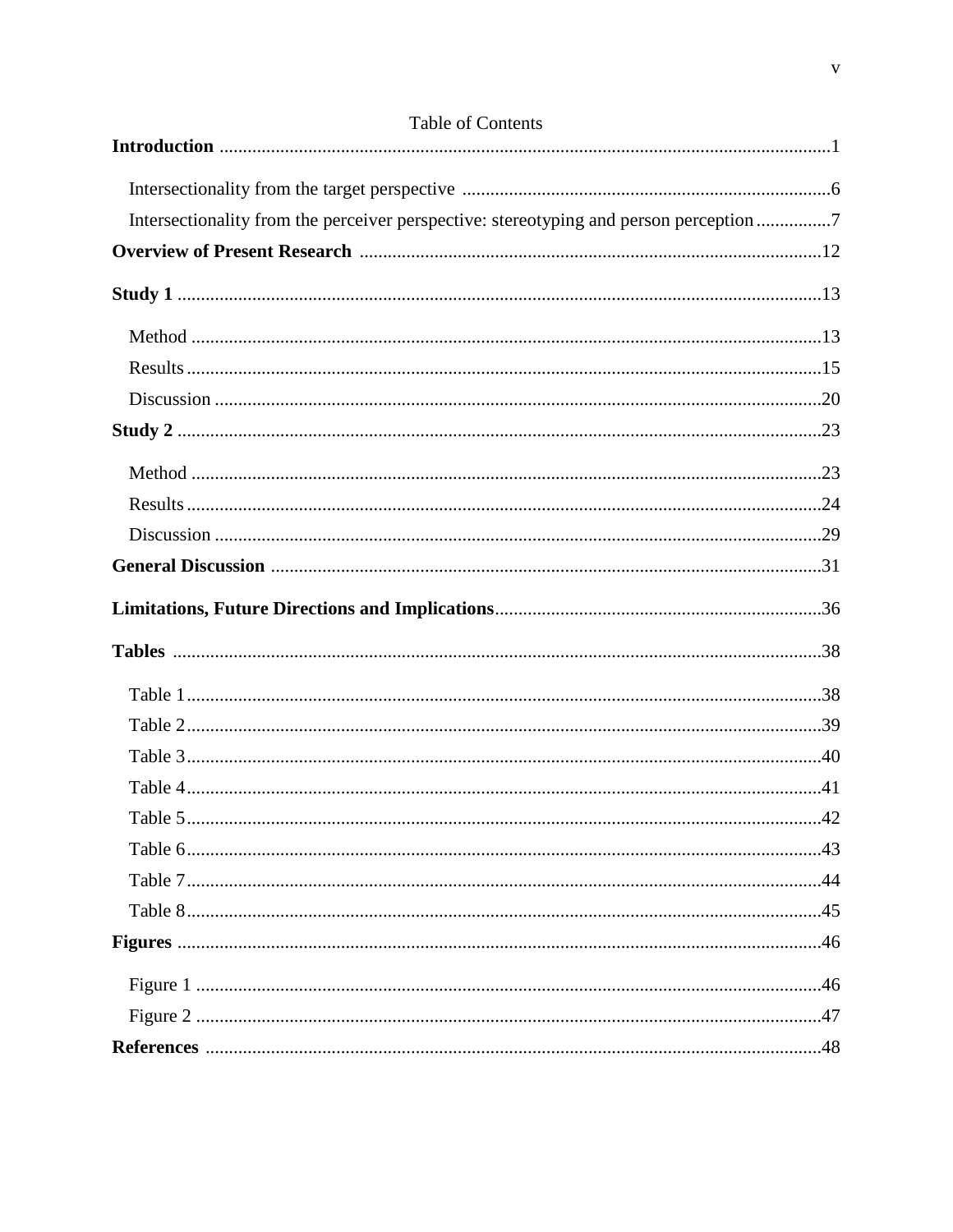Research on the content of stereotypes has traditionally focused on single categories of marginalization such as ethnicity (Katz & Braly, 1933; Devine & Elliot, 1995; Fiske, Cuddy, Glick,  $\&$  Xu, 2002) or gender (e.g., Haines, Deaux,  $\&$  Lofaro, 2016; Wood  $\&$  Eagly, 2011). However, more recent work has begun to both acknowledge and theorize the ways in which multiple social identities influence person perception and social categorization processes (Kang & Bodenhausen, 2015). This resulting research has provided us with a more dynamic and complex view of social categories (such as race, gender and sexual orientation) and the ways in which they intersect and interact. The multiple category or multiple identity approach has necessitated moving away from a unitary model of categorization that has become increasingly untenable. The research presented here follows this tradition by focusing on stereotypes at the intersection of race and sexual orientation.

The theoretical importance of research focusing on multiple identity categories is mirrored by contemporary developments in technology, politics and popular culture. Debates surrounding transgender identity and the rights of transgender persons coupled with an increasing acknowledgement of the unique challenges faced by transgender people of color have brought the existence of complex social identities that both defy and actively resist simplistic binary conventions into stark relief. Social categories are powerful and pervasive cognitive tools for organizing the social world and contribute to the speed and efficacy of person perception processes (Macrae, Milne, & Bodenhausen, 1994; Tajfel, 1969). Scholarly research has continued to engage the psychological implications for impression formation (for the perceiver) and identity formation and experience (for the target) that accompany the consideration of multiple social identities.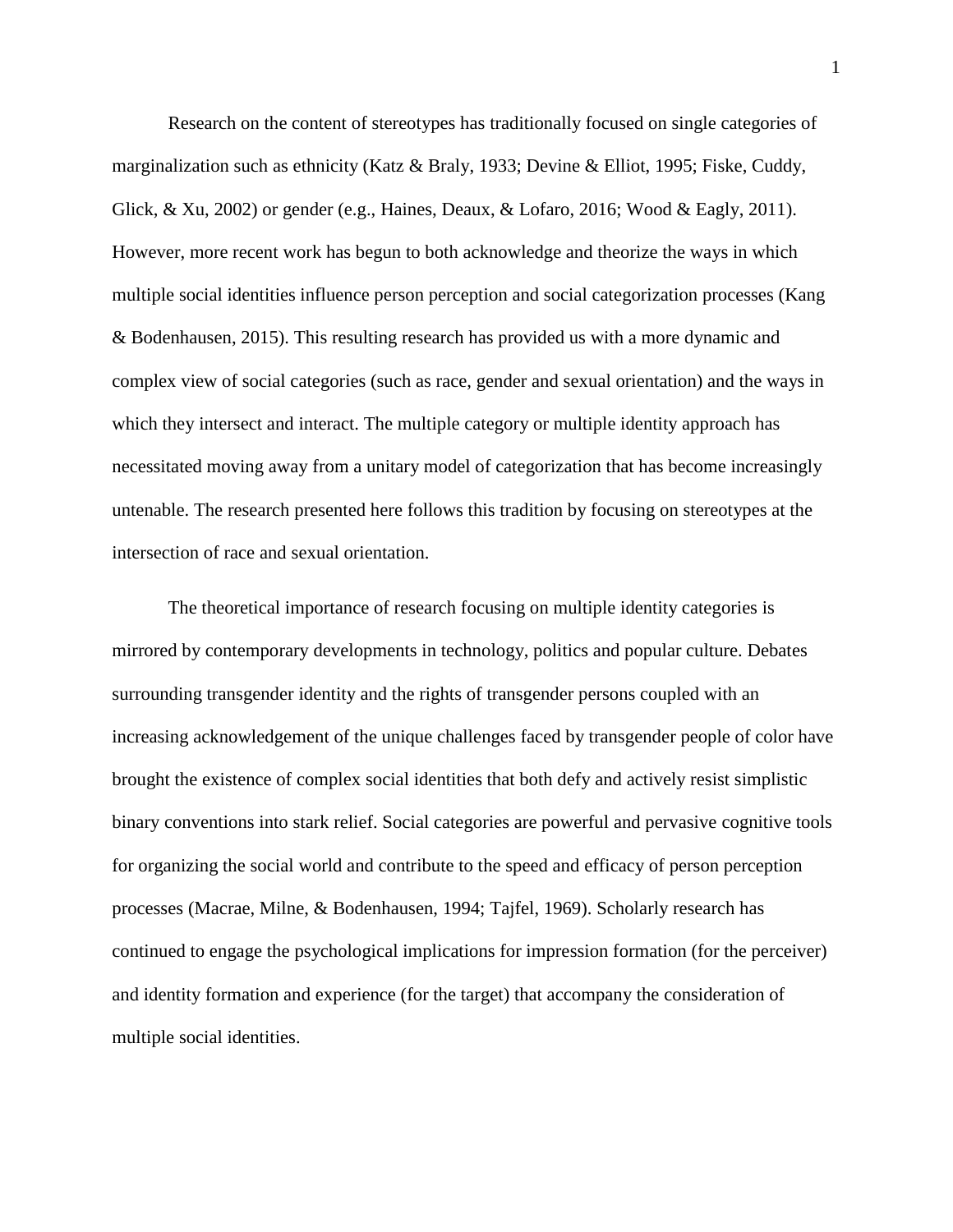One of the most productive bodies of scholarship on persons with multiply stigmatized group memberships has focused on the concept of "double jeopardy". This term was introduced to describe the specific nature of racism and sexism that characterized the discrimination faced by minority women (Beale, 1979; Reid, 1984). Later work expanded the original paradigm to include class and sexual orientation as additional "jeopardies" (King, 1988). Several theoretical approaches have been used to explain how double jeopardy can potentially shape a person's life experiences including the additive, multiplicative/interactionist and intersectional perspectives. The additive approach argues that social inequality increases cumulatively with the addition of each stigmatized identity such that, for example, a black gay man would be multiply oppressed by the combination of his race and sexual orientation (Almquist, 1975). Alternatively, the multiplicative model suggests that each of a target's multiple stigmatized identities interacts synergistically and that a person experiences discrimination as a multiply-marginalized "other" (Settles, 2006; Crenshaw, 1993).

One of the key predictions of both the additive and multiplicative models of double jeopardy is that persons with multiple subordinate identities will be the victims of more prejudice and discrimination than persons with a single subordinate identity. A robust body of empirical literature has supported this hypothesis, demonstrating that people with intersecting subordinate identities (e.g., Black women) rank lower than persons with a single subordinate identity (e.g., White women) across many different social and economic indicators (e.g., see Landrine, Klonoff, Alcaraz, Scott & Wilkins, 1995). Berdahl and Moore (2006) found that while women experienced more sexual harassment than men and African Americans, and Latinx individuals experienced more ethnic harassment than Whites, minority women experienced more frequent and severe harassment overall when compared to White males, White females and minority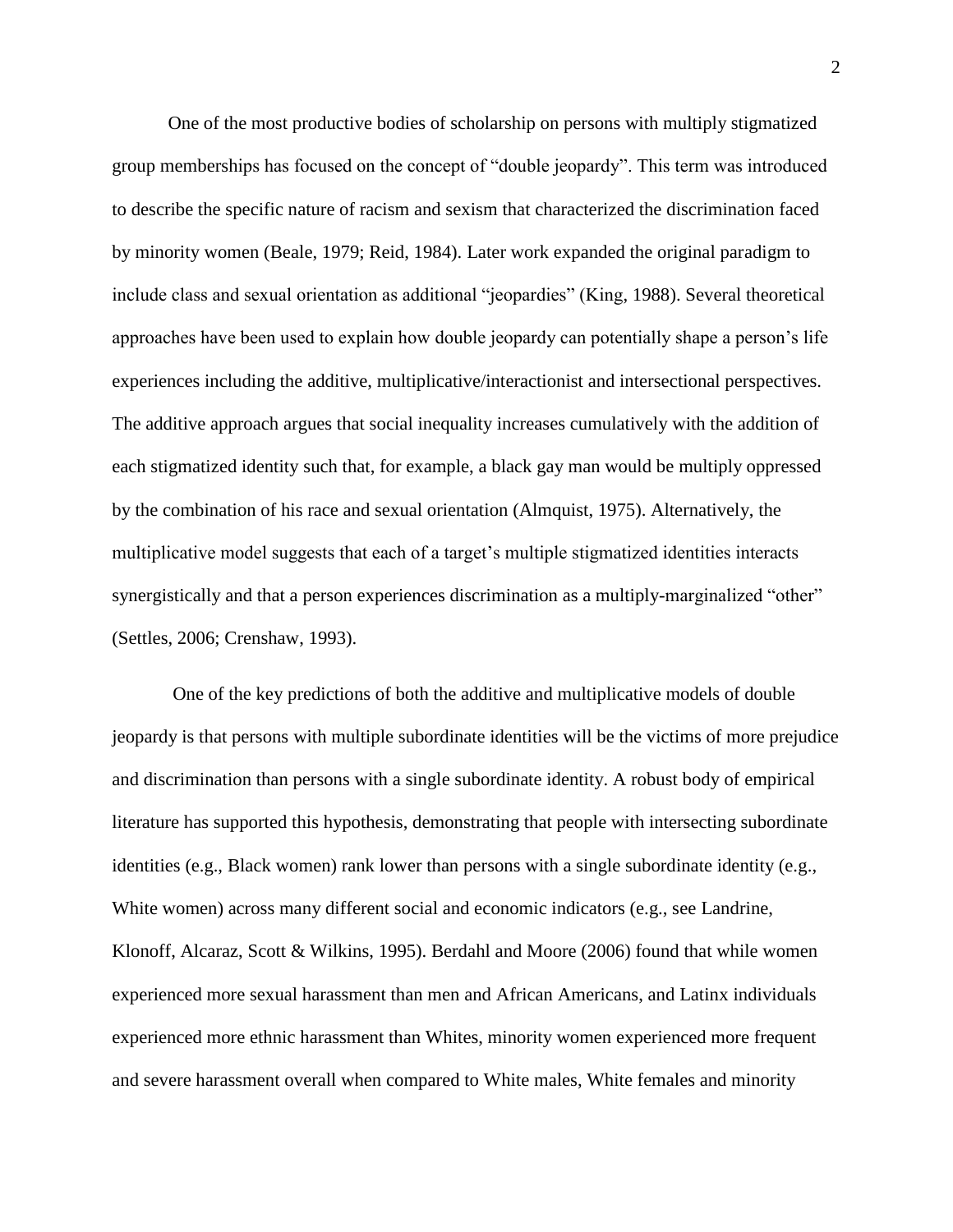males. Settles (2006) found that Black women expected to be paid less by employers relative to Black married males and white females, and Gonzales, Blanton & Williams, (2002) found that the compound effect of stereotypes related to Latino intelligence *and* stereotypes about women's intelligence contributed to Latina women's lower test scores when the stereotypes were simultaneously activated. However, other evidence supports the "subordinate male target" hypothesis (Sidanius & Veniegas, 2000) which argues that men (and in particular men who belong to subordinate groups e.g., Black men) are the primary targets of negativity and discrimination in most intergroup contexts. Minority men face more discrimination than minority women in domains such as criminal sentencing (Haley, Sidanius, Lowery & Malamuth, 2004), employment opportunities (Arai, Burrell & Nekby, 2008) and intergroup competition (van Vugt, De Cremer & Janssen, 2007). In a recent study, four-year-old children showed stronger racial bias toward Black boys than Black girls, White girls or White boys (Perszyk, Lei, Bodenhausen, Richeson, & Waxman, 2019). Navarrete, McDonald, Molina, and Sidanius (2010) extended this work across four studies suggesting that men tend to be the targets *and* agents of race discrimination; that discrimination is "primarily a male–male enterprise" (p. 936), rooted in aggression and dominance motives.

Feminist scholars have critiqued the additive and multiplicative perspectives on double jeopardy because these approaches to conceptualizing multiple social identities assume that different minority statuses operate as independent dimensions (Parent, DeBlaere & Moradi, 2013). This stands in contrast to the *intersectional* perspective, which maintains that multiple stigmatized identities result in novel experiences that are both unique and irreducible to the bare constituent elements of each social category. This perspective also differs significantly in its attention to and contestation of systems of social power. In this way, the intersectional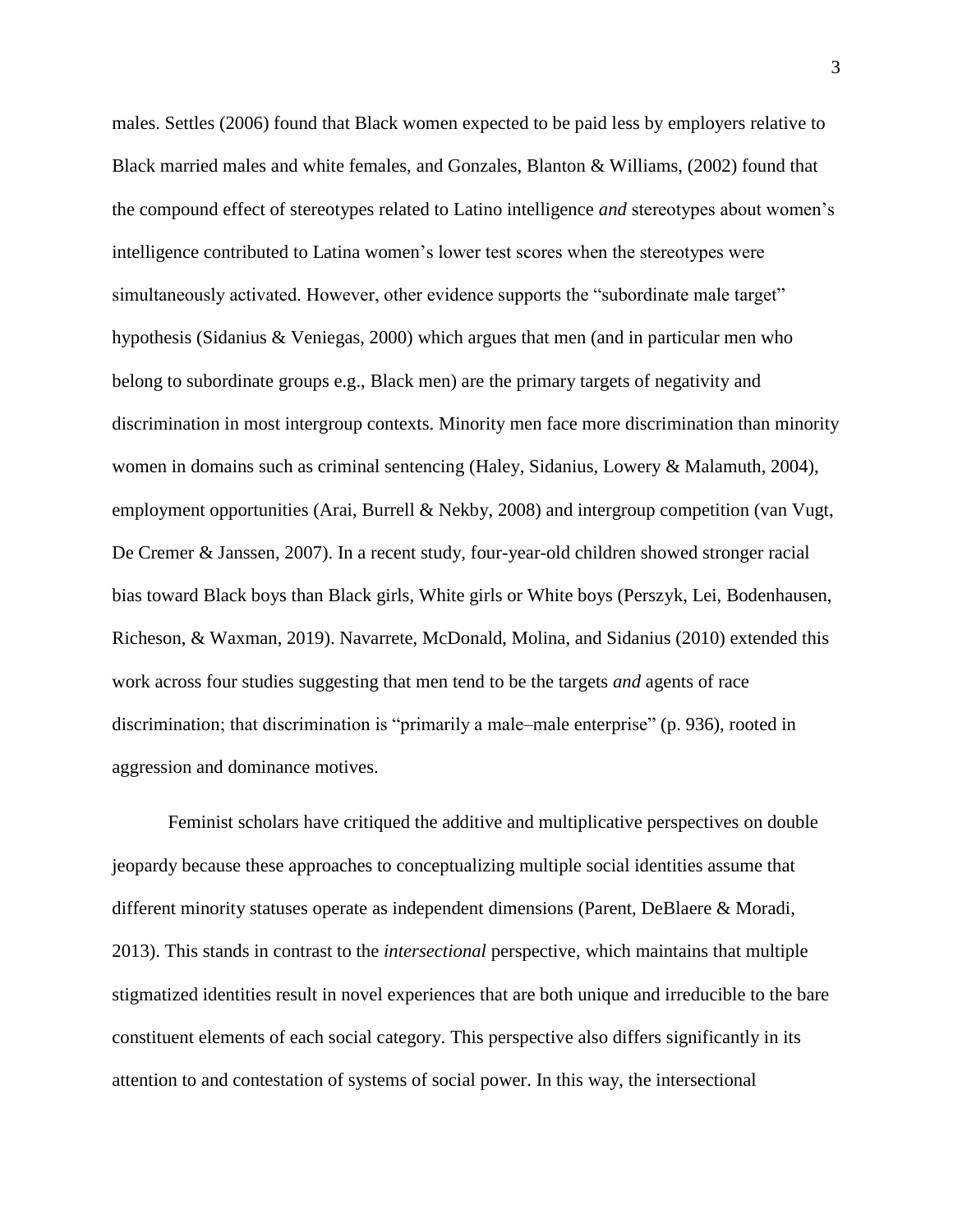perspective moves beyond the mere acknowledgement that multiple identities interact synergistically to interrogate how privilege works to obscure the mutually constitutive nature of particular identities such that they appear unidimensional e.g. American  $=$  white  $=$  straight  $=$ male. Not all interactions are created equal. Purdie-Vaughns and Eibach (2008) suggest that another important limitation of the additive and multiplicative perspectives is the implication that either the target or the perceiver can rank social identities (and the discrimination relevant to them). This "score keeping" approach does not capture the mutually constitutive nature of social categories and fails to account for persons at the intersections of privilege and marginalization (e.g., a White man with a visible physical disability).

Intersectionality theory was initially proposed to provide a more nuanced and inclusive approach to understanding the ways in which sexism and racism affected the lives of Black women (Crenshaw, 1989; 1991) As a result, this theoretical perspective is recognized as a "signal contribution of feminist studies" (Cole, 2008, p. 171). The first theme of intersectionality states that each person belongs to multiple social categories simultaneously and that these categories are mutually constitutive. Each of us is perceived not only in terms of multiple identities (e.g., race and gender), but through our multiple identities: Gender identity is often perceived through the lens of racial identity and vice versa. As a result, it is impossible to fully understand the experiences of an individual without considering the interaction and influence of different identities on person perception processes. The second theme of intersectionality emphasizes that group identities based on the intersection of ethnicity and gender (e.g., being a Black man) are unique and cannot be understood by simply adding up the attributes of each separate identity (Cole & Zucker, 2007; Peplau, Veniegas, Taylor & DeBro, 1999). Each gender, ethnicity, age, sexual orientation, etc. combination results in distinctive experiences that cannot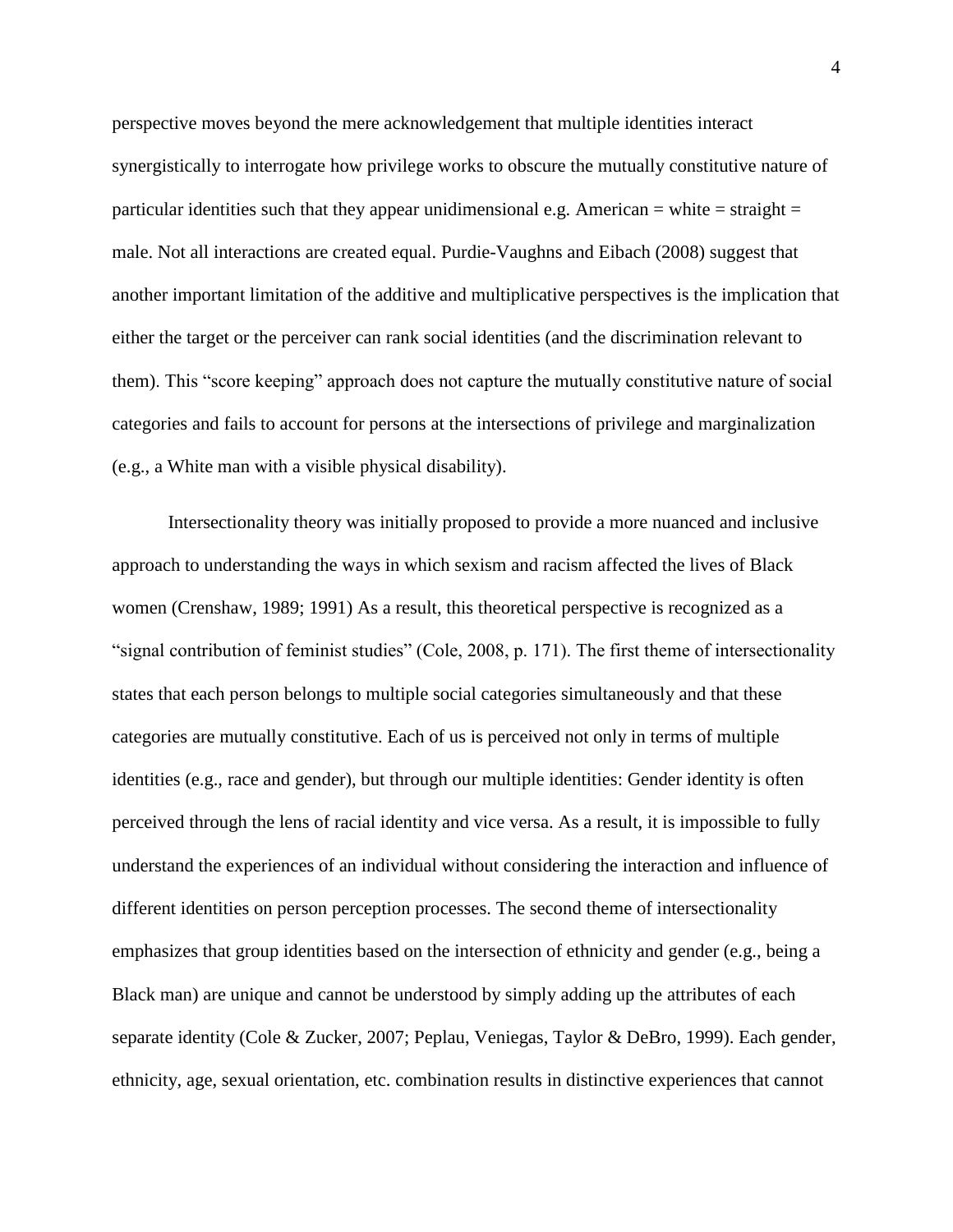be reduced to their constituent elements. Lastly, intersectionality argues that social categories are embedded in power asymmetries that shape social and material life. An intersectional analysis is predicated on the belief that categories are conceived of and always permeated by other categories in an iterative cycle of construction, destruction and reconstruction that is shaped by dynamics of power (Cho, Crenshaw & McCall, 2013) Stereotypes and identities are the *products* of the intersection of multiple hierarchies, not the dynamic that creates them (MacKinnon, 2013). Through an examination of overlapping identity categories, intersectionality helps reveal the complex, subtle and diffuse ways in which power operates to render certain people invisible and thus, subject to structural violence (Tomlinson, 2013). People's experiences are best understood in the context of the power dynamics embedded in different social identity categories.

This theme is echoed in social dominance theory, which argues that human social systems are organized as group-based hierarchies of power and status, which allow dominant groups more access to material and symbolic resources (Sidanius & Pratto, 1999). The theory also states that prejudiced people endorse *legitimizing myths* that justify their prejudicial attitudes (Sidanius, 1993; Sidanius and Pratto, 1993). The belief that heterosexuality is the only acceptable sexual orientation legitimizes prejudice and discrimination against lesbians and gay men (Whitley & Ægisdóttir, 2000). Similarly, when asked to rank the social status of ethnic groups in the U.S., participants typically located Whites at the top and Blacks at the bottom (Sidanius, Pratto & Rabinowitz, 1994). As a result, race and sexuality stereotypes tend to reflect the social hierarchies of race and sexual orientation.

Intersectionality can be considered from two perspectives: that of the target and that of the perceiver. Much of the research and theorizing about intersectionality has focused on the "lived experience" of targets who belong to multiple stigmatized groups (e.g., gay Black men);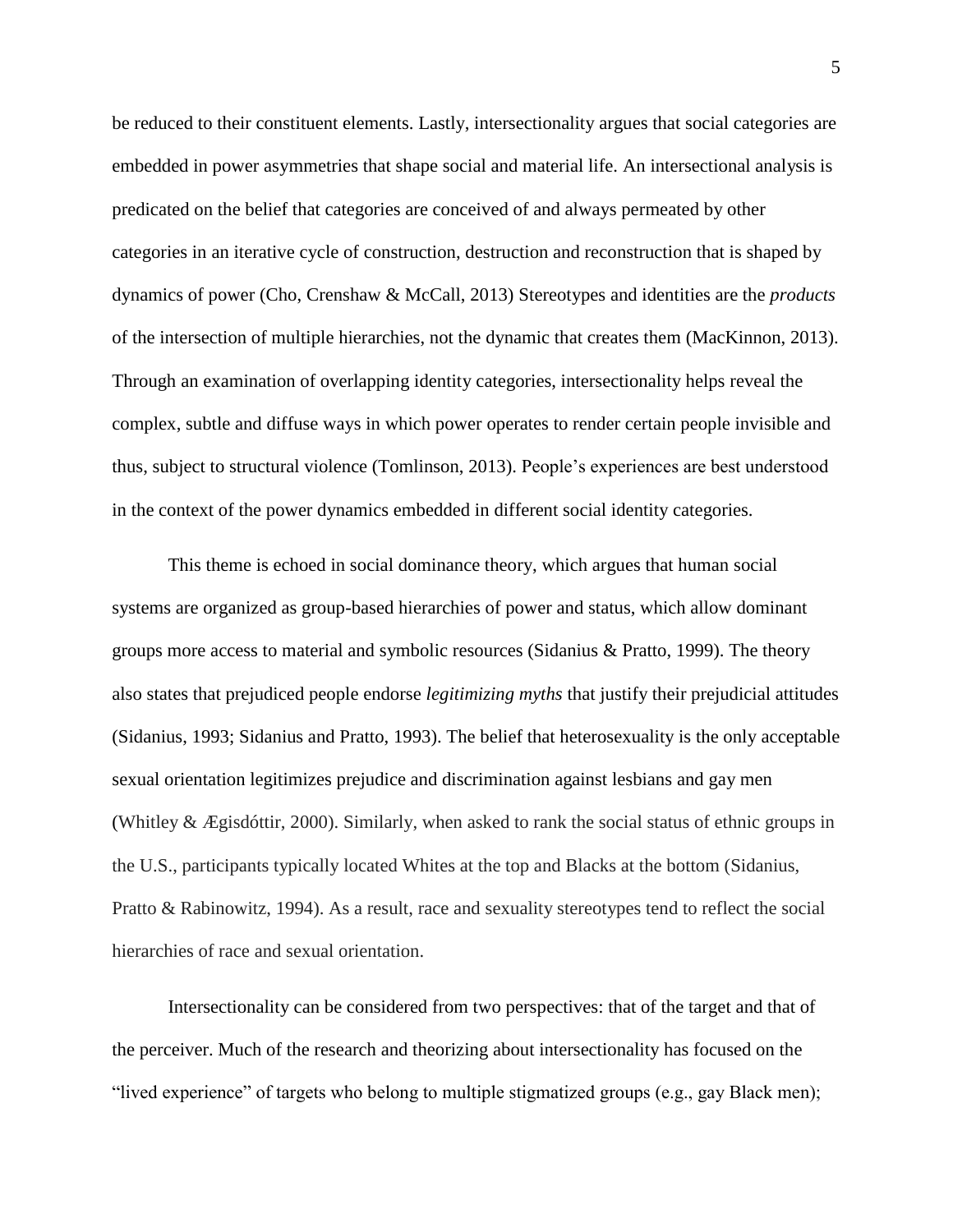other research, including the present work, focuses on how these targets are perceived by nonstigmatized others. Below I briefly review relevant research from these two perspectives.

## **Intersectionality from the target perspective**

The first area of intersectionality research examines how individuals' intersectional identity shapes their sense of self. Berdahl and Moore (2006) examined how the interaction of gender and ethnicity affected the incidence of workplace harassment. Using survey data from employees at five organizations, they found that minority women reported experiencing significantly more workplace harassment than minority men, White men and White women (when ethnic and sexual harassment were combined into a single harassment measure). Their results support the double jeopardy hypothesis which suggests that minority women will be subject to the most harassment as members of marginalized groups in terms of both race and gender. Work by Villicana, Delucio and Biernat (2016) used an intersectional framework to investigate the effect of verbal disclosure of gay identity ("coming out") on subjective well-being among gay Latino men and gay White men. Across two studies, they found that verbal disclosure was associated with increased subjective well-being for gay White men but not for gay Latino men. For gay White men, the relationship between disclosure and well-being was mediated by increased perceptions of intrinsic self-expression and higher relational self-construal. However, this pattern did not emerge for gay Latino men suggesting that the centrality of "outness" as explicit (verbal) disclosure of sexual orientation for subjective well-being and gay identity development does not hold for gay men whose ethnic identity reveals alternative constructions of "outness" and gay identity.

Intersectionality also affects the relationship between individuals and the various communities with which they identify. For example, Townsend (2008) used an intersectional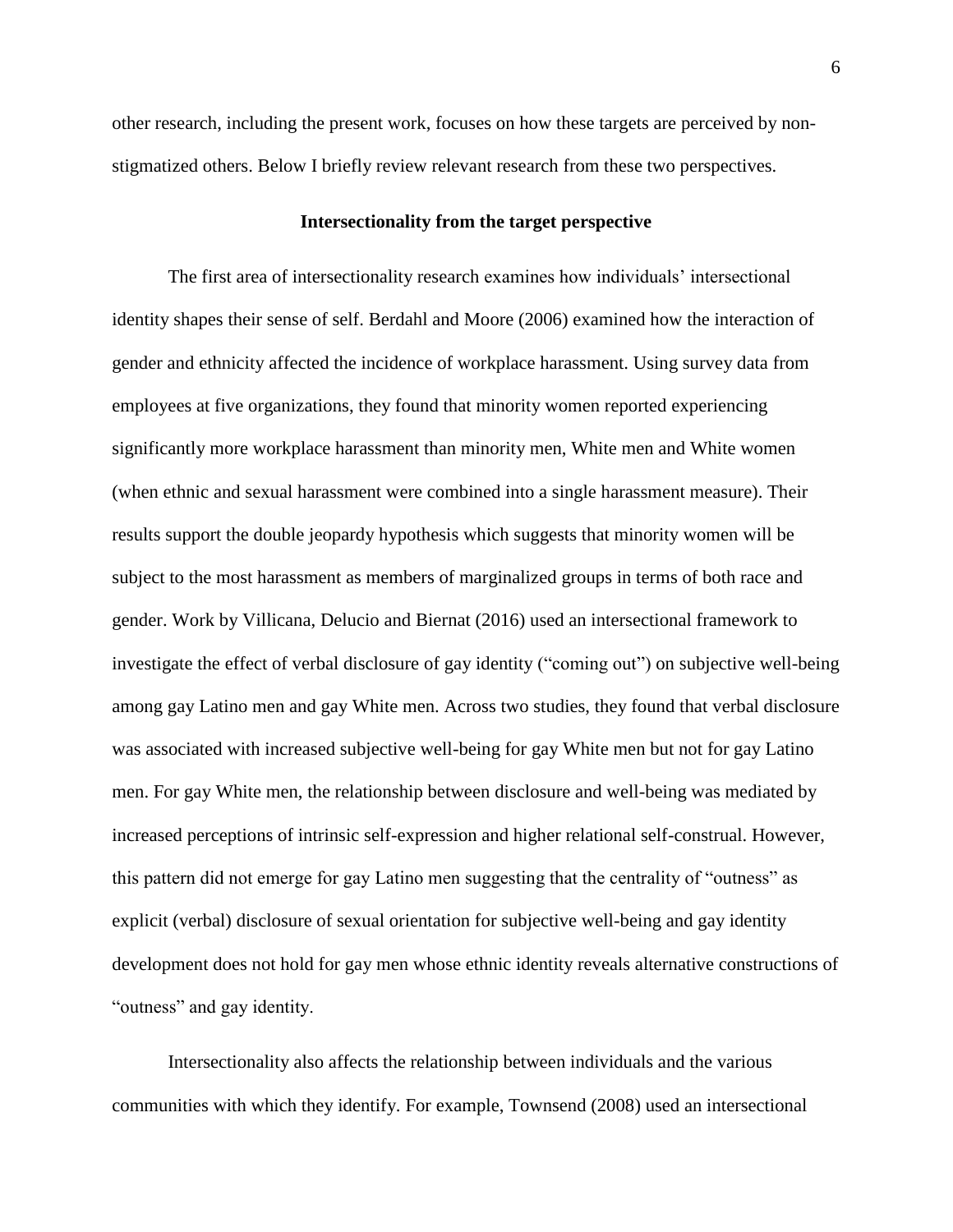framework to develop a model of sexual risk for low-income African American adolescent girls. The model describes the socialization practices that African American mothers use to prepare their daughters to cope with racism and sexism and highlights the ways in which girls internalize their mother's attitudes and beliefs about heterosexual romantic relationships. Swank and Fahs (2012) conducted an intersectional analysis of 285 self-identified gays and lesbians in the U.S. to determine how gender and race impacted their political behaviors. Their results suggested that White lesbians were less likely to engage in protest action or vote than lesbians of color. Conversely, gay men's political engagement was more dependent on experiencing workplace discrimination and endorsement of an activist identity than race, highlighting the efficacy of intersectional approaches for capturing important nuance in the psychological processes relevant to identity.

### **Intersectionality from the perceiver perspective: Stereotyping and person perception**

Another area of research examines the effect of intersectionality on person perception and the downstream consequences for stereotyping, discrimination and prejudice. Johnson, Freeman and Pauker (2012) investigated the potential for race to bias sex-based categorizations due to the common cues or overlapping stereotypes between race and gender. Stereotypes of Asians tend to overlap with stereotypes of women, whereas stereotypes of African Americans overlap more with stereotypes of men. In this sense, race is gendered. Johnson et al. (2012) found that when asked to categorize androgynous faces into "male" or "female," female categorizations were facilitated, and male categorizations were impaired as the race of the stimuli changed from Black to White to Asian. Additionally, the biasing effect of race was more pronounced among those participants who endorsed stereotypical associations of "Asian as female" and "Black as male".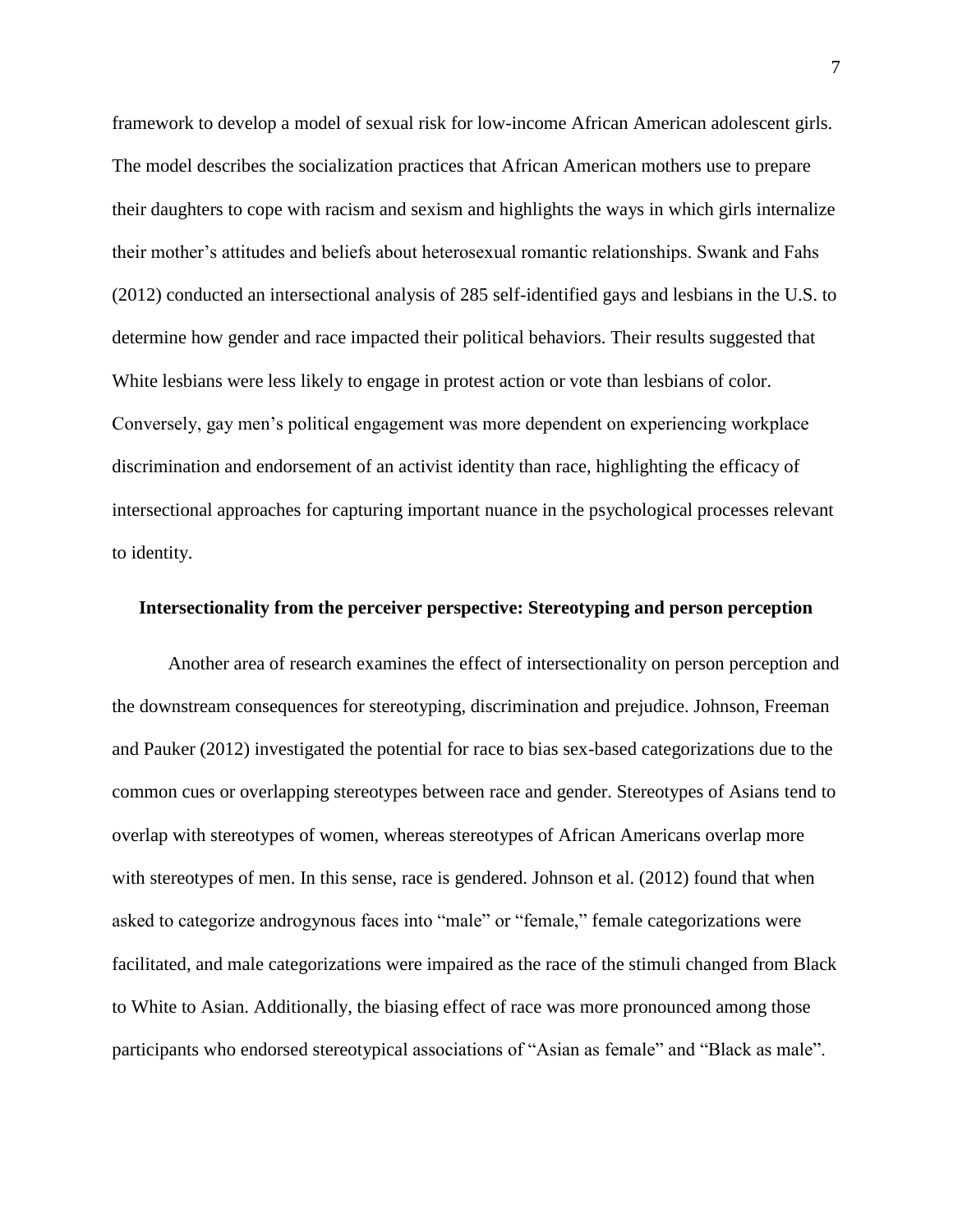Across two studies, Sesko and Biernat (2010) examined the "invisibility" of Black women due to their non-prototypicality in terms of both gender and race. In Study 1, they found that participants were less able to distinguish between "old" faces and "new" faces (i.e. faces that they had seen in a previous trial versus new stimuli) for Black women compared to other race/gender groups. In Study 2, they replicated the "invisibility" effect in a "who said what" paradigm by evaluating whether spoken statements by Black women were correctly attributed to their source. The statements of Black women, more so than the statements of White men, White women, or Black men, were misattributed to other speakers. Other scholars have extended the intersectional invisibility hypothesis to account for similar effects in other ethnic groups. Using the "who said what" paradigm, Schug, Alt, and Klauer (2015) found that participants were less likely to correctly remember statements made by Asian men relative to Asian women (Study 1). In a second study, participants were told the race of a protagonist and asked to write a story. White participants (especially men) were least likely to write about a man in the Asian condition compared to the Black and White conditions (Study 2). This is consistent with the invisibility hypothesis since Asian men are perceived as non-prototypical of their ethnic group due to cultural stereotypes that associate "Asian" phenotypical characteristics with femininity.

Some research has focused specifically on how intersectionality affects person perception processes in leadership contexts. Rosette, Koval, Ma, and Livingston (2016) examined how the intersection of race and gender affected agentic biases towards women in leadership positions. Black women are stereotyped as dominant but not competent, Asian American women are stereotyped as competent but passive, while White women are perceived as communal without being seen as overly dominant or excessively competent. As a result, Black female leaders were the least likely to suffer agentic penalty (backlash for engaging in counterstereotypical behavior)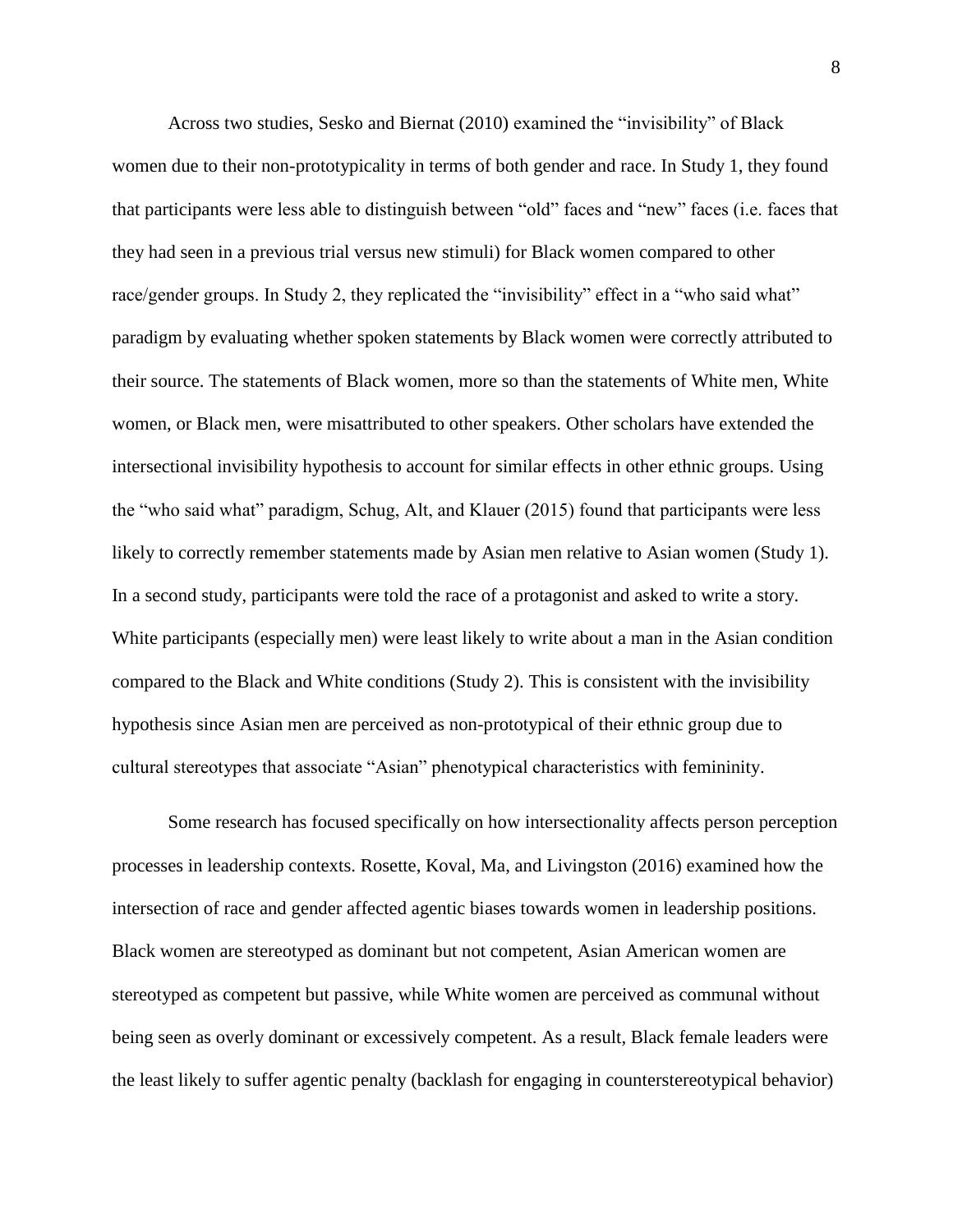compared to Asian American women and White women (i.e., dominance was more expected for Black women and therefore was less penalized). However, the pattern of findings was reversed for agentic deficiency (perceiving a lack of leadership potential). Based on stereotypes about relative competence, Black women suffered relative to White women and Asian American women. Livingston and Pearce (2009) conducted two studies that investigated the positive role of "babyfaceness" on the success of Black male CEOs. Across two studies, the researchers found that for Black CEOs but not White CEOs, having a "baby face" was associated with perceptions of warmth, as well as higher salary and corporate prestige. These findings are consistent with prior literature suggesting that the success of Black leaders is due, at least in part, to the presence of disarming mechanisms: Physical, psychological or behavioral traits that attenuate stereotypical perceptions that Blacks are threatening.

In a related vein, Remedios, Chasteen, Rule, and Plaks (2011) examined how perceivers integrate information from both perceptually obvious categories (e.g., age, race) and perceptually ambiguous (e.g., sexual orientation) categories. They found that participants rated the faces of Black gay men as more likable than Black straight men and approached Black gay men faster than Black straight men. The category of "Black gay men" presumably activated warmth stereotypes that compensated for negative stereotypes of Black men. Non-prototypical groups might be more well-liked if the stereotype profiles for their constituent identity categories are considered incompatible or contradictory (Livingston & Pearce, 2009). As a result, "Black gay men" are perceived more favorably overall because the stereotypes for gay men (effeminate, submissive, intelligent) and black men (dominant, hypermasculine, stupid) are oppositional.

Research in this area has also considered the impact of increasing intersectional awareness on the perceptions of intersectionally dissimilar others. Greenwood and Christian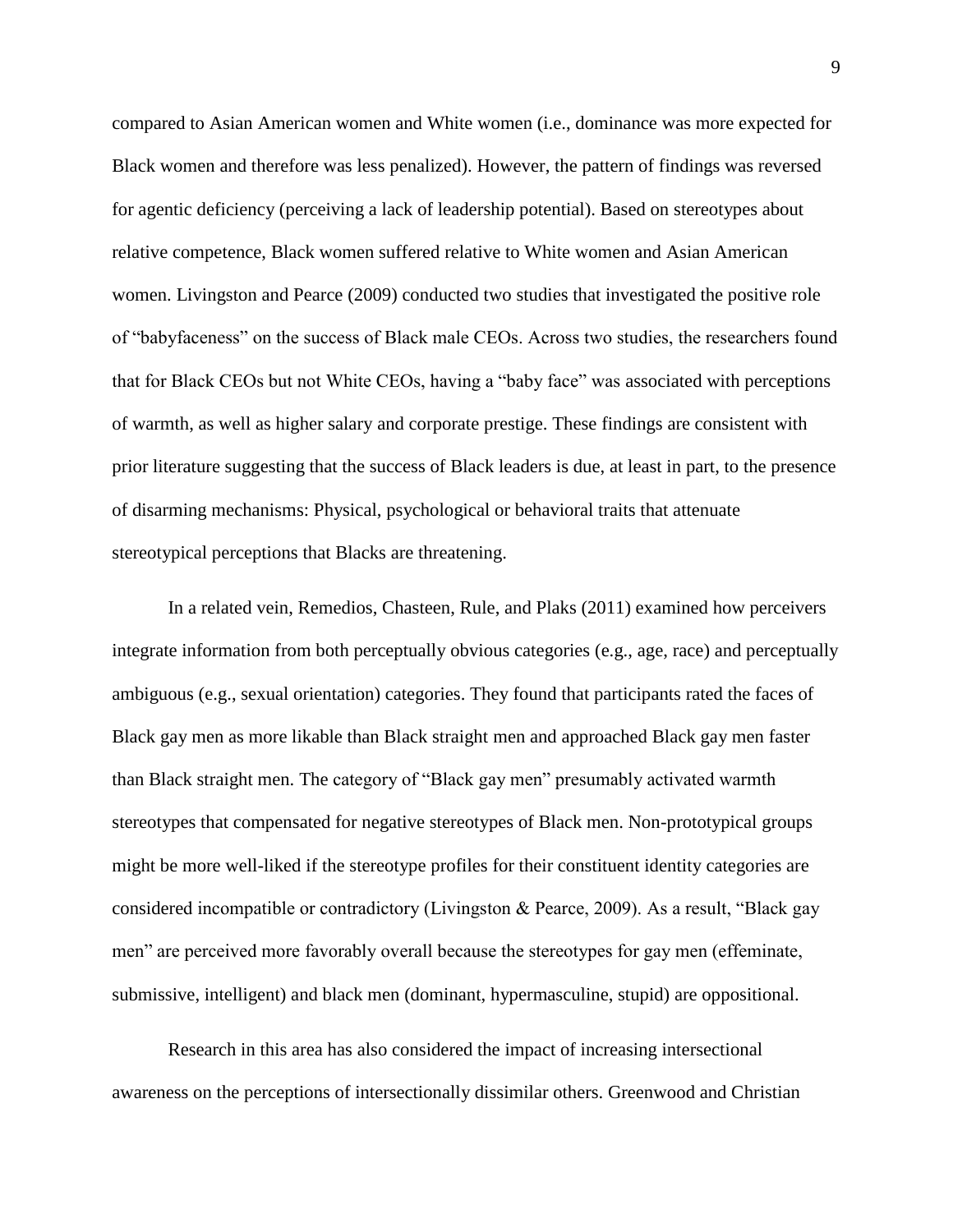(2008) manipulated consciousness of the intersection of White privilege and gender discrimination in a sample of White women and found that participants with more intersectional consciousness reported greater acceptance of Muslim covering practices, described the Muslim female target in a brief vignette as less sexually promiscuous and perceived more similarity between themselves and the Muslim vignette writers. Participants whose politics were more leftoriented expressed significantly more positive attitudes towards Muslim women than participants whose politics were oriented towards the right suggesting that the effect of intersectional consciousness was moderated by political orientation.

In addition to its implications for categorization and perception, intersectionality theory also provides a useful empirical framework for examining the unique intersectional stereotypes faced by groups with multiple stigmatized identities. Ghavami and Peplau (2013) examined the content of cultural stereotypes that combined ethnicity and gender and established the empirical paradigm that guides the present work. The researchers asked participants to generate stereotypes about specific groups using an open-response format. Both race- and gender-specific (e.g. Black women) groups as well as superordinate groups (e.g. women, Blacks) were included. Frequencies of all the stereotypes were computed and the top 15 were reported for each group. A key finding was that intersectional groups were often non-prototypical of their constituent identity categories. For example, the stereotypes most commonly associated with the category "White" overlapped to a greater extent with those ascribed to White *men* vs. White women, and the most common stereotypes about "women" overlapped to a greater extent with those ascribed to *White* women vs. Black women (Ghavami & Peplau, 2013). The authors suggest that their findings are consistent with the intersectional invisibility hypothesis, which argues that the convergence of androcentrism and ethnocentrism—which privileges the experiences of men and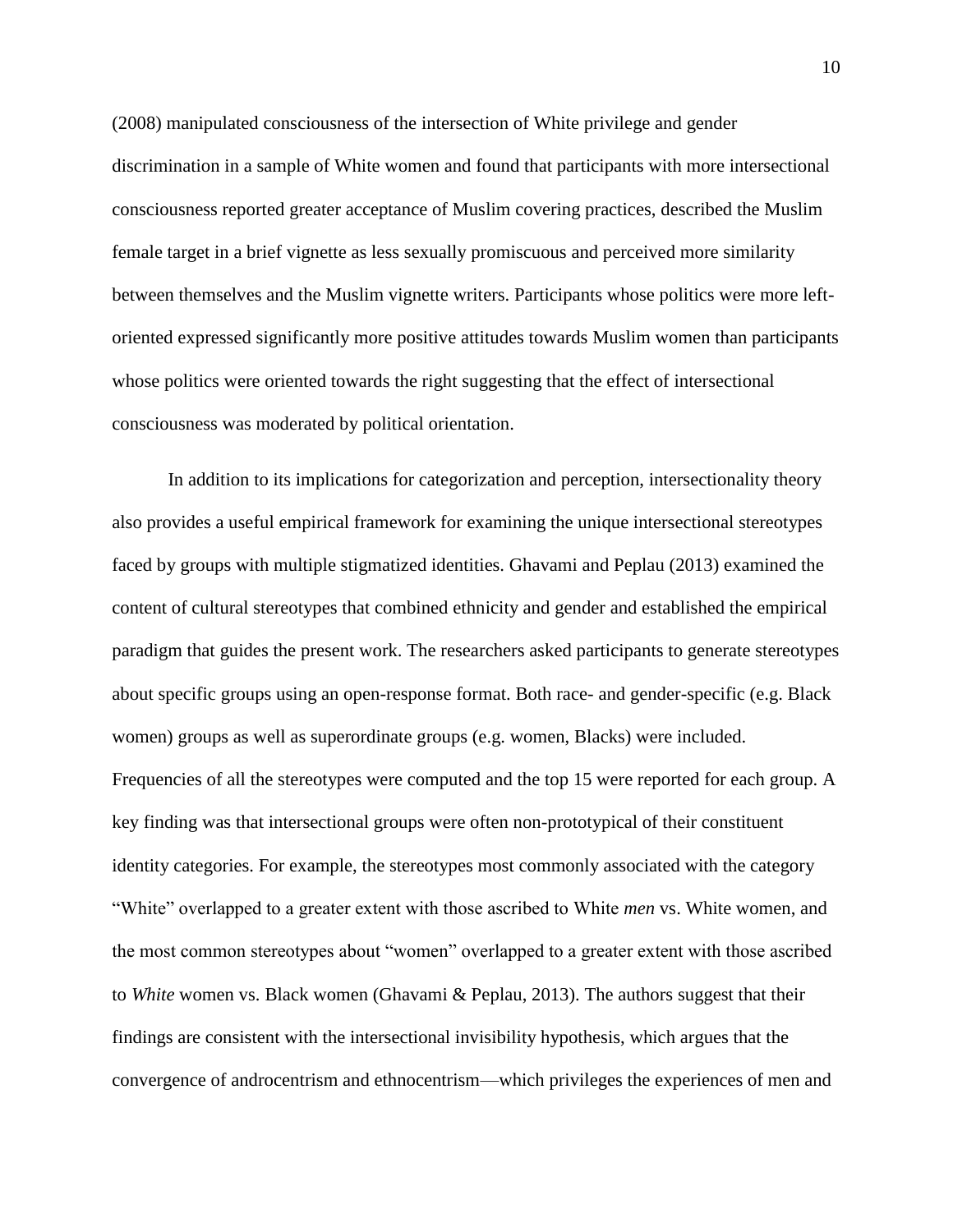Whites—render ethnic women non-prototypical of both of their marginalized superordinate groups (Purdie-Vaughns & Eibach, 2008).

One of the central arguments of the intersectional invisibility hypothesis is that perceived prototypicality is determined relative to hegemonic standards that position Whites, heterosexuals and men as the exemplars of any given social group. Through the interrelated ideologies of androcentrism, ethnocentrism and heterocentrism, the perspectives of dominant group members achieve hegemonic status and become the societal standard against which all group members are evaluated (Bem, 1994; Purdie-Vaughns & Eibach, 2008). These three ideologies privilege the experiences of white, heterosexual men whose status is taken as the norm for an entire culture and species. This framing positions women, non-Whites and sexual minorities as "others" whose behaviors and identities deviate from an ostensibly universal standard. One of the manifestations of this non-prototypicality is the emergence of unique stereotypes for the intersectional categories (e.g., Black women) that are not represented in the stereotype content of either superordinate category (Blacks, women). The failure to recognize persons with multiple intersecting subordinate identities as "full members" of their constituent groups necessitates the generation of unique stereotypes precisely because their lack of full membership invalidates an additive model for stereotype generation.

Similarly, Black gay men are rendered non-prototypical by the confluence of heterocentrism and ethnocentrism, which centers Black heterosexual men as the prototype for "black men" and White gay men as the prototype for "gay men" (Purdie-Vaughns & Eibach, 2008). Calabrese, Earnshaw, Magnus, Hansen, Krakower, Underhill, Mayer, Kershaw, Betancourt and Dovidio (2018) have applied an intersectional approach to the *sexual* stereotypes ascribed to Black men who have sex with men (MSM). In line with the argument of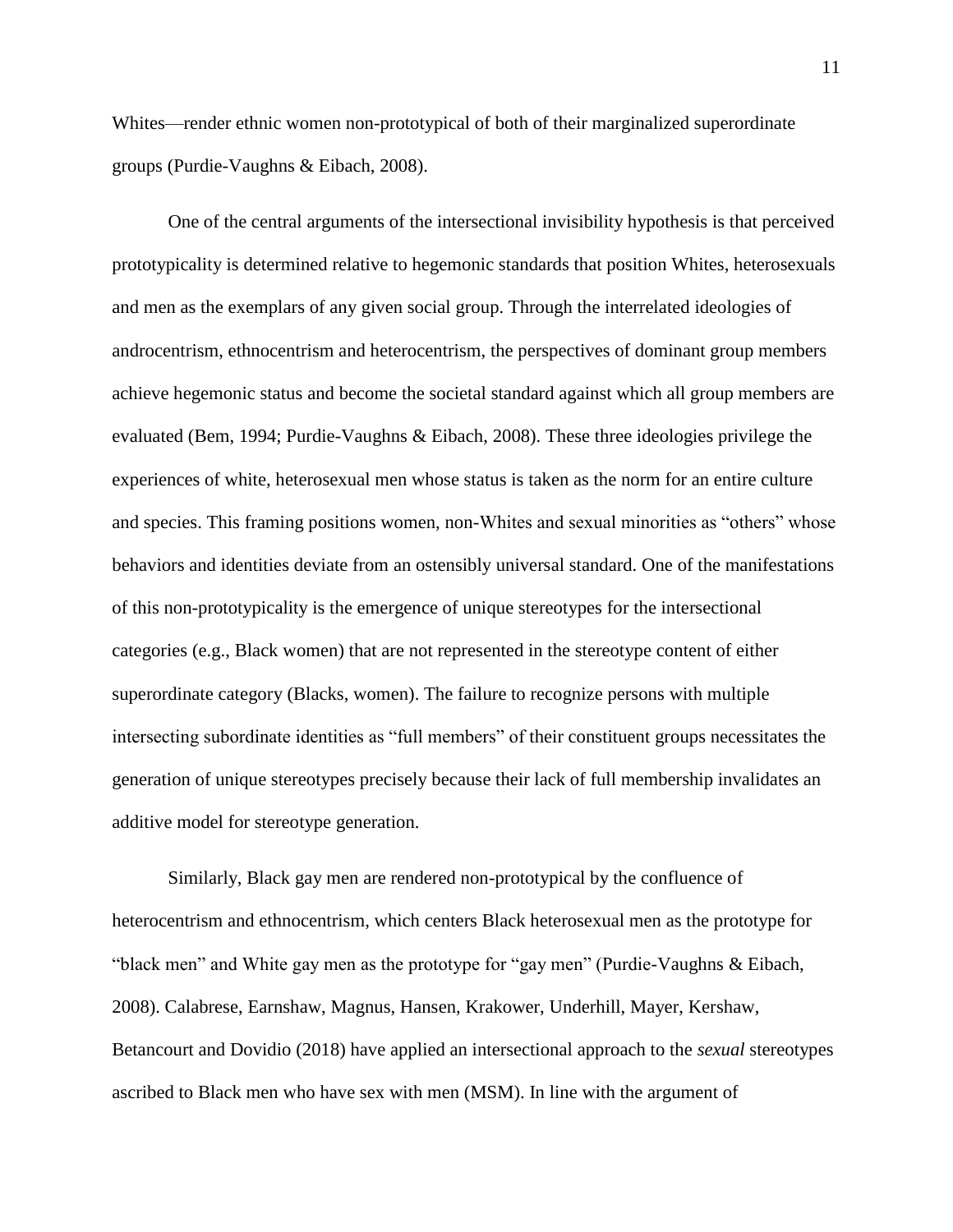intersectional invisibility, the researchers found that unique stereotypes ("down low", diseased, loud, and dirty) emerged for the intersectional category of Black gay men that were not reflected in the stereotypes generated for either of the two superordinate groups (gay men, Black men). Their results also showed evidence of a prototypicality effect such that sexual stereotypes of Black men were more similar to stereotypes associated with Black heterosexual men than Black gay men. Similarly, the sexual stereotypes of gay men overlapped more with the stereotypes for White gay men than Black gay men.

## **Overview of the Present Research**

In the present research, I consider the intersection of race and sexual orientation and focus on stereotypes of gay and straight Black and White men. The present studies extend the research of Ghavami and Peplau (2013) and others by simultaneously assessing, comparing and testing hypotheses about the perceived similarity and cultural stereotypes associated with the intersection of race and sexual orientation. In Study 1, I examine *perceived similarity* between intersectional and single category groups as a means of assessing prototypicality and intergroup differentiation. This approach provided a content-free test of how the different groups were perceived in terms of similarity. Perceived similarity is an indicator of overlap between constructs and has been used to measure categorization (low similarity = distinctions between categories; e.g., Tajfel & Wilkes, 1963), group prototypicality (e.g., Hogg, Hardie, & Reynolds, 1995), and self-stereotyping (Spears, Doosje, & Ellemers, 1997). Measuring perceived similarity between intersectional groups and their contrasting and superordinate categories was a first step in determining whether perceivers differentiate between groups on the basis of race and sexual orientation. In Study 2, I examine open-ended stereotype content of superordinate and intersectional groups using Ghavami and Peplau's (2013) procedures.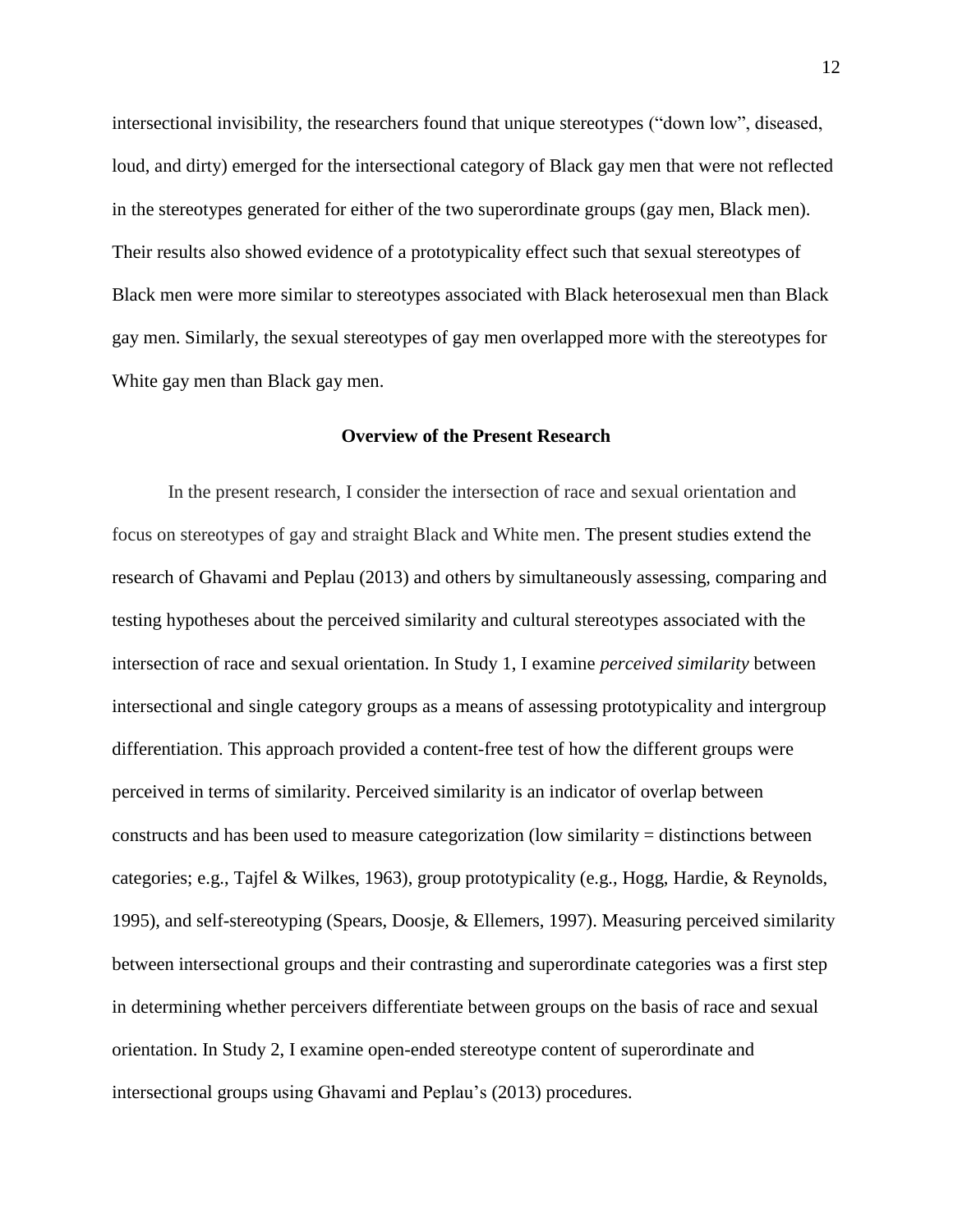I test two hypotheses: The *intersectionality hypothesis* (H1) predicts that stereotypes for "race by sexual orientation" groups (e.g. gay Black men) will contain unique elements that are not the result of simply adding race stereotypes to sexual orientation stereotypes. With regard to perceived similarity, intersectionality is evident in the statistical interaction between target race and sexual orientation. The *prototypicality hypothesis* (H2) further suggests that "race by sexual orientation" groups will generate more unique attributes (and be perceived as less similar) when they are non-prototypical with respect to race (Black) rather than prototypical (White), and when they are non-prototypical with respect to sexual orientation (gay) rather than prototypical (straight). For example, stereotypes of Black gay men should include more unique attributes than stereotypes of White gay men, and Black gay men should be perceived as less similar to their constituent categories than White gay men.

### **Study 1**

## **Method**

**Participants.** I recruited 1816 participants via Amazon Mechanical Turk (mTurk; see Buhrmester et al., 2011; 2018), who each received \$0.25 payment for participation. After filtering participants who did not provide any responses, the sample consisted of 936 women and 866 men ranging in age from 18 to 82 years ( $M = 35.9$ ,  $SD = 11.4$ ). The majority of the sample identified as White (74%) and heterosexual (88%). Sixty percent of the sample indicated having close friends who identified as members of the LGBT community, and 37% indicated having family who identified as members of the LGBT community.

**Materials and procedure.** Participants completed an online survey (built in Qualtrics) that assessed "the effect of sexual orientation and/or race on perceptions of group similarity."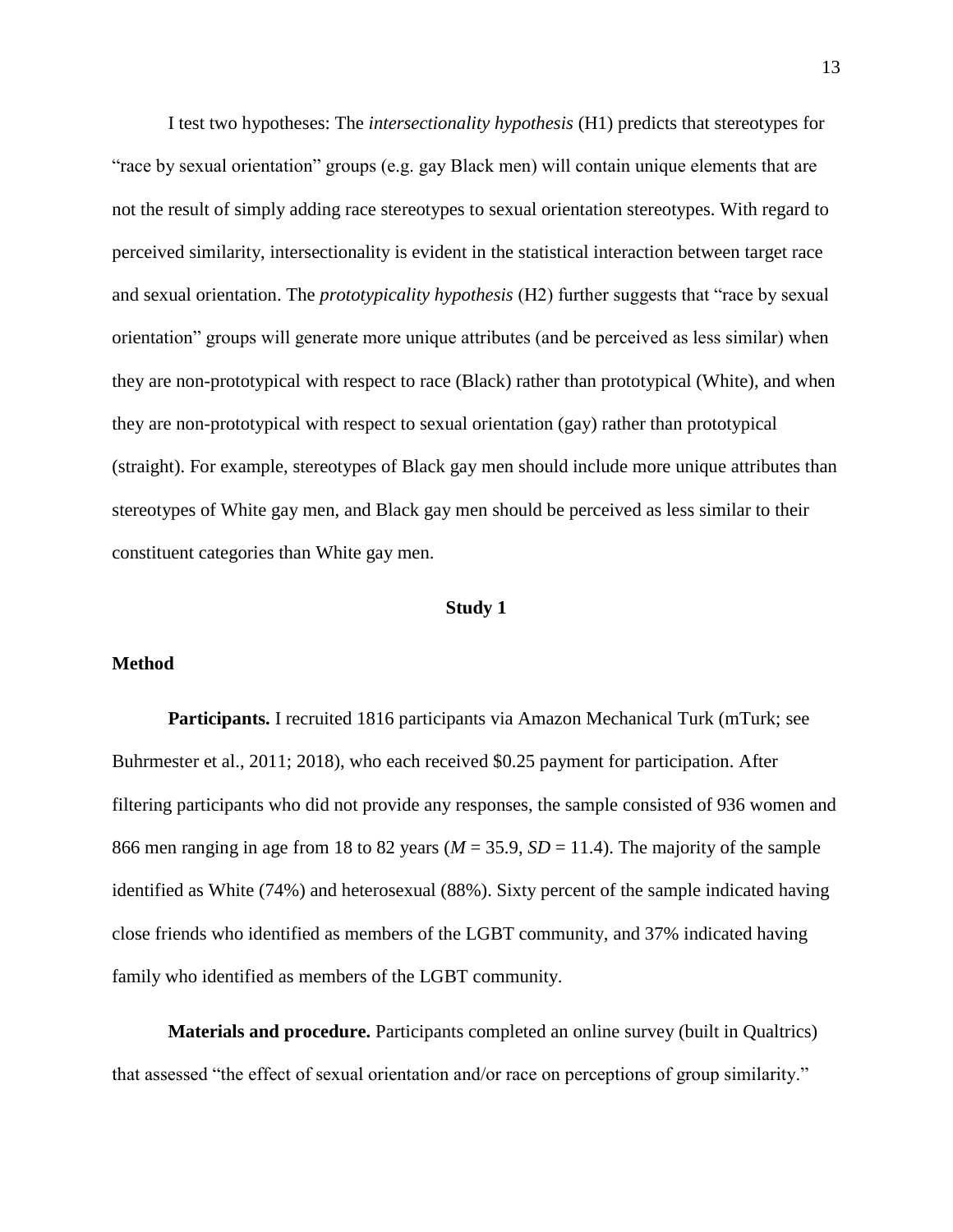Participants read an information sheet describing the study and granted their consent to participate. Participants were then randomly assigned to 1 of 36 conditions, each of which contained a pair of specified groups that participants were asked to compare. The groups used in the study described 1 gender group (Men), 2 ethnic groups (Black men or White men), 2 sexual orientation groups (Gay men, Straight men) and 4 race-by-sexual orientation groups (Black gay men, White gay men, Black straight men, White straight men). The 36 conditions reflect the comparison of each of these 9 groups to each of the other 8 groups (e.g., "Men" compared to "Black men" was one condition; "Gay Black men" compared to "Straight Men" was another).

After agreeing to participate, participants read the following instructions: The two groups that we would like you to think about are [the first target group, e.g. "Gay men"] and [the second target group, e.g. "Black men"].

Participants were then asked to rate the similarity of the pair on two scales. The first simply asked participants to "indicate the similarity of the two groups in the picture" answered on a 5-point rating scale (1= "Not at all similar," 5= "Extremely similar"). The second scale was a modified version of the Inclusion of Other in the Self Scale (Aron, Aron & Smollan, 1992) which asked respondents to select the image that best described the degree of similarity between the target groups using a set of seven 2-circle Venn-like diagrams that illustrated different degrees of overlap of the labeled circles (from completely non-overlapping to substantially overlapping). The survey ended with standard demographic questions. Finally, participants read a written debriefing statement and were thanked for their participation. The entire procedure took approximately 5 minutes.

## **Results**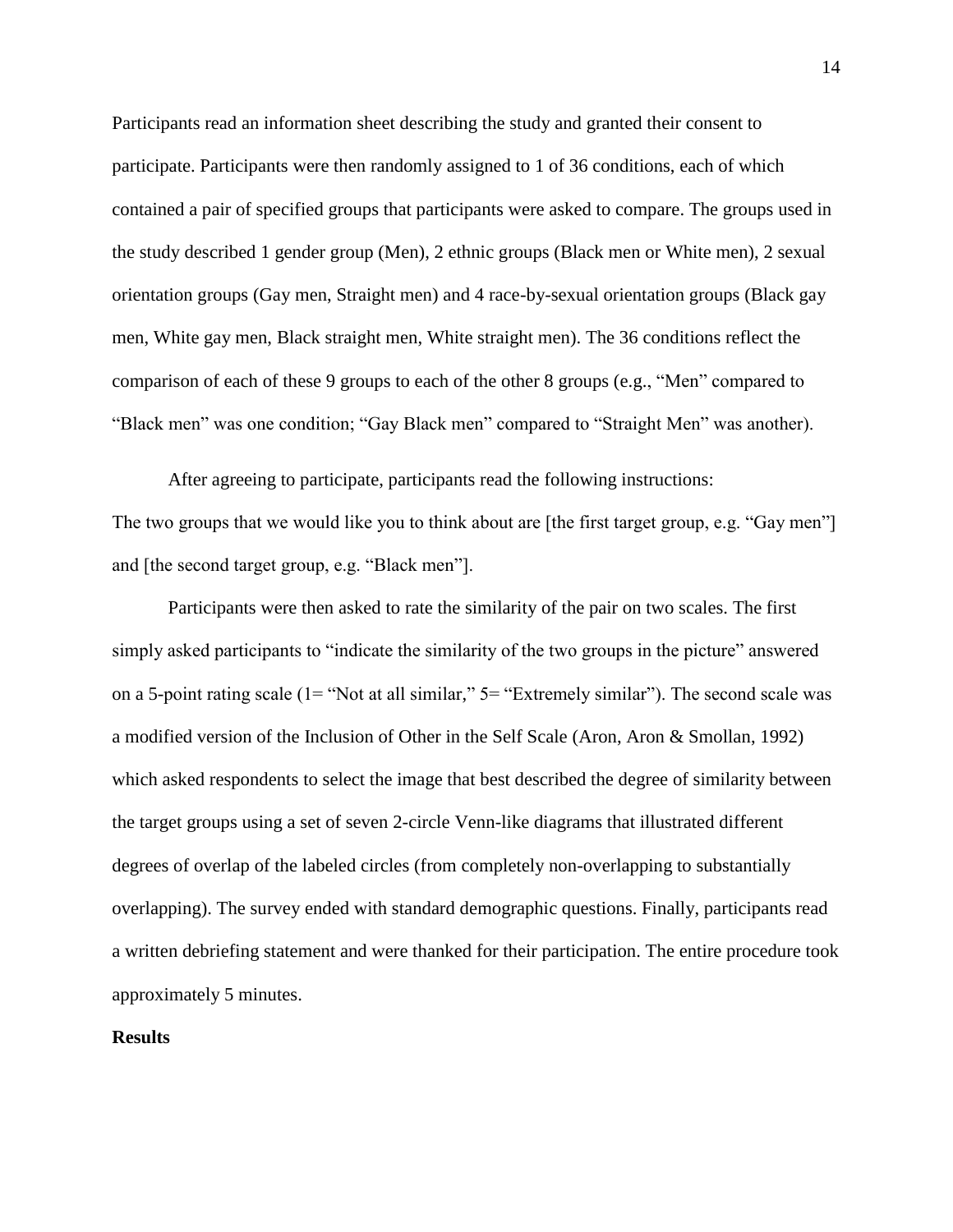Because responses to the two similarity ratings were substantially correlated (overall  $r =$ .85), I combined the two judgments by first standardizing each item (because the number of response options differed for each scale), then averaging the two to create an overall similarity index. Mean perceived similarity for each pair of groups appears in Table 1. Because these are standardized scores, values indicate the degree of similarity perceived between the groups in standard deviations above and below the overall mean. For example, the first entry in Table 1 (.170) indicates that the perceived similarity between "Black men" and "White men" was .170 standard deviations higher than the overall mean similarity rating of pairs of groups.

One of the central questions of Study 1 was whether the intersection of race and sexual orientation affected participants' perceptions of group similarity. To address this question, I first focused on the four (4) race by sexual orientation groups (Black gay men, Black straight men, White gay men, White straight men), and used  $2 \times 2$  ANOVAs to test whether these intersectional groups were perceived as differentially similar to (1) men, (2) Black men, (3) straight men, (4) gay men, (5) white men and (6) all other groups [collapsed]. These are followed by more focused t-tests comparing pairs of similarity judgments.

# **ANOVA results: Comparison of the similarity of the four intersectional groups to other groups.**

*Similarity to men.* Perceptions of similarity to the category "Men" were analyzed with a 2 (Race: Black versus White) x 2 (Sexual orientation: Gay versus Straight) between subjects ANOVA. The main effect of race on ratings of similarity was significant, *F*(1, 198) = 5.70, *p* =.018,  $η^2$  = .028, as was the main effect of sexual orientation,  $F(1, 198)$  = 53.19,  $p < .001$ ,  $η^2$  = .212. These main effects were qualified by a significant interaction between race and sexual orientation,  $F(1, 198) = 5.44$ ,  $p = .021$ ,  $\eta^2 = .027$ . which is depicted in Figure 1. Consistent with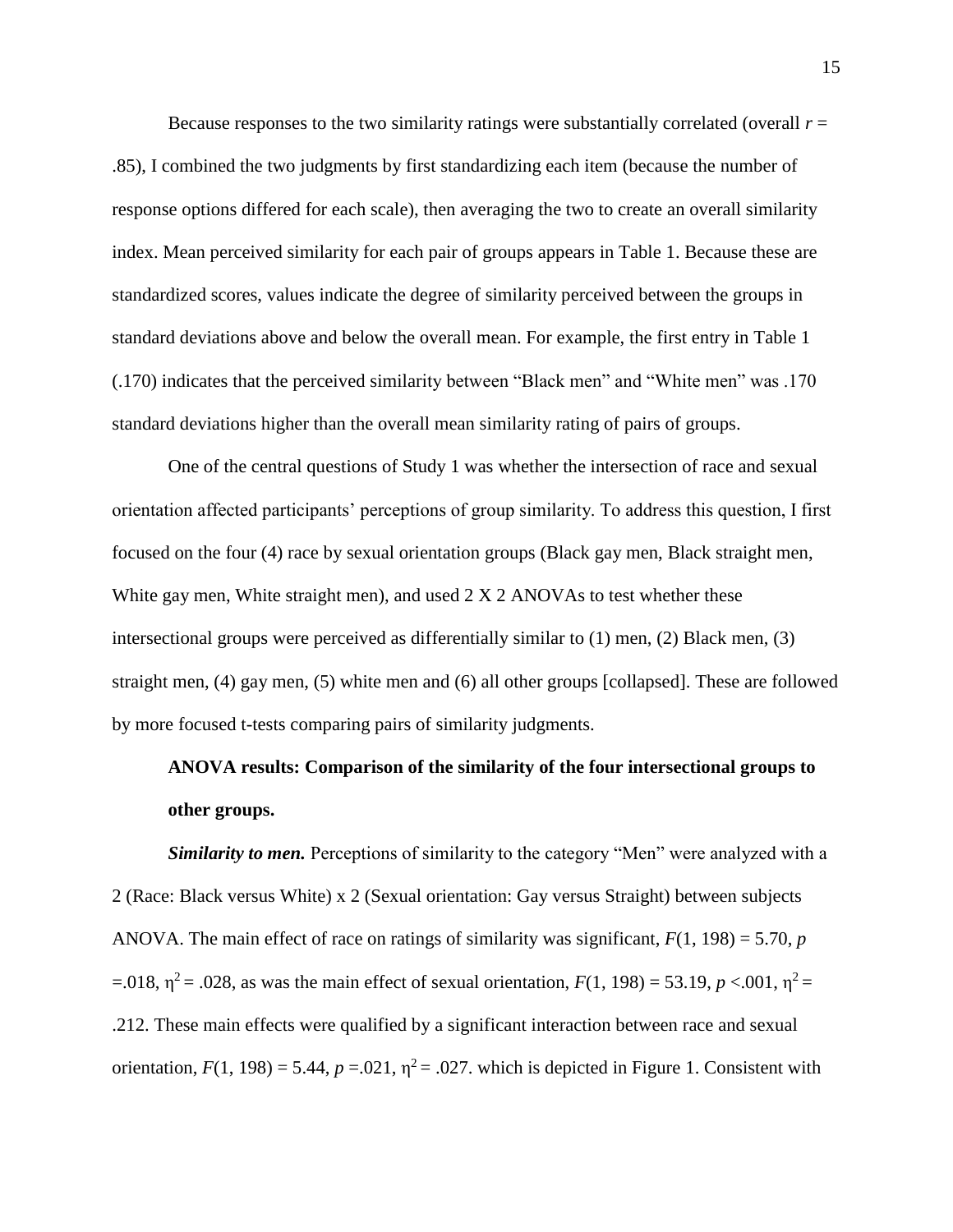the intersectionality hypothesis, simple effects tests indicated that Black gay men (*M =* -.610, SD = .919) were judged significantly less similar to the group "Men" than White gay men (*M =* - .093, SD = .631),  $p < 0.01$ , 95% *CI* of the difference = -.821 to -.213. Black straight men (*M* = .445, SD =.879) and White straight men (*M =* .451, SD = .639) were judged equally similar to the group men,  $p = .970$ , 95% *CI* of the difference =  $-.313$  to .301. The gay-straight difference was significant in the case of both Black men,  $p < .01$ , 95% *CI* of the difference = .749 to 1.36, and White men,  $p < .001$ , 95% *CI* of the difference  $= .238$  to .849, but the difference was larger for Black men

*Similarity to Black men.* Perceptions of similarity to the category "Black Men" were analyzed with a similar 2 (Race: Black versus White) x 2 (Sexual orientation: Gay versus Straight) between subjects ANOVA. The main effect of race on ratings of similarity was significant,  $F(1, 196) = 30.57$ ,  $p < 0.01$ ,  $\eta^2 = 0.135$ , as was the main effect of sexual orientation,  $F(1, 196) = 48.24$ ,  $p < .001$ ,  $\eta^2 = .198$ , and the race by sexual orientation interaction,  $F(1, 196) =$ 6.51,  $p = 0.011$ ,  $\eta^2 = 0.032$  (see Figure 2). Simple effects tests indicated that Black straight men (*M =* .827, SD =.599) were significantly more similar to "Black Men" than Black gay men (*M =* - .312, SD = .905) *p* < .001, 95% *CI* of the difference = .804 to 1.47. White gay men (*M =* -.669,  $SD = .848$ ) were also judged significantly less similar to the group "Black Men" than White straight men ( $M = -0.142$ , SD = .988),  $p = 0.002$ , 95% *CI* of the difference =  $-0.861$  to  $-0.192$ . Not surprisingly, Black targets were judged more similar to "Black men" than White targets in the case of both gay men,  $p = 0.037$ , 95% *CI* of the difference = .023 to .691, and straight men,  $p <$ .001, 95% *CI* of the difference = .635 to 1.30.

*Similarity to White men.* The 2 (Race: Black versus White) x 2 (Sexual orientation: Gay versus Straight) between-subjects ANOVA focusing on perceived similarity to the category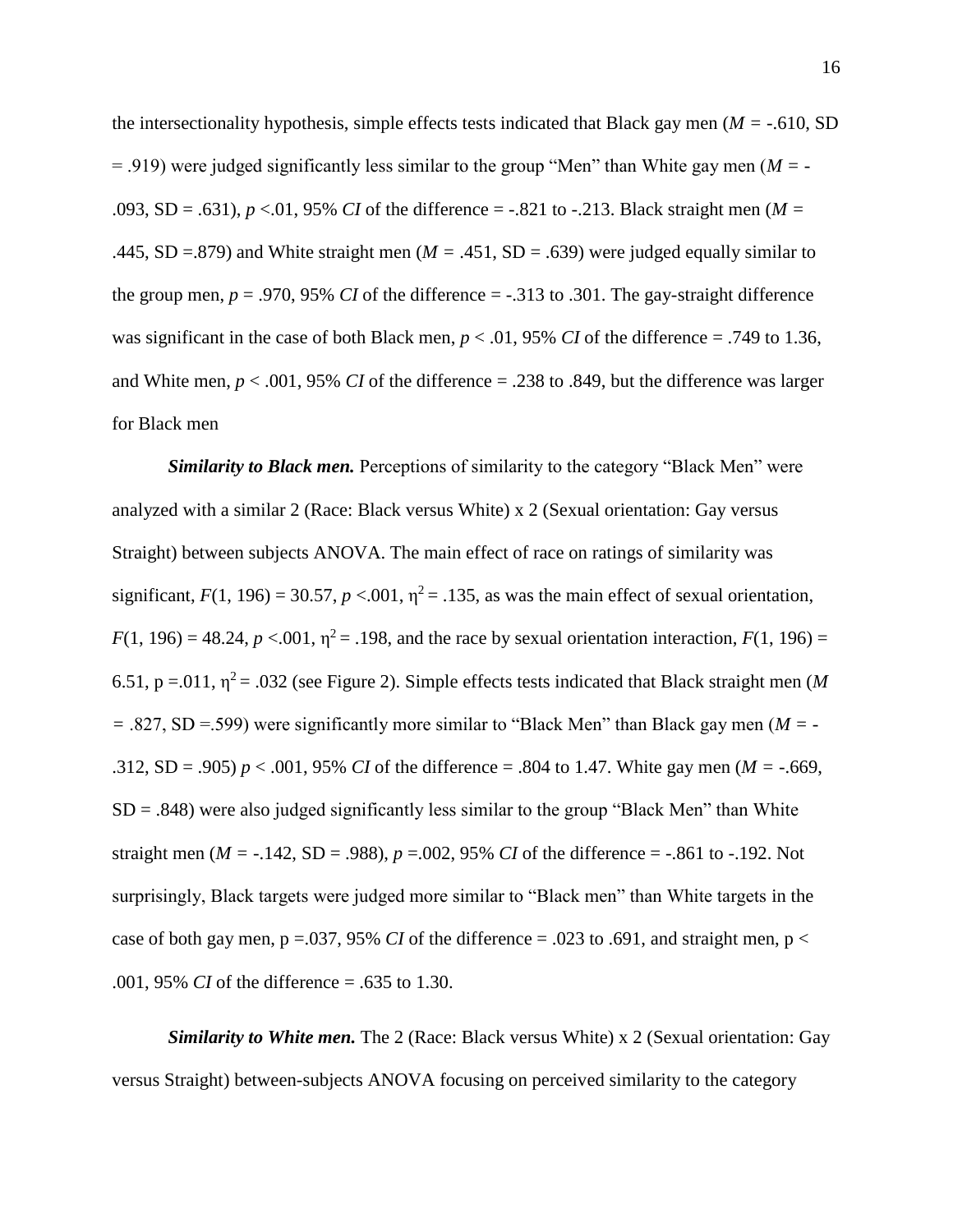"White Men" revealed main effects of race,  $F(1, 199) = 27.56$ ,  $p < .001$ ,  $\eta^2 = .122$ , and sexual orientation,  $F(1, 199) = 29.64$ ,  $p < .001$ ,  $\eta^2 = .130$ , but not the interaction,  $p = .222$ . Perceptions of similarity to "White Men" were lower for Black men (*M* = .214, *SD =* .999) than for White men  $(M = .404, SD = .784)$ , and higher for straight men  $(M = .271, SD = .719)$  than for gay men  $(M = .271, SD = .719)$  $-0.339, SD = 0.871$ .

*Similarity to straight men.* The 2 (Race: Black versus White) x 2 (Sexual orientation: Gay versus Straight) between-subjects ANOVA focusing on perceived similarity to "Straight men" indicated only a main effect of sexual orientation,  $F(1, 197) = 79.21$ ,  $p < .001$ ,  $\eta^2 = .287$ . Perceptions of similarity to "Straight Men" were lower for gay men (*M* = -.419, *SD* = .901) than for straight men ( $M = .660$ ,  $SD = .813$ ). Neither the main effect of race ( $p = .938$ ), nor the interaction between race and sexual orientation was significant ( $p = .106$ ). Not surprisingly, being gay reduced similarity ratings to "straight men," but this did not vary based on target race.

*Similarity to gay men.* For perceived similarity to the category "Gay Men," the main effect of race was significant,  $F(1, 200) = 7.37$ ,  $p = .007$ ,  $\eta^2 = .036$ , as was the main effect of sexual orientation,  $F(1, 200) = 49.84$ ,  $p < .001$ ,  $\eta^2 = .199$ . Black men ( $M = -.803$ ,  $SD = .795$ ) were perceived as less similar to gay men than White men  $(M = -.270, SD = .772)$ , and not surprisingly, straight men ( $M = -0.464$ ,  $SD = 0.912$ ) were perceived as less similar to "Gay Men" than gay men ( $M = 0.384$ ,  $SD = 0.798$ ). The interaction was not significant,  $p = 0.154$ .

*Similarity to all other groups.* Each of the four intersectional group's perceived similarity to all groups was combined (e.g., similarity ratings to men, gay men, straight men, White men, and Black men were averaged), and analyzed with the same 2 (Race: Black versus White) x 2 (Sexual orientation: Gay versus Straight) between subjects ANOVA. Only the main effect of sexual orientation was significant,  $F(1, 906) = 56.65$ ,  $p < .001$ ,  $\eta^2 = .071$ . Gay men (*M* =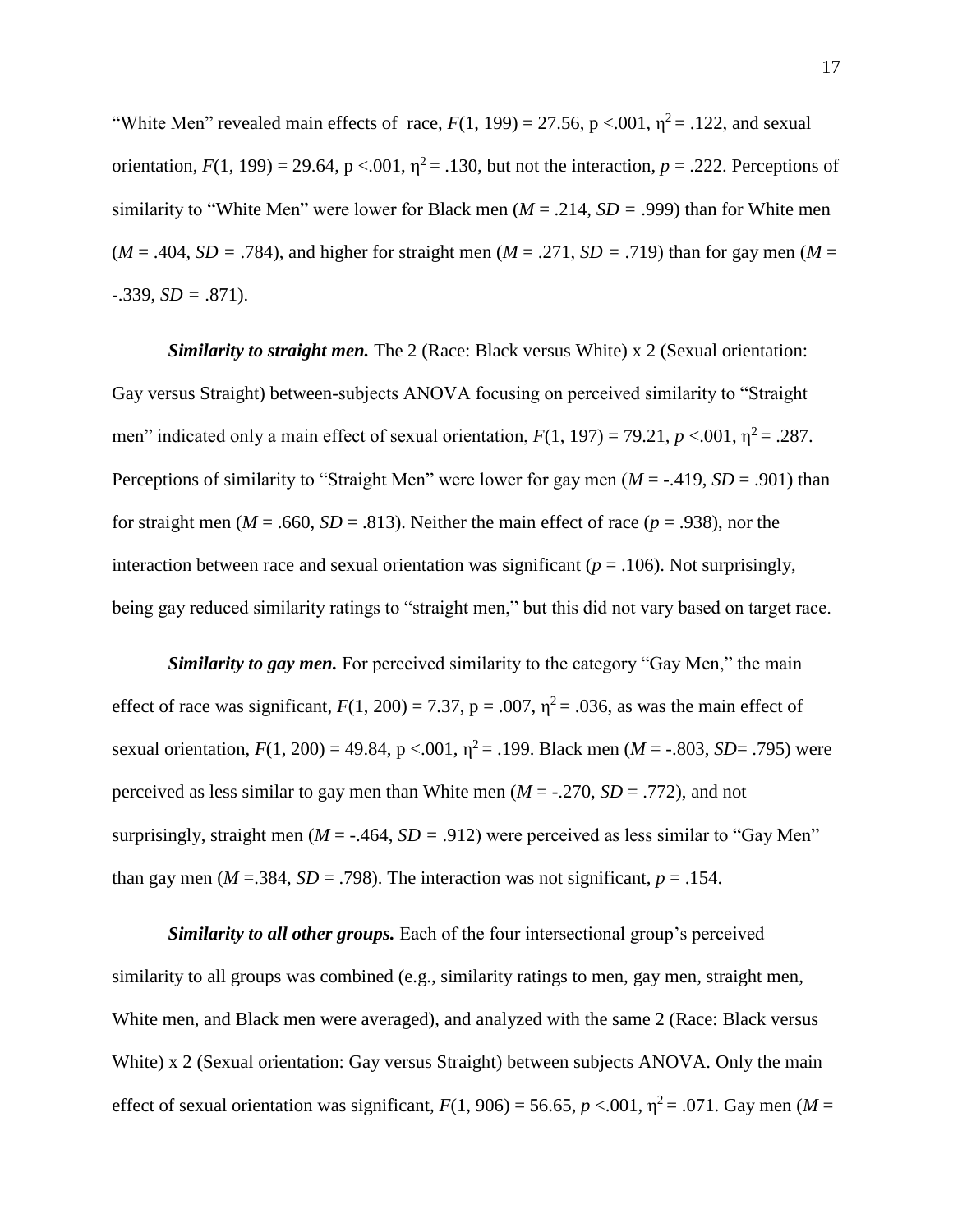$-0.037$ ,  $SD = 0.964$ ) were perceived as less similar to all other groups than straight men (M = .210, *SD* = .989). Neither the main effect of race (*p* = .261) nor the interaction between race and sexual orientation was significant  $(p = .640)$ . Overall then, sexual orientation mattered more than race for perceptions of similarity to all groups.

**T-test results: More focused group comparisons.** To examine the prototypicality hypothesis, I next conducted a series of t-tests examining whether non-prototypical groups (those that include being Black and/or being gay) are perceived as less similar to the other groups than prototypical groups (those that include being White and/or being straight).

*Comparing the similarity to all other groups of Black men and White men.* In Table 2, I report a series of t-tests comparing the perceived similarity of "Black men" versus "White men" to each of the other groups. Relevant means from Table 1 are repeated in Table 2, along with ttests for each comparison. White men were perceived as more similar to the category "gay men" than Black men; i.e., "gay man" = "White man" to a greater degree than "gay man" = "Black" man." However, contrary to our prototypicality hypothesis, there was no significant difference between the perceived similarity of Black men and White men for the categories "Men" ( $p =$ .292) or "straight men" ( $p = 0.288$ ). Not surprisingly, Black men were perceived as significantly less similar to the category "White gay men" than White men, White men were perceived as more similar to the category "white straight men" than Black men and Black men were rated as more similar to the category "black gay men" than white men.

*Comparing the similarity to all other groups of gay men and straight men.* Table 3 reports a series of t-tests (along with the relevant means from Table 1) comparing the similarity of "gay men" and "straight men" to each of the other categories. Consistent with the prototypicality hypothesis, gay men were rated as significantly less similar than straight men to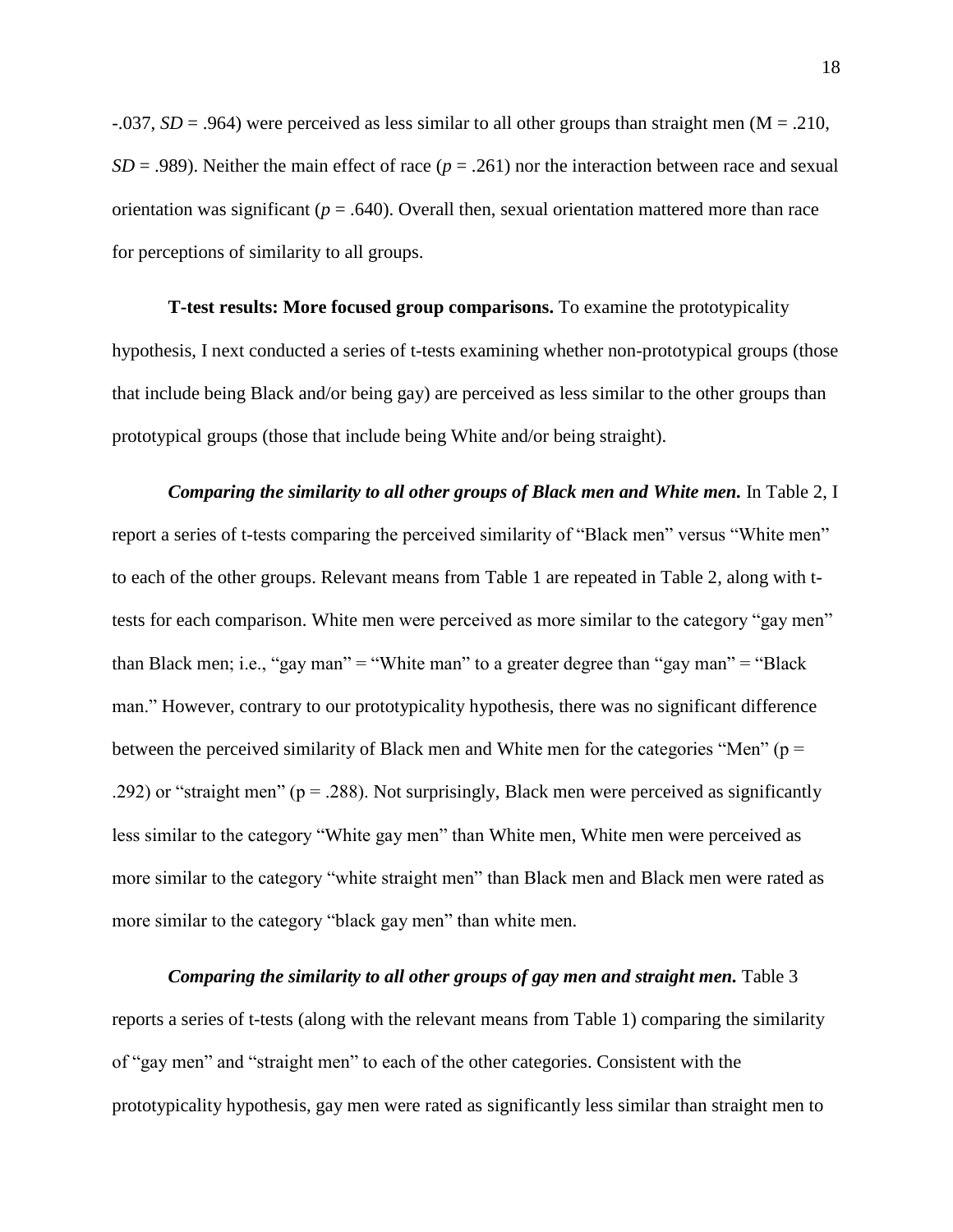the following categories: "Black men", "white men", "black straight men", "white straight men" and "men" (*p*s <.001). As expected, gay men were perceived as more similar to the categories "Black gay men" and "White gay men" than straight men. Compared to the findings concerning relative similarity of Black and White men (Table 2), the Table 3 findings suggest that sexual orientation mattered more than race for perceptions of similarity: Being gay versus straight significantly reduced perceived similarity to all groups (other than gay groups) more so than being Black versus White.

## *Comparing the similarity to all other groups of Black straight men and white straight*

*men.* Table 4 reports another set of t-tests, comparing the similarity of "Black straight men" and "White straight men" to each of the other groups. Consistent with the prototypicality hypothesis, Black straight men were perceived as significantly less similar to the category "gay men" than White straight men. However, contrary to this hypothesis, there was no significant difference between Black straight men and White straight men in their perceived similarity to the categories "Men" ( $p = .970$ ) or "straight men" ( $p = .211$ ). The other comparisons were significant but less interesting in that they suggest that groups sharing one membership were perceived to be more similar than groups sharing no memberships: Black straight men were rated as more similar to the category "Black men" than white straight men , White straight men were perceived as more similar to the category "white men" than Black straight men , and Black straight men were perceived as more similar to the category "Black gay men" than White straight men, and White straight men were rated as more similar to "white gay men" than Black straight men .

## *Comparing the similarity to all other groups of Black gay men and white gay men.*

Table 5 reports the final set of t-tests, comparing the perceived similarity of "Black gay men" to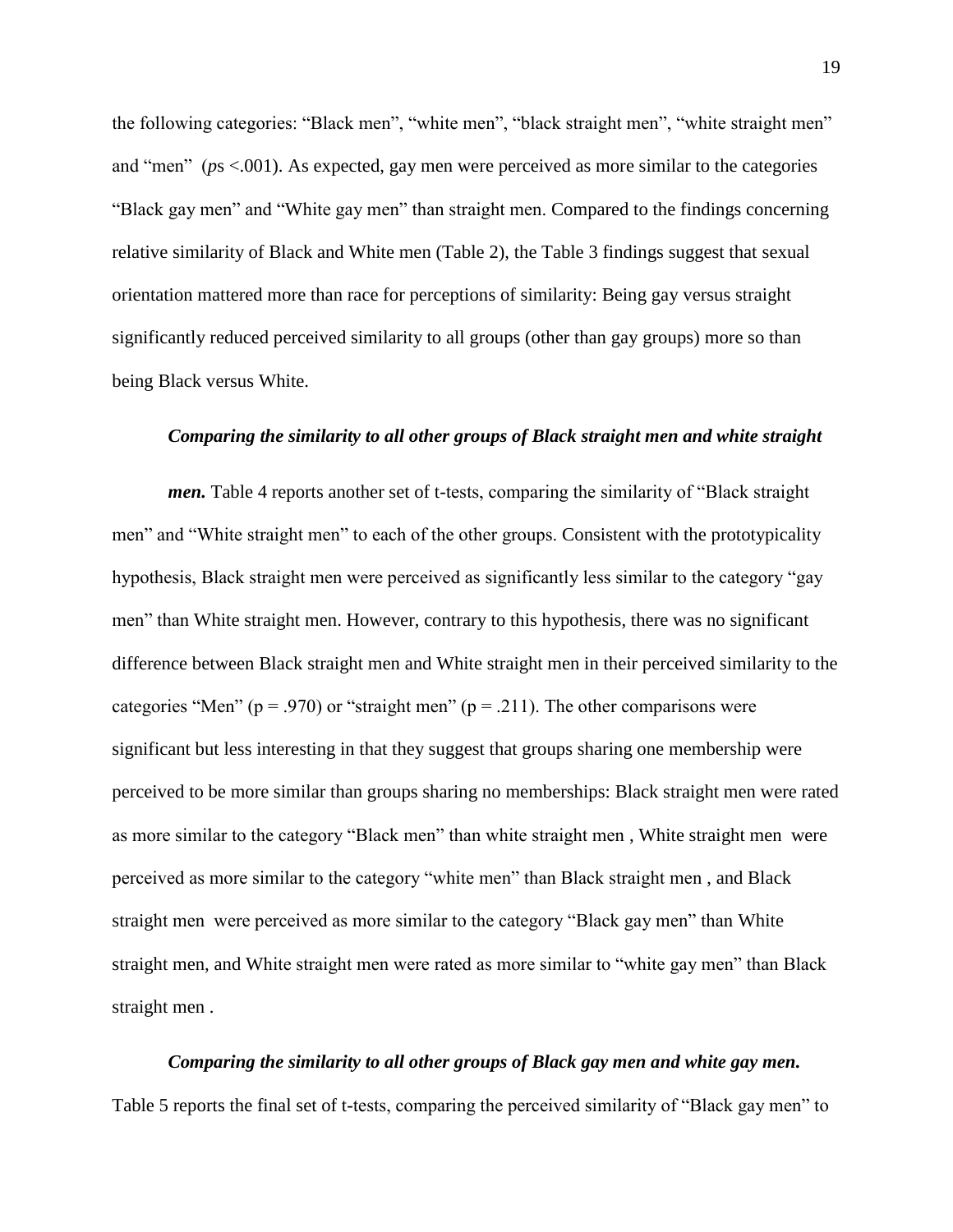each group compared to the perceived similarity of "White gay men" to each group. Supporting the prototypicality hypothesis, White gay men were perceived as more similar to the category "Men" than Black gay men. However, Black gay men and white gay men did not differ significantly in their perceived similarity to "gay men" ( $p = .332$ ) or "straight men" ( $p = .296$ ). The less interesting comparisons were significant: Black gay men were perceived as more similar to the category "Black men" than white gay men, Black gay men were rated as more similar to the category "Black straight men" than white gay men, White gay men were rated as more similar to the category "white men" than Black gay men, and Black gay men were perceived as less similar to the category "white straight men" than white gay men.

## **Discussion**

Study 1 examined perceived similarity between all nine groups of interest—including the four intersectional groups of gay and straight Black and White men—as a "content free" approach to understanding how these groups are perceived. I tested two hypotheses: The *intersectionality hypothesis* and the *prototypicality hypothesis.*

I tested the intersectionality hypothesis via the statistical interaction between sexual orientation and race on perceptions of similarity to the highest level group, "men", and to the constituent groups (gay men, straight men, Black men, White men). There was partial support for this prediction in that the interaction qualified perceptions of similarity to the group "Men". Black gay men were viewed as the most dissimilar to the overarching category "men" relative to the other three groups (straight Black men and straight and gay White men). The interaction was also significant in the case of comparison to the group "Black men." In this case, White gay men were viewed as significantly less similar to the category" Black men" than white straight men, Black straight men, and Black gay men. It is not surprising that White target groups (both gay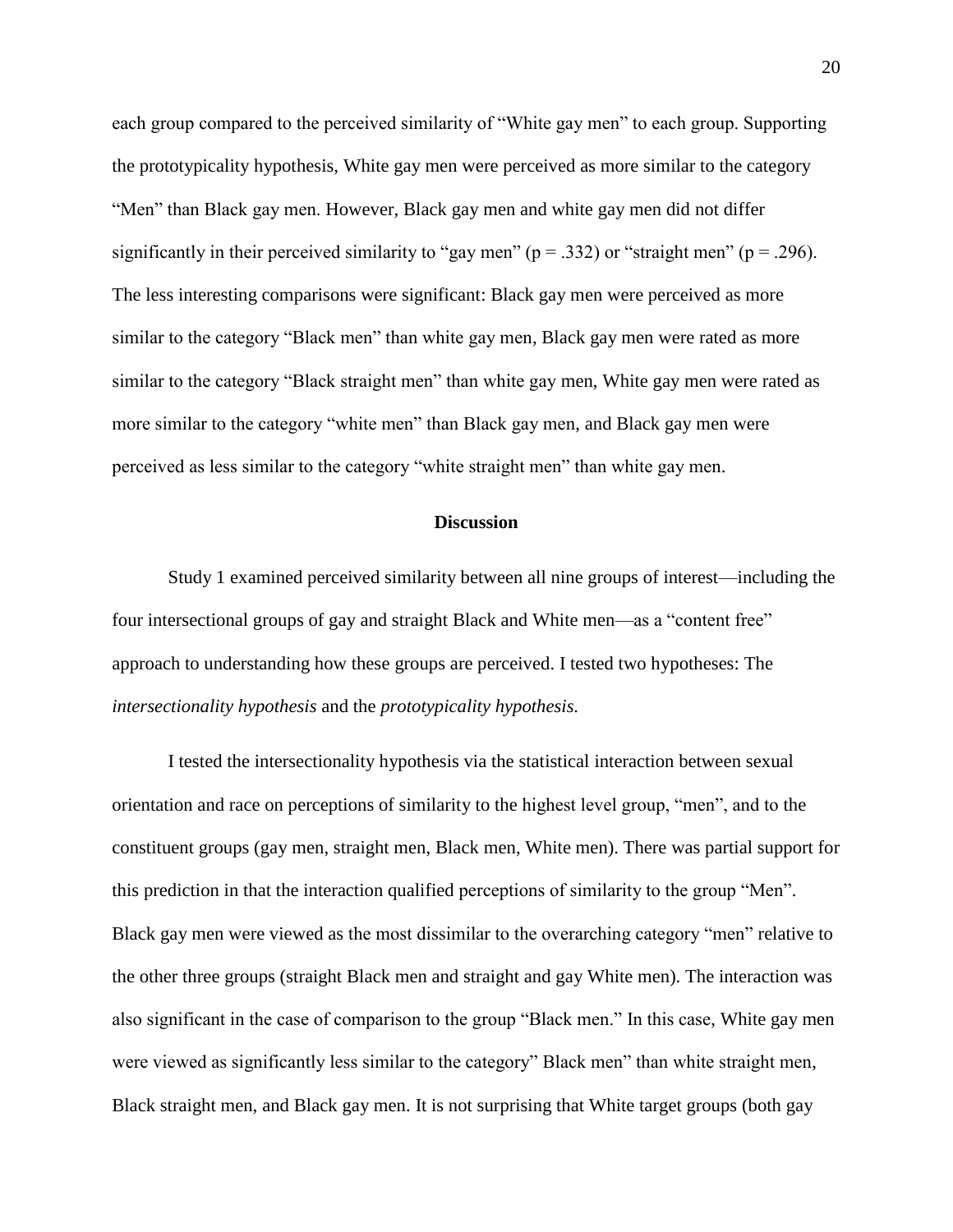and straight) were judged dissimilar from the group "Black men" – they clearly differ on the race dimension. But this interaction is notable in its demonstration that being gay lowered *Black men's* similarity to the group "Black men" as much as being White (though straight) did (see Figure 2). The intersection of race and sexual orientation mattered for similarity perceptions to the constituent group "Black men."

However, contrary to the intersectionality hypothesis, perceptions of similarity to "straight men", "gay men", "White men" and the average of all groups showed no evidence of interaction between race and sexual orientation. Instead, the main effect of sexual orientation mattered in all cases, and the main effect of race mattered in just two comparisons (White groups were judged more similar than Black groups to "gay men" and "White men."). These findings suggest the dominance of sexual orientation relative to race in driving perceptions of similarity.

The prototypicality hypothesis was examined with a series of t-tests in which a prototypical group (White and/or straight) was compared to a non-prototypical group (Black and/or gay) with regard to its perceived similarity to other groups. Again, this hypothesis received partial support. In line with the prototypicality hypothesis, White men were perceived as more similar to the category "gay men" than Black men, and White gay men were perceived as more similar to the category "men" than Black gay men. However, there was no difference between Black men and White men in their perceived similarity to the category "men," or to the category "straight men." Thus, "gay men" were judged more similar to "White men" than "Black men," and "men" were judged more similar to White gay men than Black gay men. But the broad category "men" as well as the category "straight men" was equally likely to incorporate White and Black men. This again points to the dominance of sexual orientation as a factor that mattered for perceptions of similarity: Non-prototypicality on the sexual orientation dimension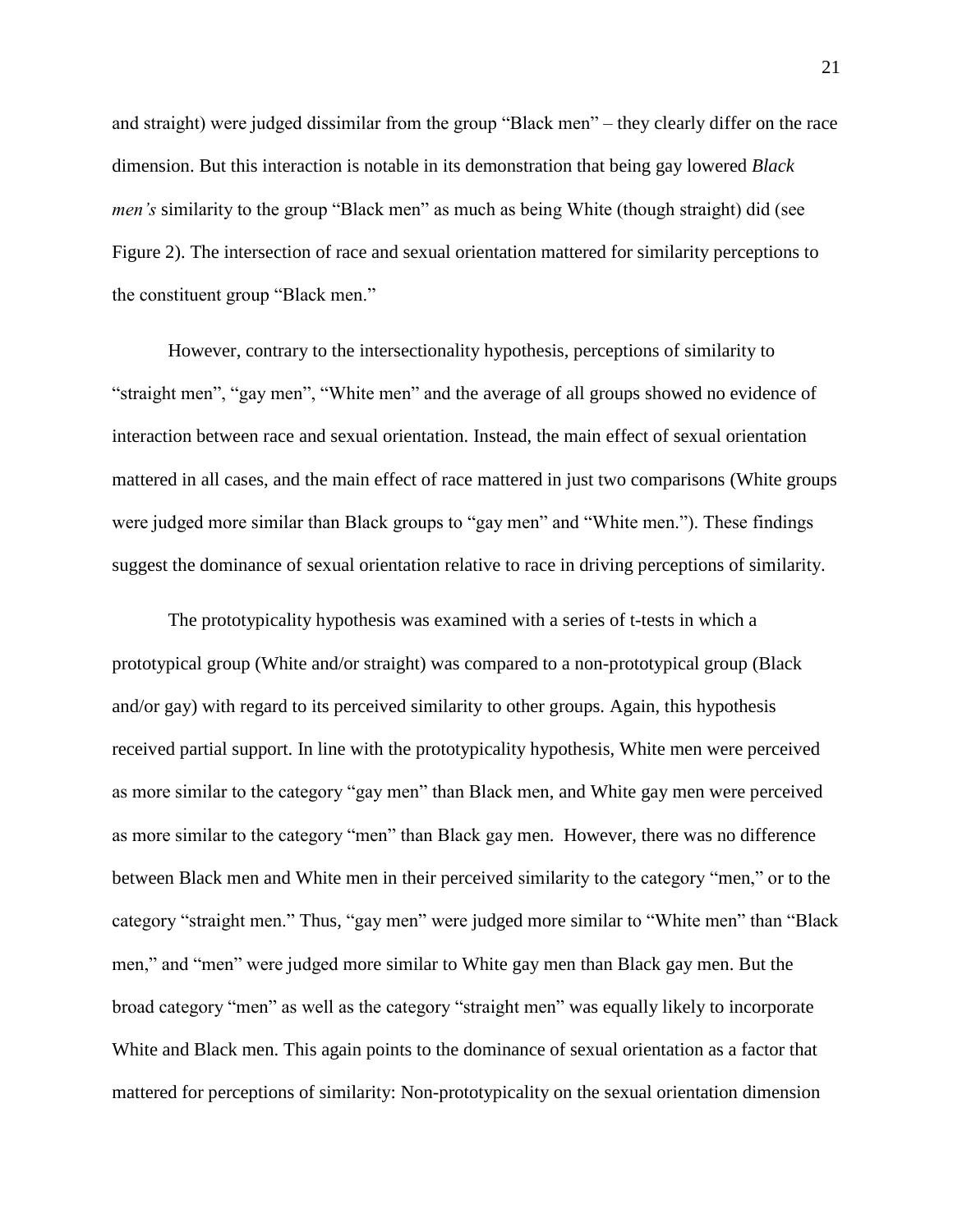(being gay) reduced perceived similarity more than non-prototypicality on the race dimension (being Black).

In further support of this pattern, and consistent with the prototypicality hypothesis, gay men were evaluated as less similar to all other groups except "Black gay men" and "white gay men" and Black straight men were rated as less similar to "gay men" than white straight men. But contrary to the (race) prototypicality hypothesis, perceptions of Black straight men's and White straight men's similarity to "Men" and "straight men" did not differ, nor did perceptions of Black gay men's and White gay men's similarity to "gay men" or "straight men."

The findings of the first study provide partial support for both the intersectionality and prototypicality hypotheses. However, the prototypicality effect only emerged in the case of sexual orientation, not race. The similarity ratings of Study 1 were useful, and the pattern of means (e.g., that groups that shared one category were perceived as more similar to each other than groups that shared no categories) points to the validity of this method as a content-free indicator of perceived closeness or overlap between groups. However, the lack of content is also a limitation. In the second study, I examine the actual content of stereotypes for each of the nine groups. This allows me to test the intersectionality hypothesis more directly by examining whether the interaction between race and sexual orientation produces unique stereotype content, and to test the prototypicality hypothesis by examining whether non-prototypical groups share less content with superordinate categories than prototypical groups.

## **Study 2**

#### **Method**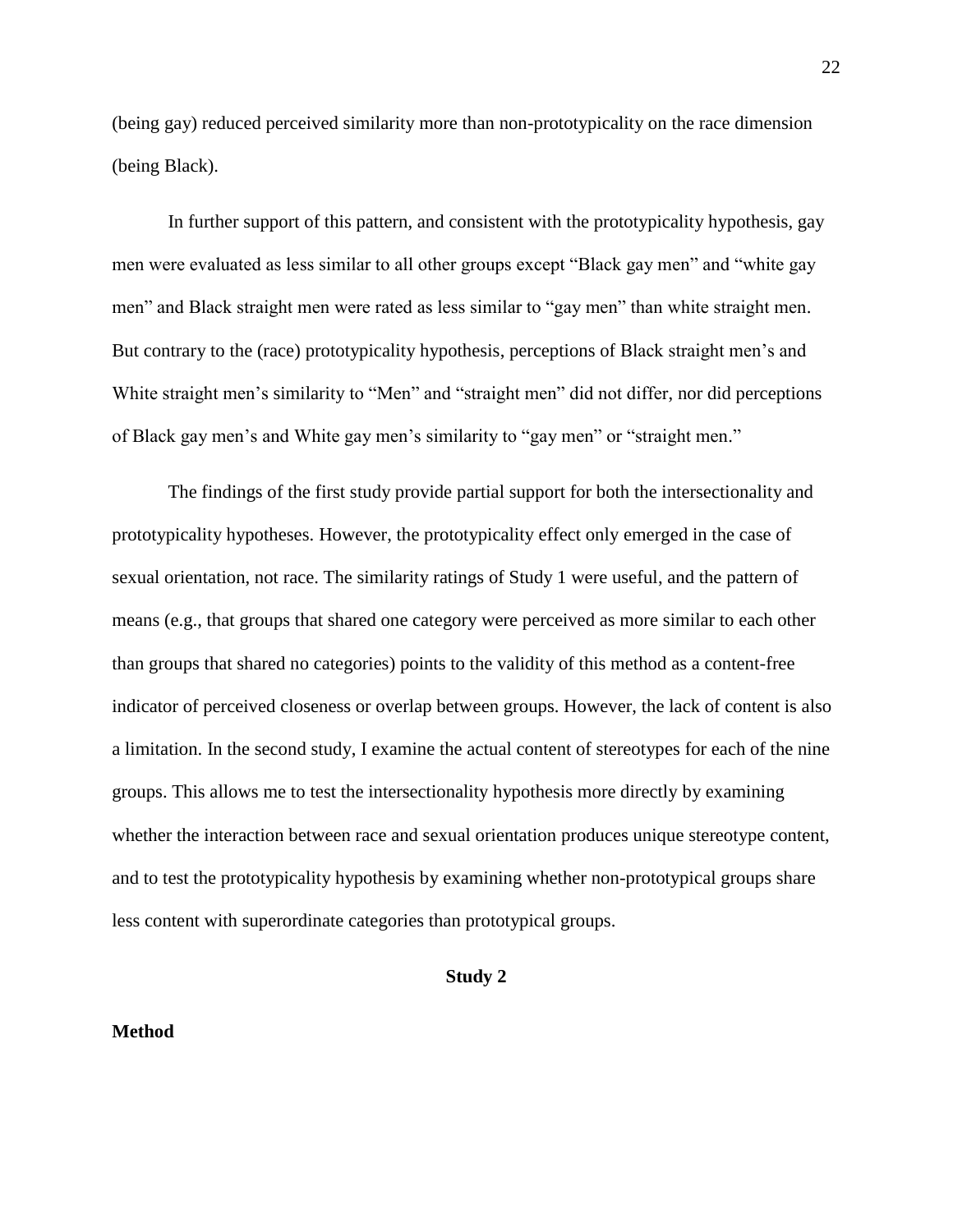**Participants.** I recruited 487 participants via Amazon Mechanical Turk (mTurk; see Buhrmester et al., 2011; 2018), who each received \$1.00 payment for participation. After filtering participants who did not provide any responses, the sample consisted of 287 women and 195 men ranging in age from 19 to 74 years ( $M = 38.1$ ,  $SD = 12.3$ ). The majority of the sample identified as White (76%) and heterosexual (86%). 63% of the sample indicated having close friends who identified as members of the LGBT community while 39% indicated having family who identified as members of the LGBT community.

**Materials and Procedure.** Participants completed an online survey (built in Qualtrics) that assessed "the effect of sexual orientation and/or race on the content of group stereotypes." Online methodology can facilitate participation by providing anonymity to the participants (e.g., Gosling, Vazire, Srivastava, & John, 2004). After following the Qualtrics link to the study website, participants read an information sheet describing the study and granted their consent to participate. Participants were then randomly assigned to 1 of 9 conditions describing 1 gender group (Men), 2 ethnic groups (Black men or White men), 2 sexual orientation groups (Gay men, Straight men) and 4 race-by-sexual orientation groups (Black gay men, White gay men, Black straight men, White straight men). After agreeing to participate, participants read the following instructions:

We are all aware of *cultural stereotypes* of social groups. These may be ideas that you learned from movies, saw in commercials, or in magazines, etc. For example, people often perceive models as beautiful, tall but dumb. Note that these characteristics may or may not reflect your own personal beliefs about these groups. In the space below, list at least 10 characteristics that are part of the current cultural stereotypes of [the target group, e.g., gay men]. Think of [the target group] as a group rather than a specific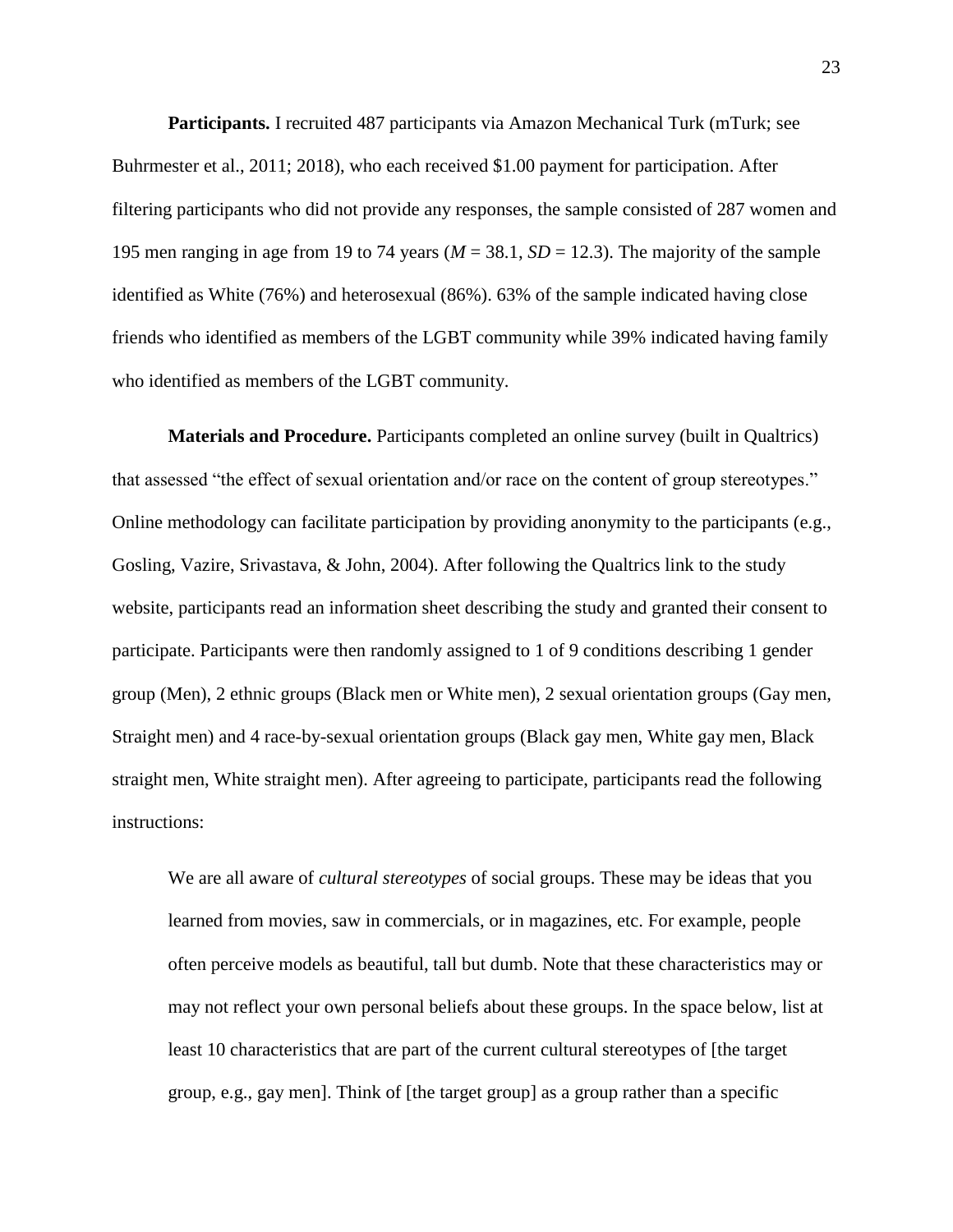individual you may know. Please note that we are not asking for your personal beliefs, but rather those held by people in general.

Participants then were provided ten blocks in which they could enter attributes/descriptors for their target group. The survey ended with standard demographic questions. Finally, participants read a written debriefing statement and were thanked for their participation. The entire procedure took approximately 15 minutes.

## **Results**

**Treatment of Free-Response Data.** To code and organize the free responses, I used the Buss and Craik (1985) method described in a paper by Peplau and Ghavami (2013). This procedure allows the researcher to inductively derive conceptual categories based on the free responses of participants instead of imposing a priori categories. I did all coding, and my knowledge of the study purpose may have exerted some bias. However, because entries were traits or attributes, coding decisions were limited to defining synonyms appropriately.

I began by simply alphabetizing all responses nominated for each target group such that obvious close-relatives could be identified (e.g., "flirtatious" and "flirty"). I then further reduced the data within each of the 9 target groups into synonymous attribute categories. For example, "wealthy," "well-to-do" and "affluent" were combined into the umbrella category "rich." For ease of presentation, I will refer to the category labels that combined synonymous traits as attributes from this point forward (e.g., "rich" represents all its synonyms). I then computed frequency distributions within each target group (e.g., "Black men") for each attribute (e.g., "violent"). Frequencies for each attribute were based on counting the total number of times each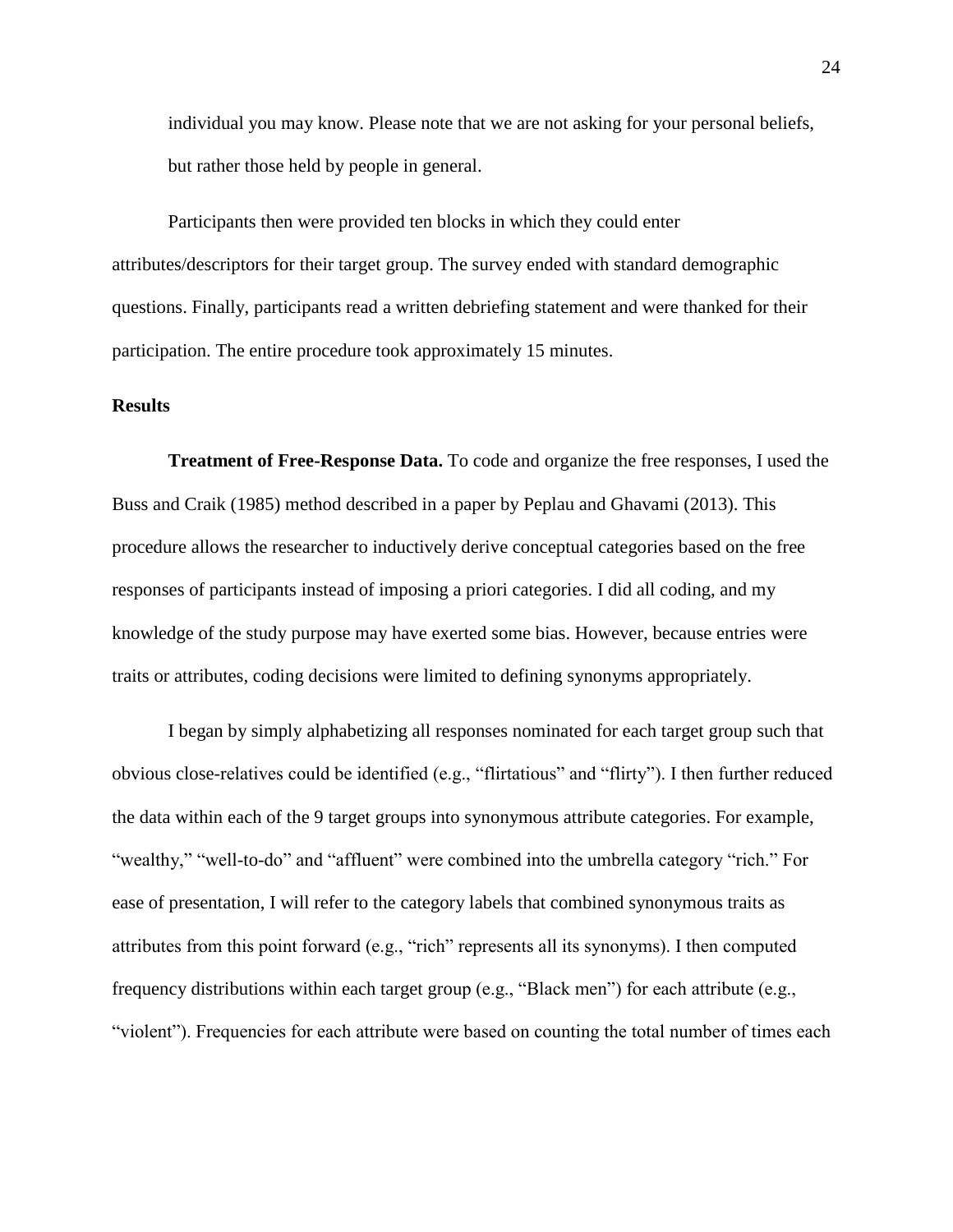word or phrase in that attribute category was listed across participants assigned to that target group.

To define the content of a group stereotype, I modeled the analytical approach after Peplau and Ghavami (2013). The content of each group stereotype was defined, a priori, as the 15 most frequently listed attributes, and only those attributes that represented at least 1% of the total attributes listed for a group could be considered a stereotype. For example, "stuck up" was the 15th most common attribute listed for "White men". Since 524 words, phrases or characteristics were listed for "White men" and "stuck up" was listed 6 times, it accounted for 1.1% of the total attributes for this group. As a result, this attribute was included in the analysis. However, "athletic", the 16<sup>th</sup> most commonly listed attribute for "White men" was not included because it was listed five times and accounted for 0.95% of the total attributes. Some groups had more than 15 attributes because of frequency ties for  $15<sup>th</sup>$  place. Stereotype content for each of the nice groups is presented in Tables 1-3.

**Testing the intersectionality and prototypicality hypotheses.** The intersectionality hypothesis predicts that intersecting race and sexual orientation stereotypes will contain unique elements that are not the result of simply adding race stereotypes to stereotypes about sexual orientation. Thus, for example, stereotypes of Gay Black men should include content that is not part of the stereotypes of "gay men" or "Black men." The appropriate statistical test for uniqueness is unclear, as the "chance" level that unique traits might emerge is uncertain. However, if an intersectional category is simply the sum of its constituent parts, we might expect *no* unique attributes (e.g., roughly half of the attributes for the intersectional groups derive from its subcomponents). As a more conservative test, we used a baseline of 10% against which to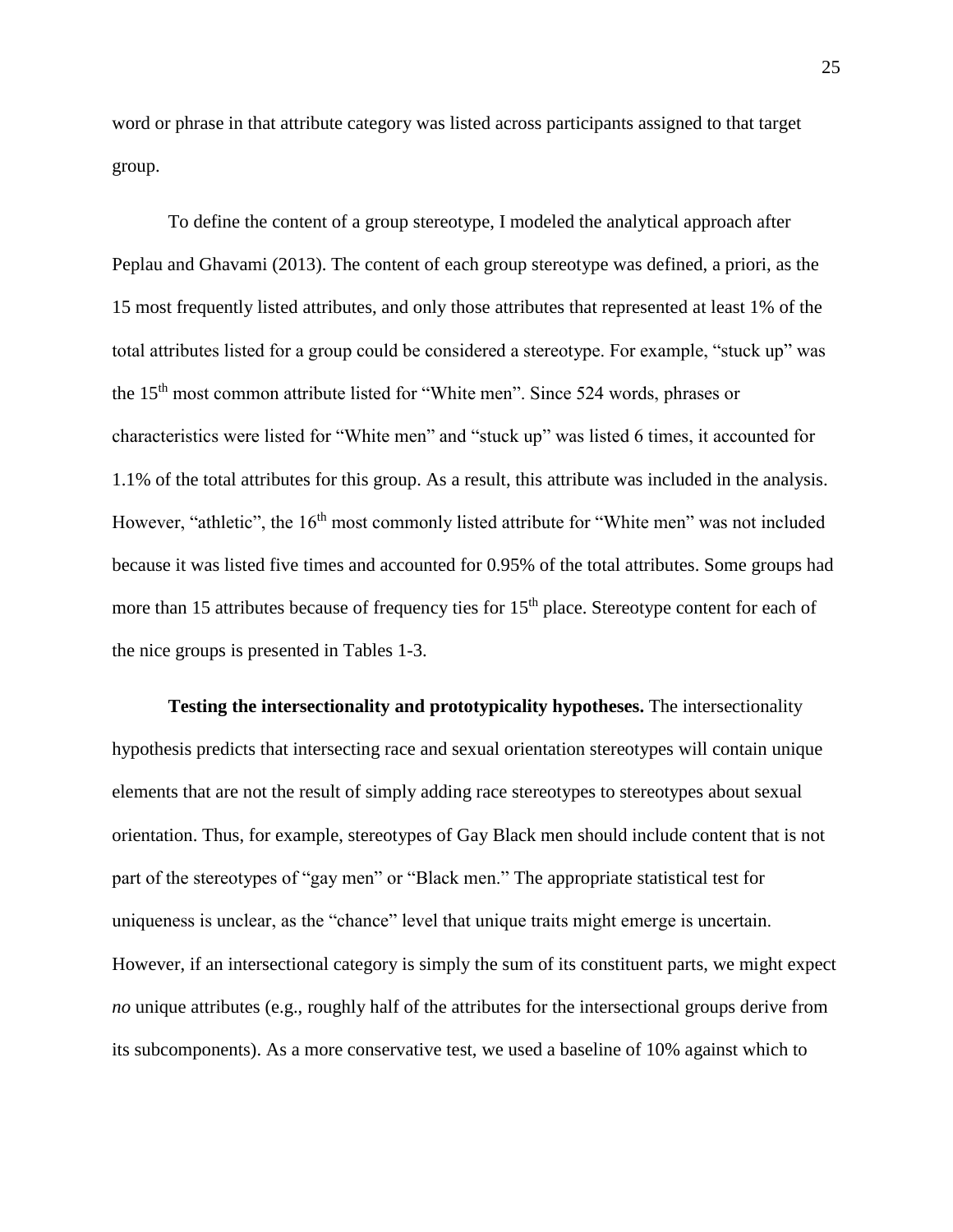compare the uniqueness rates that emerged: Uniqueness rates that significantly differ from the null hypothesis of 10% provide evidence of intersectionality.

Based on the prototypicality hypothesis, I predicted that race-sexual orientation intersections would generate more unique attributes when target race was Black rather than White, and when target sexual orientation was gay rather than straight. This was tested via chisquare tests that directly compared percentages of unique attributes for the prototypical v. nonprototypical groups.

Using Ghavami and Peplau's (2013) approach, I considered an attribute unique for an intersectional group if it was not included in the 15 most frequent attributes for its constituent race and sexual orientation groups. To illustrate, for "Gay Black Men", 7 unique attributes emerged (funny, friendly, dramatic, well-dressed, good dancers, nice, outgoing; see Table 6). Each of these attributes was unique for "Gay Black Men" because it was not included in the top 15 attributes for either "Black men" or "Gay men". Also following Ghavami and Peplau (2013), for each of the four race-by-sexual orientation groups, I summed across the frequencies for all unique attributes. For example, for "Gay Black Men" I added 9 (friendly) to 9 (funny) to 8 (dramatic), etc. to arrive at 45, the total number of unique attributes out of 124 (36.29%). I conducted identical computations for the groups "Gay White men" (counting frequency of traits that were not part of the "Gay men" and White men" stereotypes), "Straight Black men" (frequency of traits that were not part of the "Straight men" and "Black men" stereotypes), and "Straight White men" (frequency of traits that were not part of the "Straight men" and "White men" stereotypes (see Tables 6).

*Stereotypes of gay men.* Table 6 presents cultural stereotypes of Gay Men (race unspecified), Gay Black Men and Gay White Men. As noted above, seven of the 17 most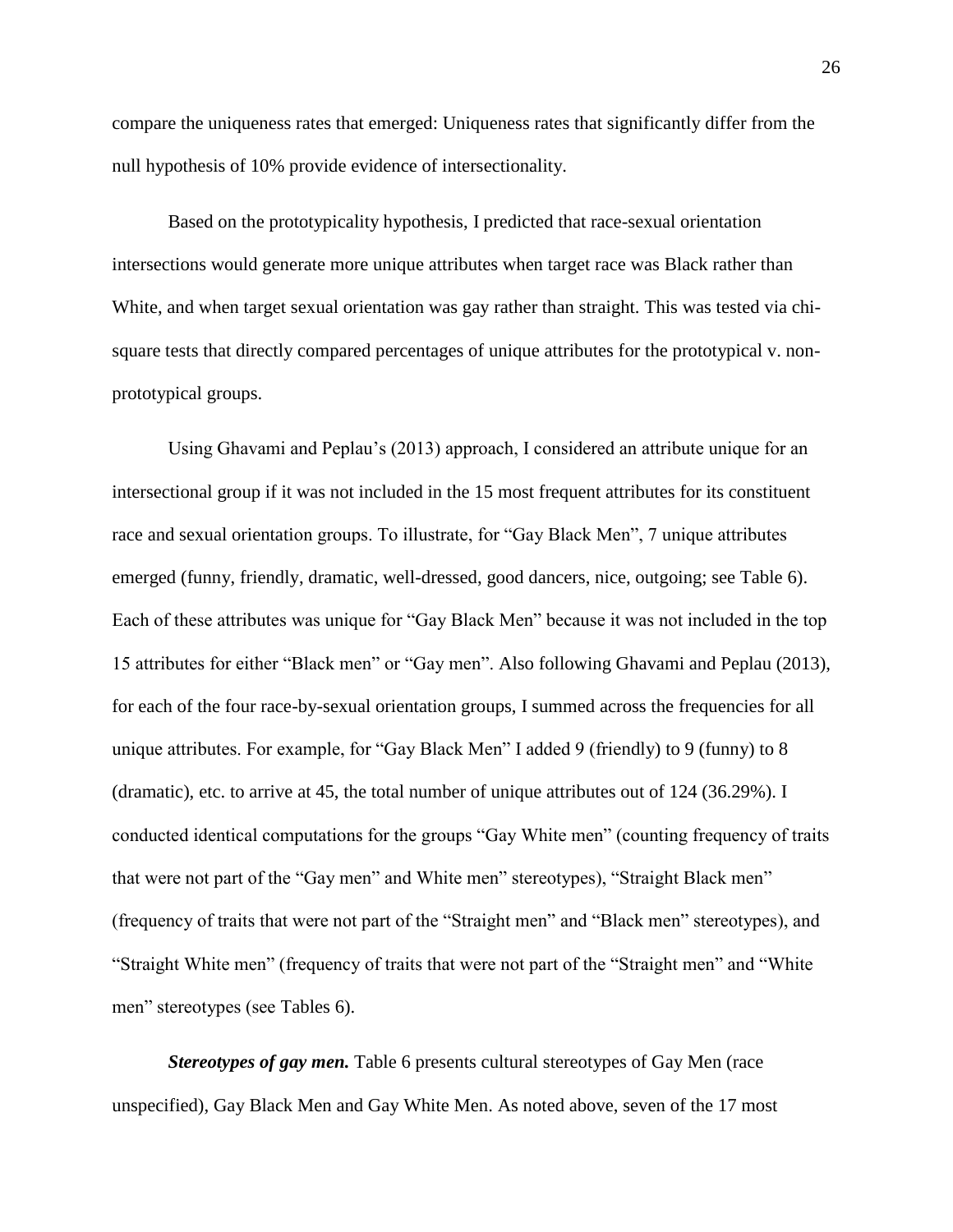frequent attributes associated with Gay Black Men were unique (stereotypes of Black men appear in Table 8). Only three of the attributes listed for "Gay Black Men" overlapped with the stereotype profile for "Black Men" but seven of the attributes listed for "Gay Men" overlapped with the profile for "Gay Black Men." Of the 17 stereotypes of "Gay White Men", 7 were unique. Ten attributes overlapped with stereotypes for "Gay Men" but none overlapped with the profile for "White Men" (see Table 8).

Based on the computations described above, 45 of the 124 attributes mentioned (36.29%) for "Gay Black Men" were unique compared to 52 of 175 (29.71%) of the attributes listed for "Gay White Men." Thus, both intersecting groups generated significant unique stereotype content, especially relative to their respective race groups (Black men, White men). These percentages were significantly larger than the null hypothesis prediction of 10% unique traits (for Gay Black men,  $\chi^2(1) = 24.81$ ,  $p < .0001$ ; for Gay White men,  $\chi^2(1) = 20.64$ ,  $p < .0001$ ).

I next conducted a chi-square test of independence comparing the frequency of unique and non-unique attributes for "Gay Black Men" and "Gay White Men". A significant association means that the proportion of unique stereotypes is differentially distributed between the group profiles. Contrary to the prototypicality prediction, there was no significant difference between the proportion of unique attributes for "Gay Black Men" and "Gay White Men"  $\chi^2(1) = 1.43$ ,  $p =$ .231. That is, while both "Gay Black Men" and "Gay White Men" were stereotyped with unique content, this was *not* more marked for the non-dominant racial group.

To test the prototypicality hypothesis that race-sexual orientation intersections would generate more unique attributes when the target was gay than straight, I conducted two chisquare analyses comparing the frequency of unique and nonunique attributes for: (1) Gay Black Men versus Straight Black Men and (2) Gay White Men versus Straight White Men. As noted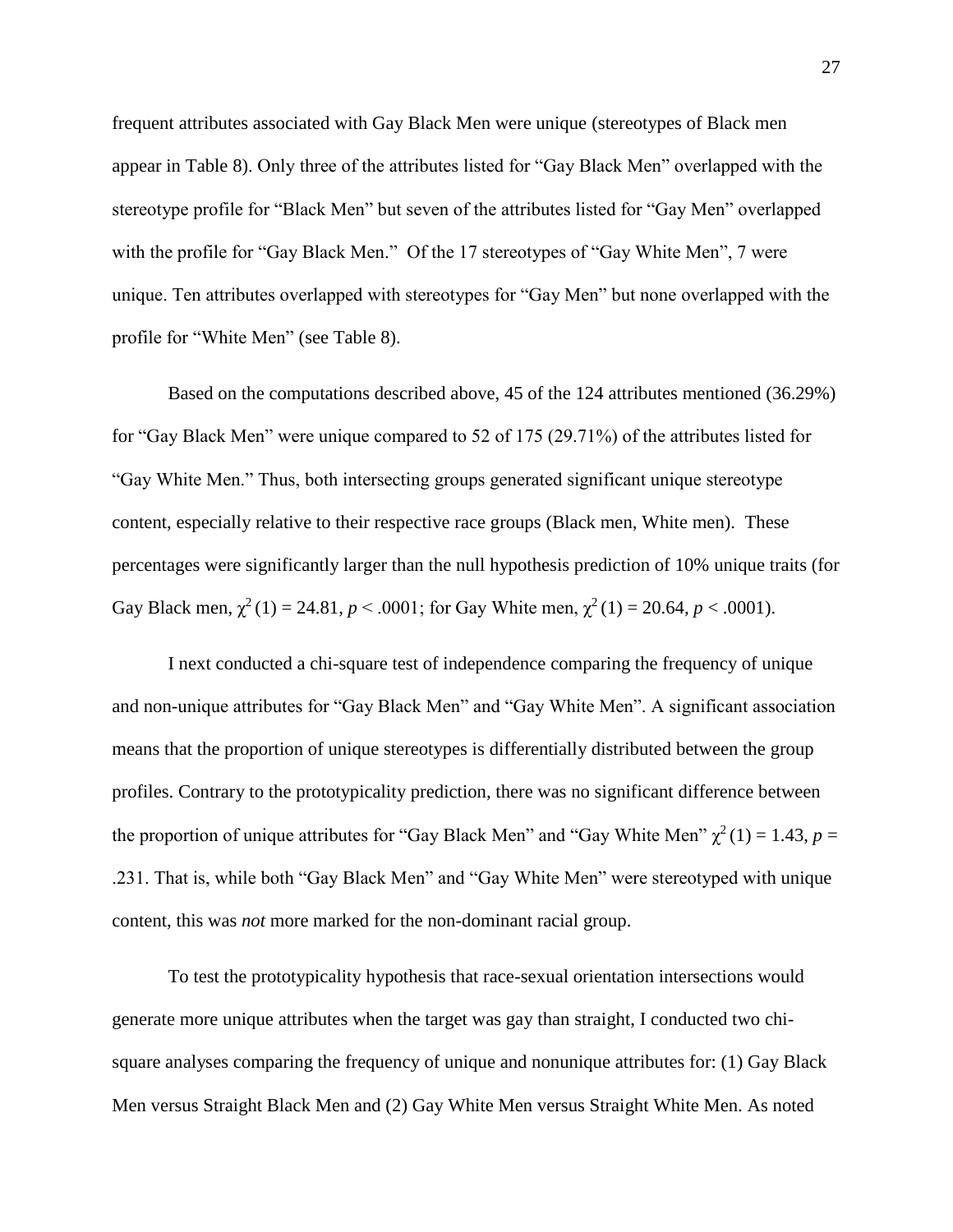above, 45 of 124 attributes mentioned (36.29%) for "Gay Black Men" were unique compared to 39 of 202 (19.31%) of the attributes listed for "Straight Black Men" (see Table 7). Consistent with the prototypicality hypothesis, a significantly greater proportion of unique attributes was generated for "Gay Black Men" than for "Straight Black Men"  $\chi^2(1) = 11.59$ ,  $p < .001$ . Similarly, 52 of 175 attributes listed (29.71%) for "Gay White Men" were unique compared to 15 of 173 (8.67%) of the attributes mentioned for "Straight White Men;" this difference was also significant,  $\chi^2(1) = 24.78$ ,  $p < .001$ . In short, gay target groups, both Black and White, generated more unique stereotypes than their corresponding straight target groups.

*Stereotypes of straight men.* Table 7 presents participants' reports of cultural stereotypes of Straight Men (race unspecified), Straight Black Men and Straight White Men. Four of the 16 most frequent attributes associated with Straight Black Men were unique: Ten of the attributes for "Straight Black Men" overlapped with the stereotype profile for "Black Men" but only four of the attributes listed for "Straight Men" overlapped with the profile for "Straight Black Men". Of the 15 attributes listed for "Straight White Men", only two were unique. Eleven attributes overlapped with stereotypes for "White Men" and seven overlapped with the profile for "Straight Men." Using the frequency counting method described above, 39 of 202 attributes mentioned (19.31%) for "Straight Black Men" were unique; supporting the intersectionality account, this value was significantly greater than chance  $\chi^2(1) = 9.95$ ,  $p < .008$ . For "Straight White Men," 15 of 173 (8.67%) attributes were unique. For this group, reflecting two prototypical categories, the level of unique attributes was no different from chance,  $\chi^2(1) = .138$ , *p* = .711. These data were also consistent with the prototypicality hypothesis: A significantly greater proportion of unique attributes were generated for "Straight Black Men" than for "Straight White Men"  $\chi^2(1) = 8.55$ , *p* <.01.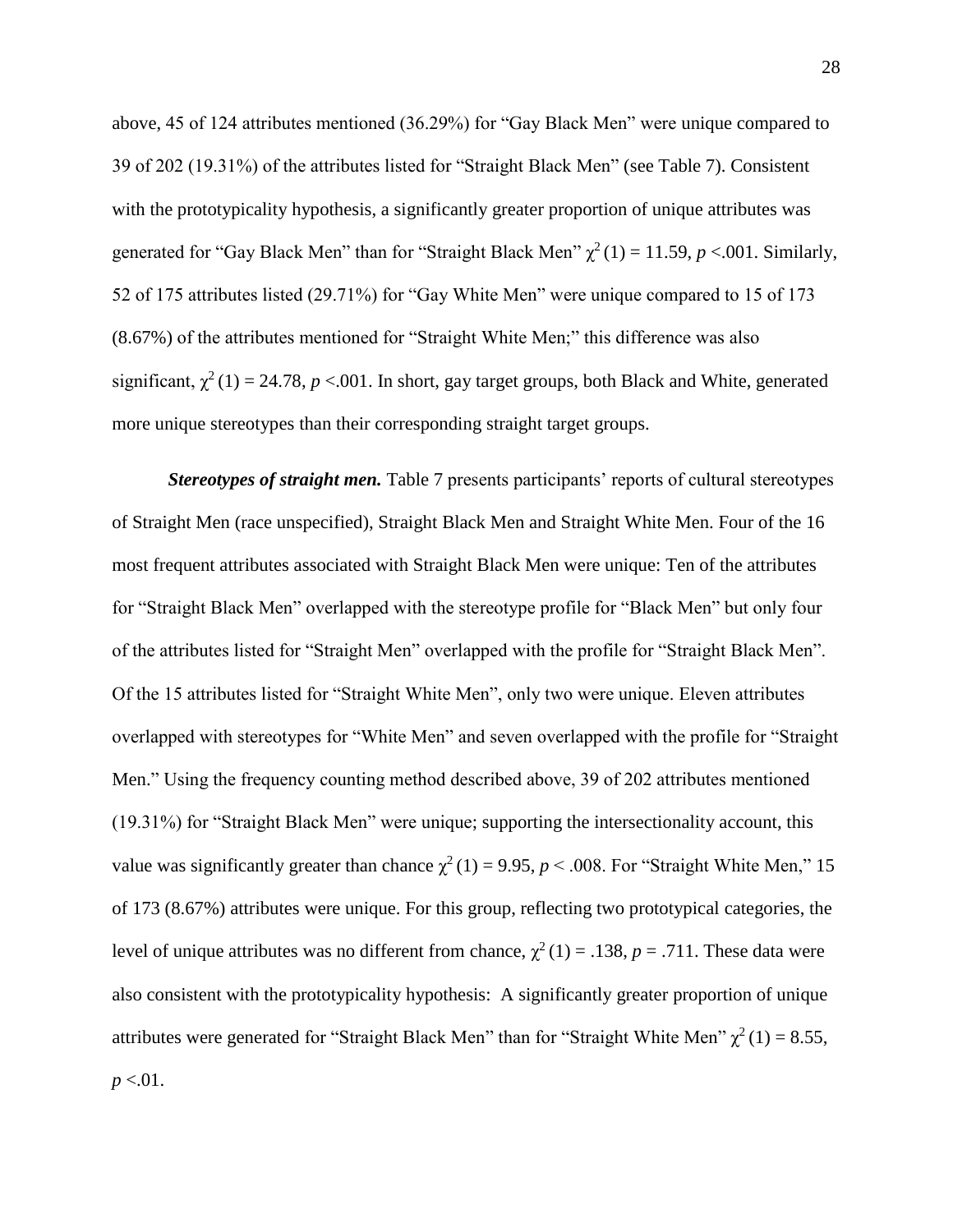*Stereotypes of men***.** Table 8 shows participants' reports of cultural stereotypes of Men (race unspecified), Black Men and White Men. These are not intersecting groups, in that sexual orientation is not referenced. Furthermore, because the groups "Blacks" and "Whites" were not included, the uniqueness of "Black men" relative to "Blacks" and "Men" and of "White men" relative to "Whites" and "men" cannot be assessed. But these data allow a test of whether stereotypes of "Black men" overlap less with the inclusive category "Men" than stereotypes of "White men," a different instantiation of the "White as dominant" (prototypicality) hypothesis. This analysis therefore focuses on overlap rather than uniqueness of attributes.

Of the 16 attributes associated with "Black Men", only four overlapped with the stereotype profile for "Men;" by comparison, seven of the 19 attributes listed for "White Men" overlapped with the category "Men." Using frequency counts, 63 of 238 attribute mentions for "Black men" overlapped with "Men" (26.47%) and 49 of 189 (25.93%) attribute mentions for "White men" overlapped with "Men." This difference was not significant,  $\chi^2(1) = 0.016$ ,  $p = .89$ .

## **Discussion**

Study 2 provided tests of the intersectionality and prototypicality hypotheses by focusing on the actual content of stereotypes of the nine different groups. The intersectionality prediction was that the interaction of race and sexual orientation would produce unique stereotypes that were not captured when either sexual orientation or race were considered in isolation. Consistent with this hypothesis, all four intersectional groups (Black gay men, White gay men, Black straight men, and White straight men) produced unique attributes that were not present in the stereotype profile of either of their constituent groups. Unique attributes accounted for 36% of the stereotype profile for gay Black men and 30% of the stereotype profile for gay White men; the profile for Black straight men contained 19% unique attributes, and the profile for straight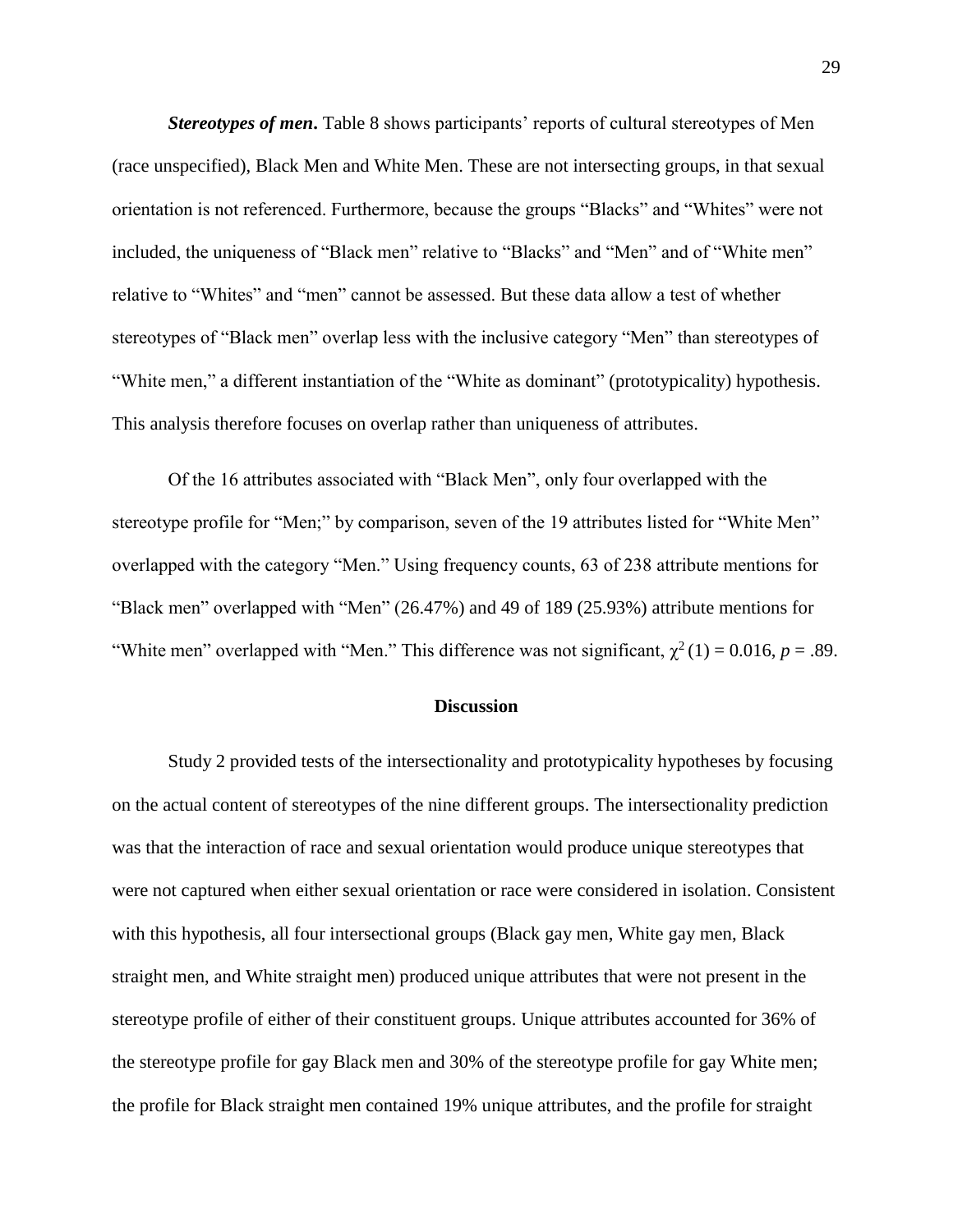white men was 9% unique. These results align with prior research that suggests that stereotypes for intersectional groups are generated in a multiplicative (interactive) rather than additive (cumulative) manner (Ghavami & Peplau, 2013). Using a criterion of 10% expected unique attributes, all of these groups produced significantly more unique attributes with the exception of White straight men. This is an intersectional group, but it also represents the prototype for both race (White) and sexual orientation (straight). It is perhaps not surprising, then, that unique attributes were rare in this case.

Indeed, the prototypicality hypothesis predicted that race-sexual orientation intersections would generate more unique attributes when target race was Black rather than White, and when target sexual orientation was gay rather than straight. The findings clearly support this hypothesis in the case of sexual orientation: The proportion of unique attributes in the stereotype profile was significantly higher for gay target groups compared with straight target groups. Irrespective of racial category, the profile of gay men contained more unique attributes than the profile for straight men. This aligns with patterns in the data from Study 1 and suggests that the primacy of sexual orientation extends beyond perceptions of similarity to affect the content of stereotypes for intersectional groups. Support for the prototypicality account was weaker in the case of race: straight Black men had more unique attributes in their stereotype profile than straight White men, but stereotypes of gay Black men and gay White men did not differ in rates of uniqueness.

Although the design of Study 2 precluded any analysis of the unique attributes of Black men and white men compared to their constituent categories, we were able to analyze the degree to which the stereotype profile for "Men" overlapped with that of Black and White men as a proxy measure of prototypicality. Similar to Study 1, there was no significant difference between the number of attributes for White men or Black men that overlapped with the superordinate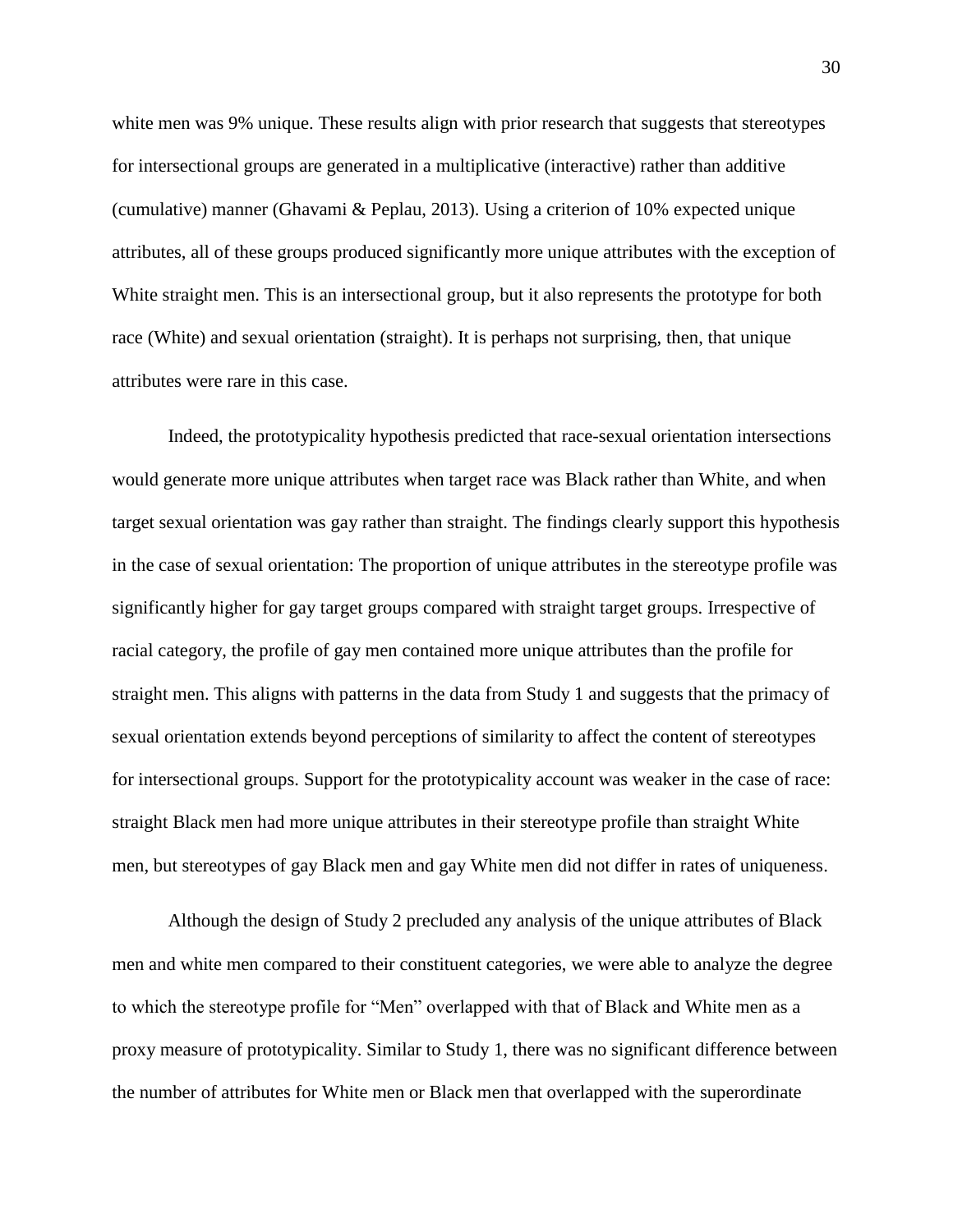category "Men." This suggests that race as a category may matter less than sexual orientation for stereotype content as well as for perceptions of similarity.

## **General Discussion**

Using the theoretical framework of intersectionality, both studies examined how the interaction of race and sexual orientation affects social perceptions. In Study 1, I examined perceived similarity between intersectional and single category groups as a content-free test of how the different groups were perceived in terms of similarity. Measuring perceived similarity between intersectional groups was a first step in determining whether perceivers differentiate between groups on the basis of race and sexual orientation. In Study 2, I use an open-ended response paradigm to examine how the intersection of race and sexual orientation affects the actual content of group stereotypes.

Both studies tested two main hypotheses: The *intersectionality hypothesis* (H1) predicts that stereotypes for "race by sexual orientation" groups (e.g. gay Black men) will contain unique elements (and prompt heightened dissimilarity) that are not the result of simply adding the effects of race and sexual orientation. The *prototypicality hypothesis* (H2) further suggests that "race X sexual orientation" groups will generate more unique attributes (and be perceived as less similar) when they are non-prototypical with respect to race (Black) rather than prototypical (White), and when they are non-prototypical with respect to sexual orientation (gay) rather than prototypical (straight).

In Study 1, I found support for the intersectionality hypothesis via the statistical interaction between sexual orientation and race on perceptions of similarity to the superordinate group "Men." Black gay men were viewed as the most dissimilar to the overarching category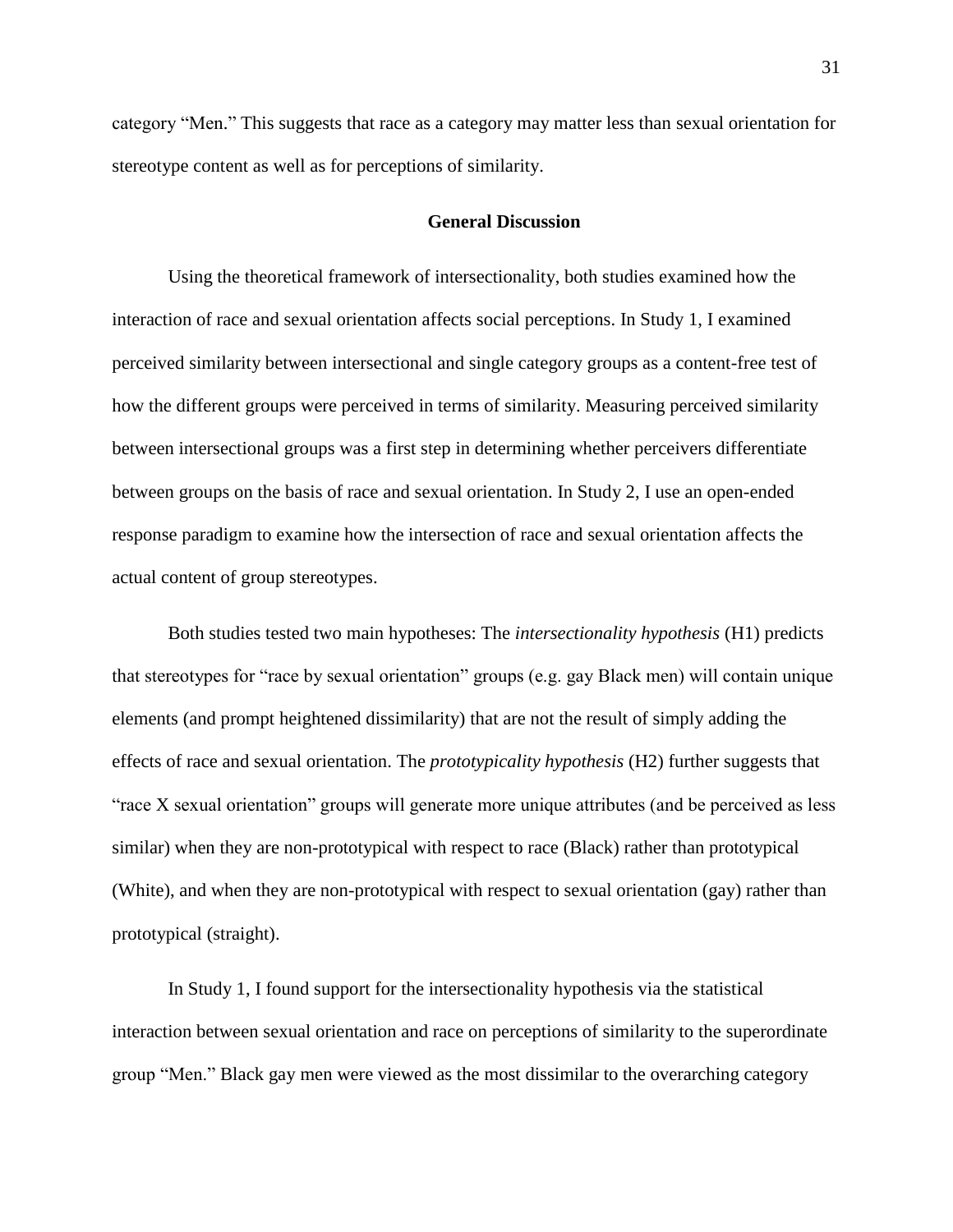"men" relative to the other three groups (straight Black men and straight and gay White men). As indicated in Figure 1, Black (but straight) men were seen as quite similar to "men;" being gay (but White) reduced this similarity, but being gay *and* Black particularly lowered similarity to this overarching category. I also found that White gay men were viewed as significantly less similar to the category" Black men" than White straight men, Black straight men, and Black gay men. However, perceptions of similarity to "straight men", "gay men", "White men" and the average of all groups showed no evidence of interaction between race and sexual orientation. Instead, the main effect of sexual orientation mattered in all cases, and the main effect of race mattered in just two comparisons (White groups were judged more similar than Black groups to "gay men" and "White men"). These results suggest the dominance of sexual orientation relative to race in driving perceptions of similarity. The fact that "Black gay men" were perceived as equally dissimilar to "Black men" as "White straight men" also points to the significance of sexual orientation for similarity perceptions (see Figure 2): Even when race was explicitly shared, gayness reduced similarity to the same extent as an explicitly distinct race category (Whiteness).

Study 2 provided stronger support for the intersectionality hypothesis compared with Study 1. All four intersectional groups (Black gay men, White gay men, Black straight men, and White straight men) produced unique attributes that were not present in the stereotype profile of either of their constituent groups. These findings are consistent with an intersectional hypothesis that the interaction of race and sexual orientation would produce unique stereotypes that were not captured when either sexual orientation or race were considered in isolation. One potential explanation for this might be the more content-focused nature of the study design. Asking participants to generate cultural stereotypes for the intersectional groups may have increased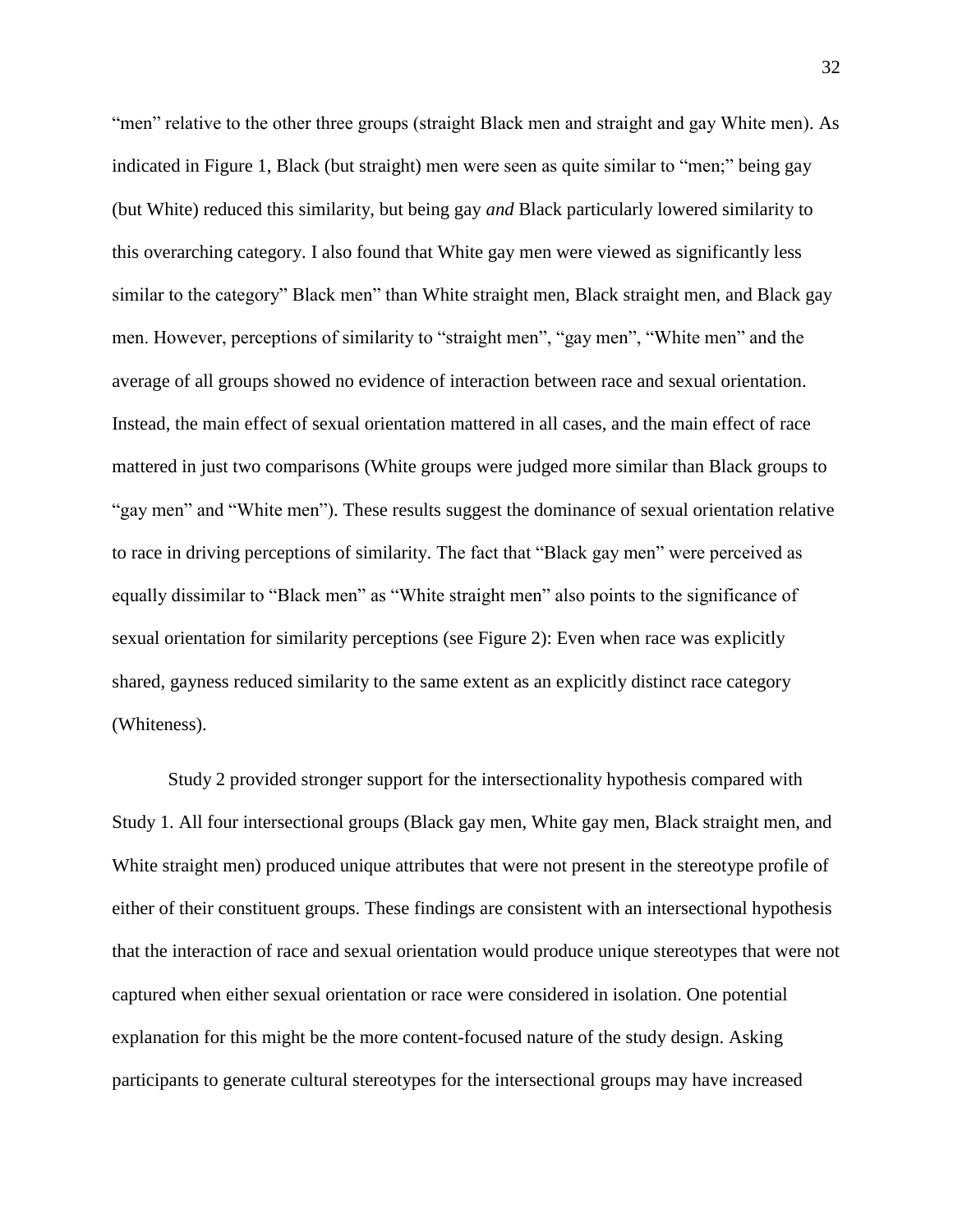their awareness of the multiple group identities and the utility of an intersectional perspective for assigning attributes to individual group members. Using a criterion of 10% expected unique attributes, I assessed how many of the groups produced significantly more unique attributes than predicted by chance alone. All of the groups produced significantly more unique attributes with the exception of White straight men. Although this is an intersectional group, it is prototypical in terms of both race and sexual orientation. Participants evaluating this group might have assumed a high level of overlap since "White" and "straight" typically operate as taken-for-granted qualifiers of the overarching category "Men". This suggests that the utility of intersectionality (at least in terms of stereotype content) might be dependent on the non-prototypicality of *at least one* of the relevant category memberships.

Indeed, such a pattern can be viewed as consistent with the prototypicality hypothesis, which predicts lower similarity and higher stereotype uniqueness for non-prototypical groups. Across both studies, this hypothesis was partially supported. In Study 1, White men were perceived as more similar to the category "gay men" than Black men, and White gay men were perceived as more similar to the category "men" than Black gay men. Similarly, gay men were judged less similar to all other groups except "Black gay men" and "White gay men" and Black straight men were rated as less similar to "gay men" than White straight men. In Study 2, the proportion of unique attributes in the stereotype profile was significantly higher for gay target groups compared with straight target groups. In all of these cases, non-prototypicality in terms of sexual orientation (being gay) produced the predicted lower similarity and higher stereotype content uniqueness.

However, there was no support for the prototypicality hypothesis in the case of race. Black men and White men did not differ in their perceived similarity to the category "men," or to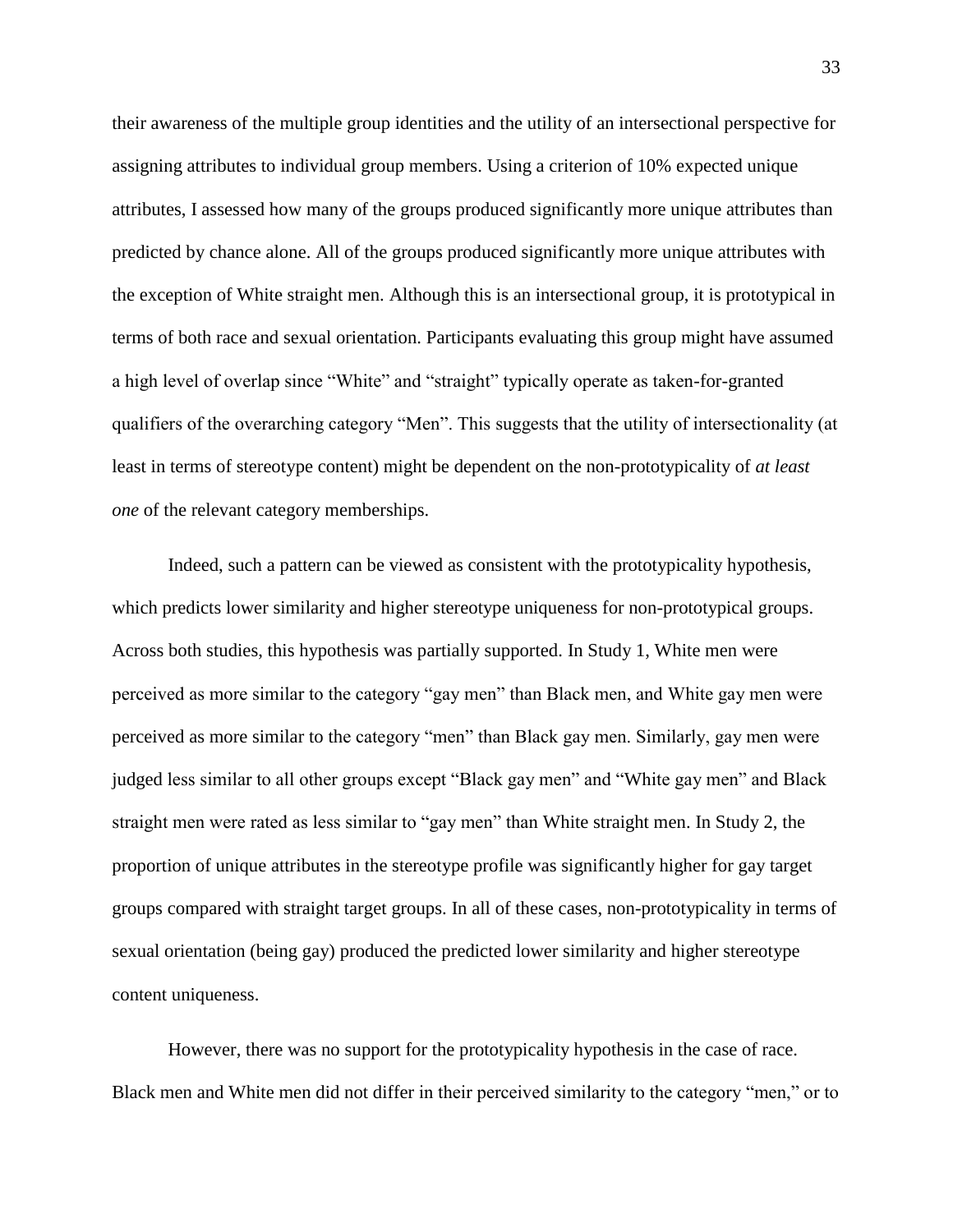the category "straight men." And neither perception of Black straight men's and White straight men's similarity to "Men" and "straight men" nor of Black gay men's and White gay men's similarity to "gay men" or "straight men" differed significantly. Support for the prototypicality account in the case of race was also weak in Study 2: Straight Black men had more unique attributes in their stereotype profile than straight White men, but stereotypes of gay Black men and gay White men did not differ in rates of uniqueness. This again points to the dominance of sexual orientation as a factor that mattered for perceptions of similarity and stereotype content compared with race.

One potential explanation for this pattern is that participants may hold more essentialist beliefs about sexual orientation and more social constructionist beliefs about race (Haslam & Levy, 2006; Shih, Bonam, Sanchez & Peck, 2007). Essentialist beliefs suggest that social categories reflect immutable biological characteristics that are indicative of abilities and traits and result in discrete categories of people (DeLamater & Hyde, 1998; Prentice & Miller, 2007). This belief system can be contrasted with social constructionist perspectives which suggest that social categories reflect labels and meanings that are culturally contingent, change over time and do not reflect deep-rooted differences between groups. To the extent that perceivers endorse more essentialist beliefs about sexual orientation relative to race, they are more likely to believe that differences in sexual orientation reflect fundamental differences in group attributes that could lead to greater perceptions of dissimilarity and the generation of more unique stereotypes. Conversely, the compulsory heterosexuality implicit in societal definitions of manhood could potentially serve as a central and immutable trait that unifies men across racial lines.

I hypothesize that had my studies included female targets, race would have been *at least* as equally important as sexual orientation for perceptions of similarity and stereotype content.

34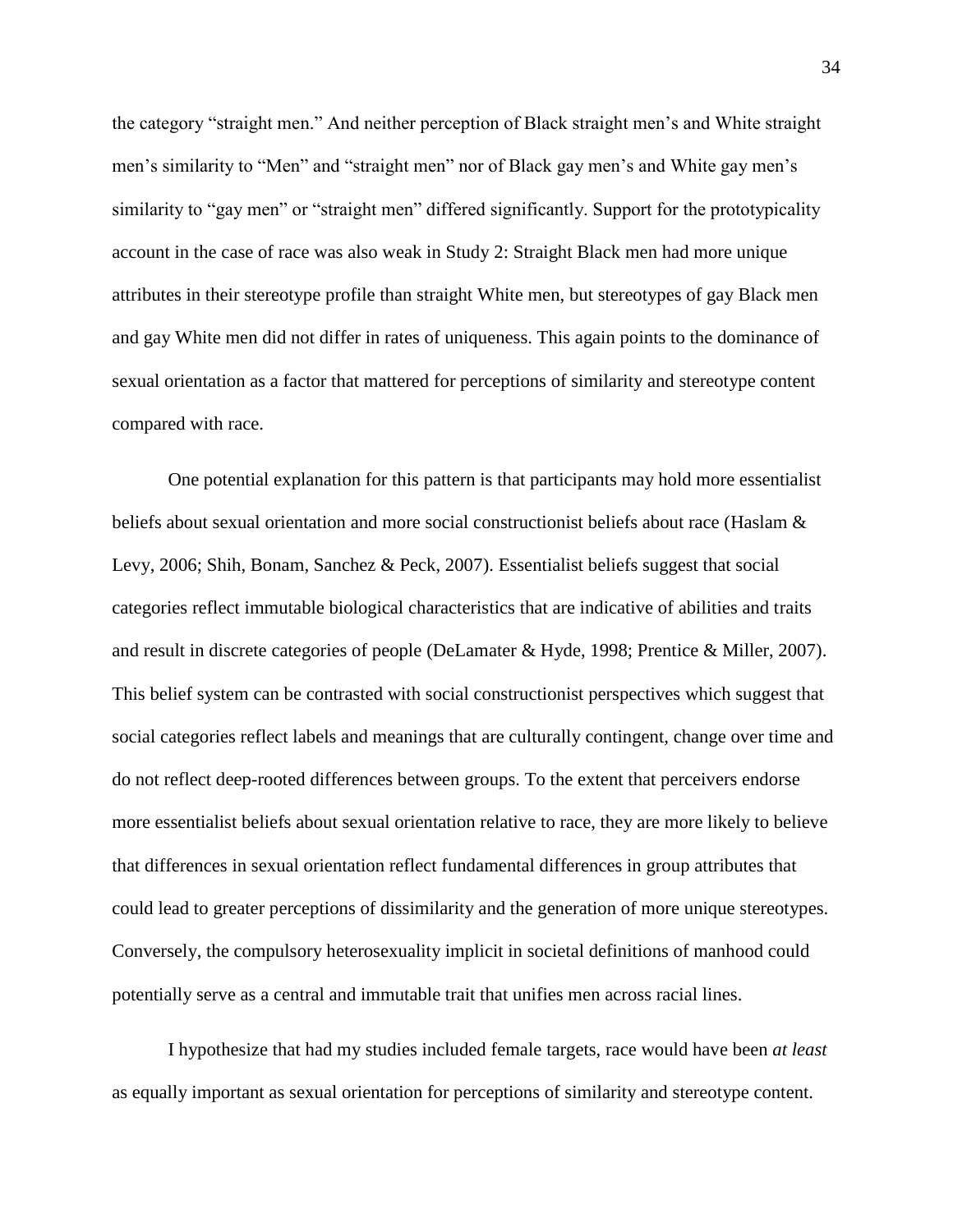Research has documented the stereotypic association between masculinity and "Blackness" which positions Black men as hypermasculine and masculinizes Black women (Goff, Eberhardt, Williams & Jackson, 2008). The gender inversion heuristic, which assumes that gay men present as more feminine than straight men and that lesbian women present as more masculine than straight women, drives most judgments of behavioral cues used to perceive sexual orientation (Johnson & Ghavami, 2011). As a result, stereotypes of Black lesbian women would most likely reflect the compound effects of being gay and Black as a function of the increased masculinization associated with their race and sexual orientation. Paradoxically, this might result in fewer unique attributes for Black lesbian women than White lesbian women since both "lesbian women" and "Black women" have stereotype profiles that emphasize masculine traits and behaviors.

Although this work extends the tradition of intersectional scholarship that focuses on the perceiver perspective, the pattern of results and the empirical questions that arise are highly relevant to the perspective of the target. One potential point of convergence might examine how these unique stereotypical attributes affect target outcomes across a range of situational contexts. How does being perceived as *friendly*, *funny*, *nice* or *dramatic* shape the outcome of an important job interview if the target is Black, male and gay? Research might also assess the degree to which targets are aware of the unique attributes that perceivers ascribe to their specific intersectional identity as well as how processes of meta-perception inform the strategic deployment of various identities for instrumental purposes.

#### **Limitations, Future Directions and Implications**

The present study has several limitations. Both studies focused on White and Black men as targets. Future research should replicate and extend the current study with female targets and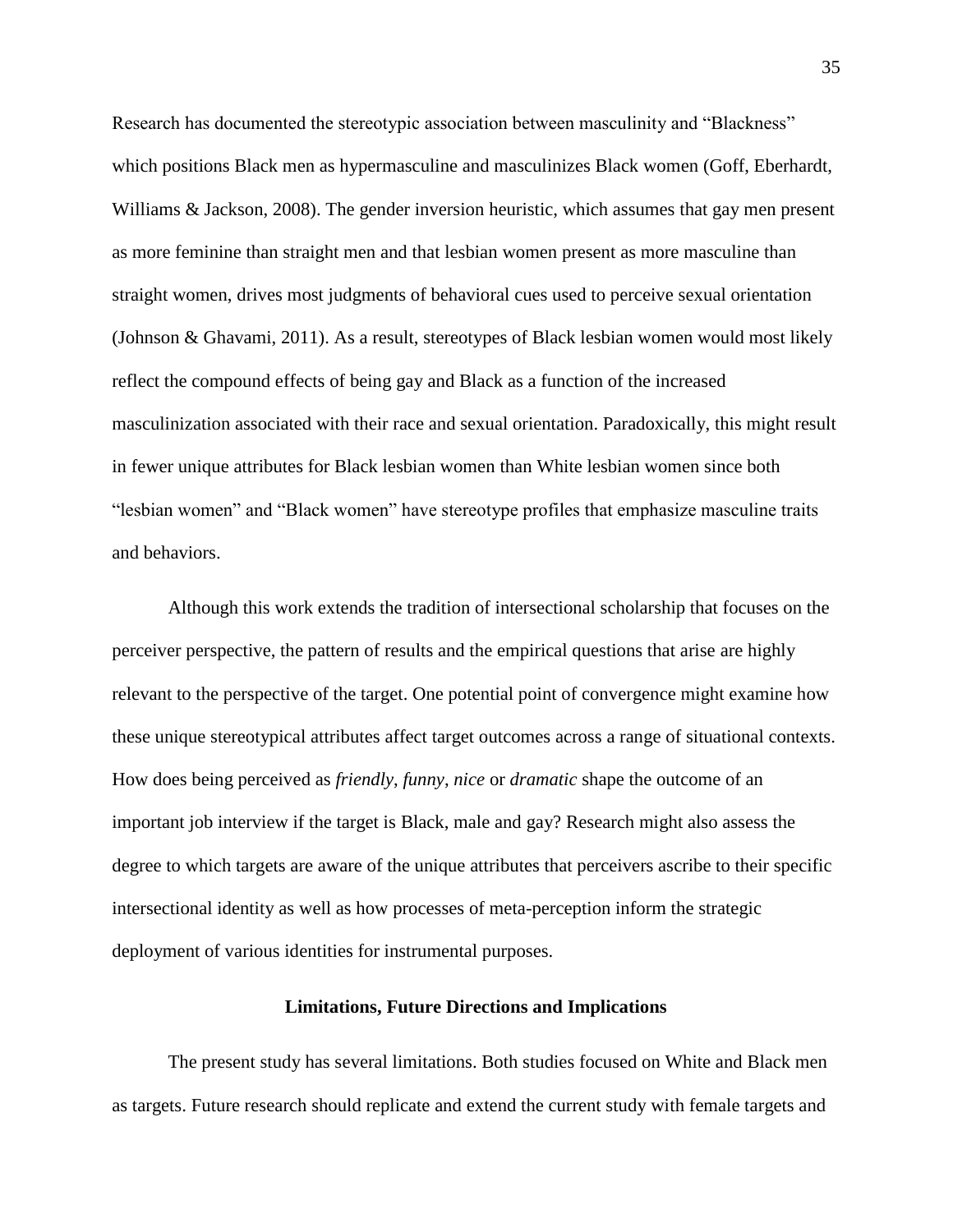include a wider representation of ethnic groups (e.g. Asian, Latinx, Native American, Arab American etc.) This will allow us to investigate whether and how the impact of the intersection of race and sexual orientation varies across different ethnicities and genders. Another limitation is that neither study included direct tests of potential moderating or mediating variables (e.g. essentialist beliefs about sexual orientation/race/gender, perceived masculinity, intersectional awareness) that might qualify the relationship between intersectionality and perceptions of similarity and group stereotypes. The studies also relied on samples that were largely White and heterosexual. Future research should investigate whether perceivers who share one or both of the identity categories with the target group view multiple identities interactively and therefore generate unique stereotype content.

One other limitation of the work has to do with the differential order in which sexual orientation and race were introduced in group labels across the two studies. In Study 1, race preceded sexual orientation in the intersectional group descriptions (e.g., "Black gay men"), whereas in Study 2, sexual orientation preceded race (e.g., "gay Black men"). Given the pattern of similar patterns of findings across the two studies, this distinction may not matter. However, the primacy of either race or sexual orientation (e.g. Black gay men vs gay Black men) might be triggered by order, and may have affected participants' judgments of the centrality of the different identity categories. Future research should more systematically examine this possibility.

Another profitable approach would be the application of network analysis to the stereotypes generated for each intersectional group (Borgatti, Mehra, Brass and Labianca, 2009). Such an approach could identify central characteristics, strength of associations and semantic structure change as a function of race and sexual orientation. Finally, future work should investigate the relationship between the unique attributes generated for each intersectional group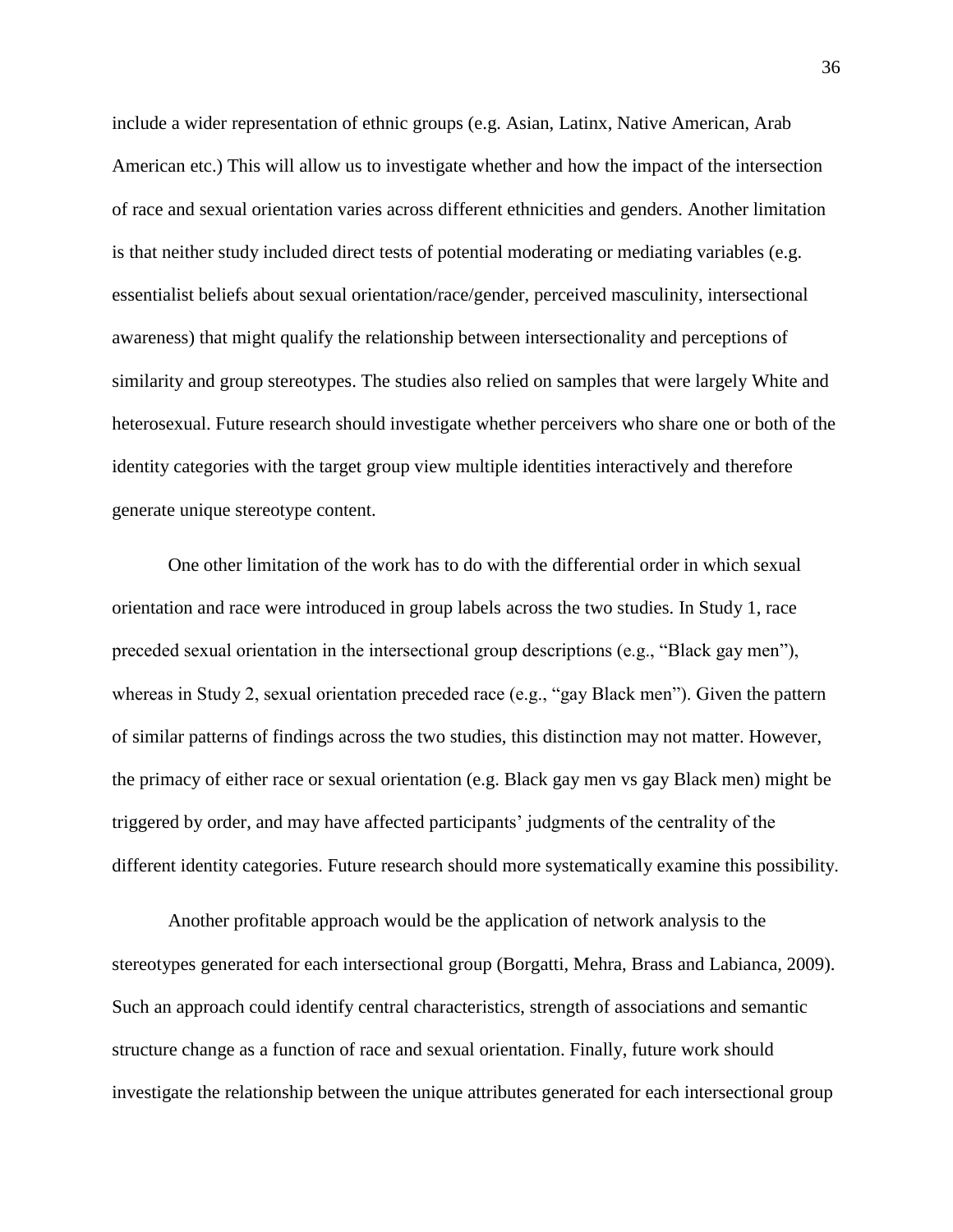and psychologically relevant outcomes such as likability, trustworthiness and competence. An intersectional analysis of race and sexual orientation provides a theoretical framework for understanding how persons assess and integrate multiple identity categories, particularly in cases when the categories are non-prototypical and/or contain divergent stereotypical elements (e.g.,  $black = aggressive, gay = docile).$ 

Table 1

*Mean standardized perceived similarity between groups named in columns and groups named in rows (SDs in parentheses)*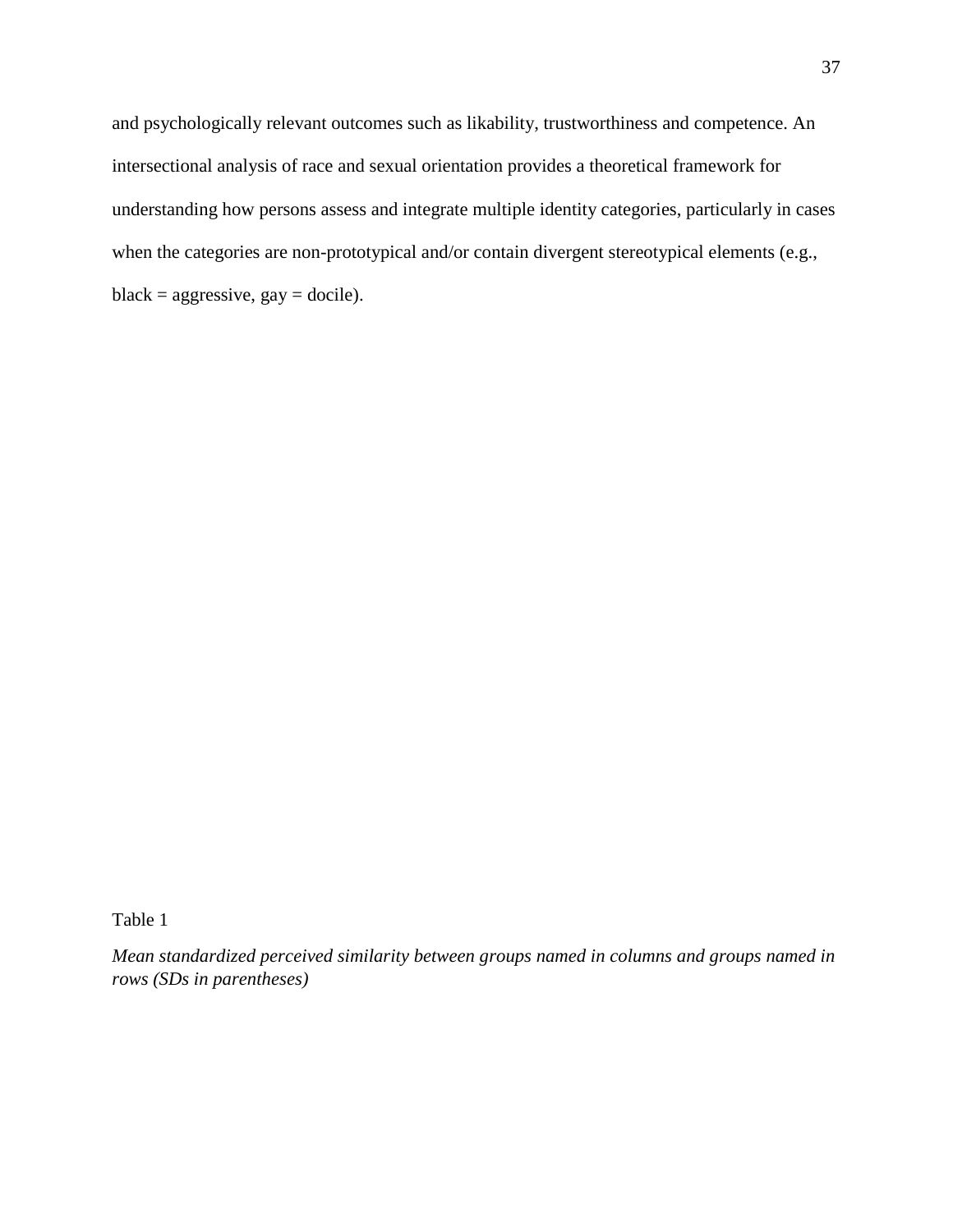|                | <b>Black</b><br>men $(1)$ | White<br>men $(2)$ | Gay<br>men $(3)$  | Straight<br>men $(4)$ | <b>Black</b><br>straight<br>men $(5)$ | White<br>straight<br>men $(6)$ | <b>Black</b><br>gay<br>men $(7)$ | White<br>gay<br>men $(8)$ | Men<br>(9) |
|----------------|---------------------------|--------------------|-------------------|-----------------------|---------------------------------------|--------------------------------|----------------------------------|---------------------------|------------|
| $\mathbf{1}$   | $-$                       |                    |                   |                       |                                       |                                |                                  |                           |            |
| $\overline{2}$ | .170<br>(.702)            |                    |                   |                       |                                       |                                |                                  |                           |            |
| 3              | $-.803$<br>(.795)         | $-.270$<br>(.772)  |                   |                       |                                       |                                |                                  |                           |            |
| $\overline{4}$ | .214<br>(.999)            | .404<br>(.784)     | $-.311$<br>(.902) |                       |                                       |                                |                                  |                           |            |
| 5              | .827<br>(.599)            | .046<br>(.760)     | $-.713$<br>(.913) | .763<br>(.765)        |                                       |                                |                                  |                           |            |
| 6              | .142<br>(.988)            | .497<br>(.678)     | $-.215$<br>(.913) | .557<br>(.860)        | .346<br>(.764)                        |                                |                                  |                           |            |
| $\tau$         | $-.312$<br>(.905)         | $-.702$<br>(.858)  | .307<br>(.843)    | $-.512$<br>(.907)     | $-417$<br>(.839)                      | $-.904$<br>(.878)              |                                  |                           |            |
| 8              | $-.669$<br>(.848)         | .024<br>(.884)     | .461<br>(.752)    | $-.325$<br>(.893)     | $-.845$<br>(.870)                     | $-.073$<br>(.812)              | .342<br>(.730)                   |                           |            |
| 9              | .837<br>(.749)            | .685<br>(.681)     | $-.026$<br>(.954) | .598<br>(.777)        | .445<br>(.879)                        | .451<br>(.639)                 | $-.610$<br>(.919)                | $-.093$<br>(.631)         |            |

# Table 2.

*T-tests comparing the similarity of Black men to each group to the similarity of White men to each group (SDs in parentheses)*

| omparison | slack<br>Men       | White<br>Men | u | .1 O<br>NIE. |
|-----------|--------------------|--------------|---|--------------|
| group     | . Г<br><b>DIVI</b> | $^7M$<br>A.  |   |              |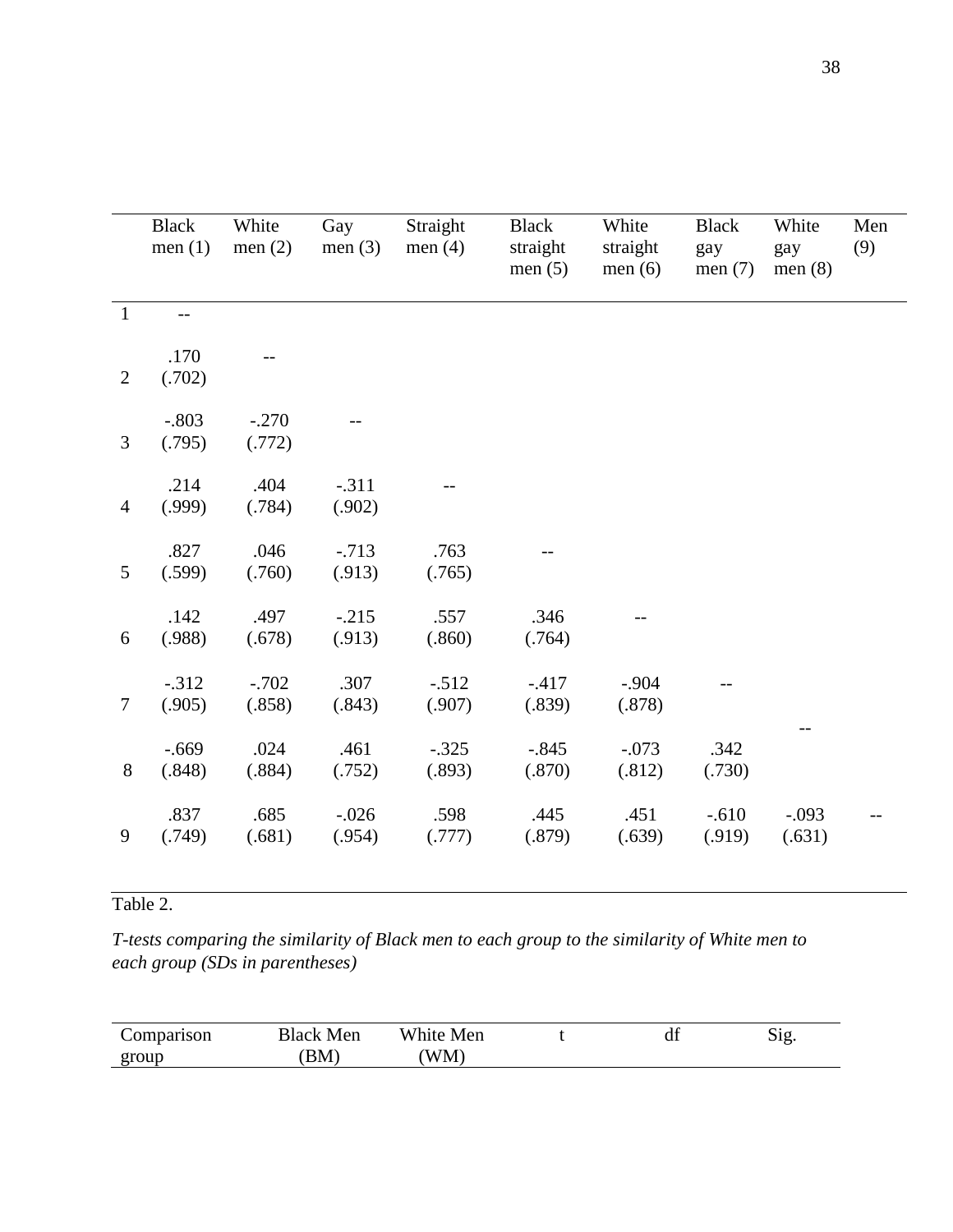| Gay Men (GM)                       | $-.803(.795)$   | $-.270(.772)$ | $-3.38$ | 97  | .001     |
|------------------------------------|-----------------|---------------|---------|-----|----------|
| Straight Men<br>(SM)               | .214(.999)      | .404(.784)    | $-1.07$ | 100 | .288     |
| <b>Black Straight</b><br>Men (BSM) | .827(.599)      | .046(.760)    | 5.73    | 99  | ${<}001$ |
| White Straight<br>Men (WSM)        | $-.142(.988)$   | .497 (.678)   | $-3.80$ | 99  | ${<}001$ |
| <b>Black Gay Men</b><br>(BGM)      | $-0.312(0.905)$ | $-.702(.858)$ | 2.22    | 99  | .028     |
| White Gay Men<br>(WGM)             | $-.669(.848)$   | .024(.884)    | $-3.99$ | 98  | ${<}001$ |
| Men $(M)$                          | .837(.749)      | .685(.681)    | 1.06    | 98  | .292     |
|                                    |                 |               |         |     |          |

Table 3.

*T-tests comparing the similarity of Gay men to each group to the similarity of Straight men to each group (SDs in parentheses)*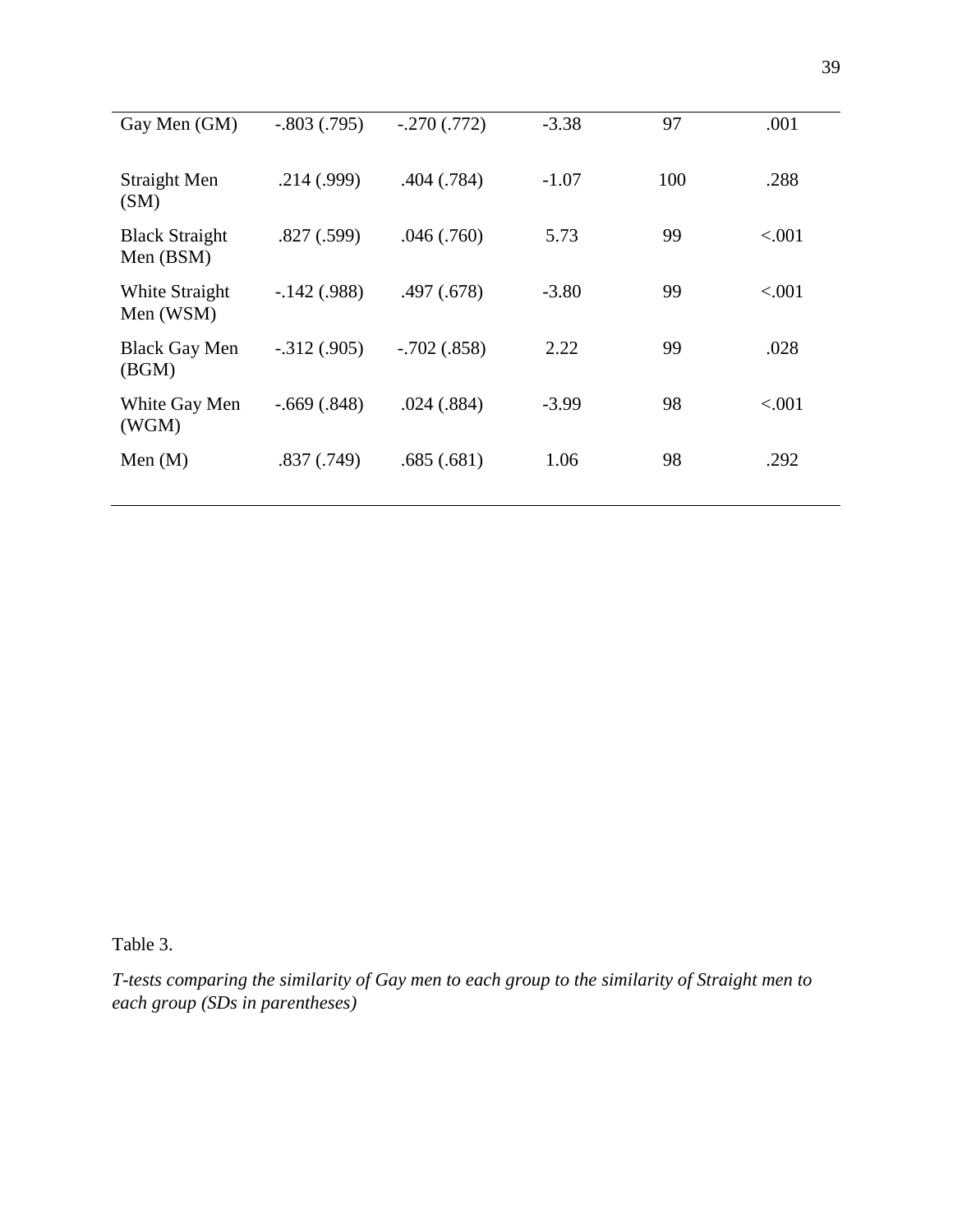|            | Gay Men<br>(GM) | <b>Straight Men</b><br>(SM) | $\mathbf t$ | df  | Sig.   |
|------------|-----------------|-----------------------------|-------------|-----|--------|
| <b>BM</b>  | $-.803(.795)$   | .214(.999)                  | $-5.62$     | 98  | < .001 |
| <b>WM</b>  | $-.270(.772)$   | .404(.784)                  | $-4.36$     | 99  | < .001 |
| <b>BSM</b> | $-0.713(0.913)$ | .763(.765)                  | $-8.74$     | 98  | < .001 |
| <b>WSM</b> | $-.215(.913)$   | .557(.860)                  | $-4.37$     | 99  | < .001 |
| <b>BGM</b> | .307(.843)      | $-.512(.907)$               | 4.72        | 100 | < .001 |
| <b>WGM</b> | .461(.752)      | $-.325(.893)$               | 4.81        | 100 | < .001 |
| M          | $-.026(.954)$   | .598(.777)                  | $-3.61$     | 99  | < .001 |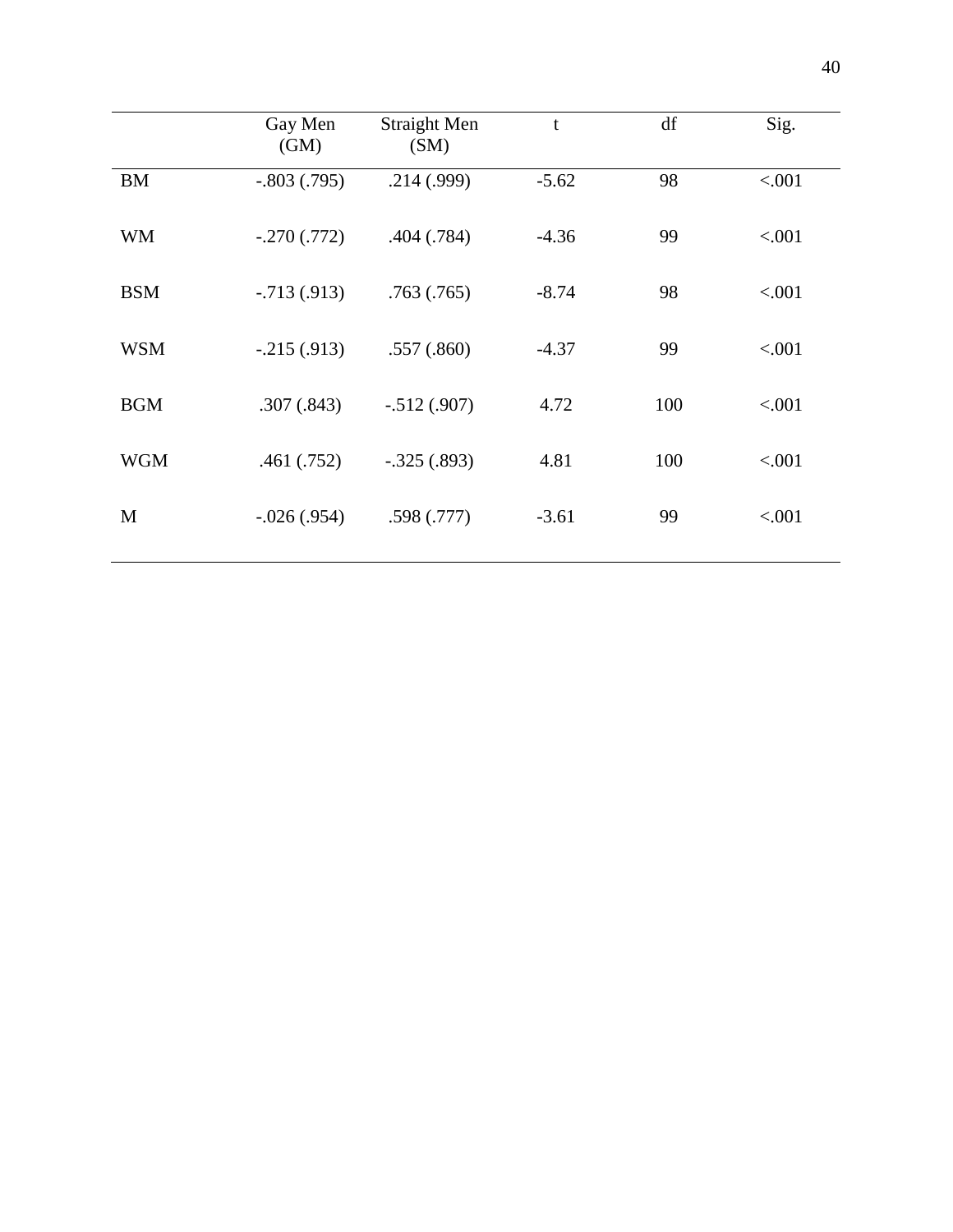## Table 4.

## *T-tests comparing the similarity of Black Straight men to each group to the similarity of White Straight men to each group (SDs in parentheses)*

|            | <b>Black</b>        | White               | t       | df  | Sig.   |
|------------|---------------------|---------------------|---------|-----|--------|
|            | <b>Straight Men</b> | <b>Straight Men</b> |         |     |        |
|            | (BSM)               | (WSM)               |         |     |        |
| <b>BM</b>  | .827(.599)          | $-.142(.988)$       | 5.93    | 98  | < .001 |
| WM         | .046(.760)          | .497 (.678)         | $-3.16$ | 100 | .002   |
| <b>GM</b>  | $-0.713(0.913)$     | $-.215(.913)$       | $-2.75$ | 100 | .007   |
| <b>SM</b>  | .763(.765)          | .557(.860)          | 1.26    | 97  | .211   |
| <b>BGM</b> | $-.417(.839)$       | $-.904(.878)$       | 2.86    | 100 | .005   |
| <b>WGM</b> | $-.845(.870)$       | $-.073(.812)$       | $-4.56$ | 97  | < .001 |
| M          | .445 (.879)         | .451(.639)          | $-.038$ | 98  | .970   |
|            |                     |                     |         |     |        |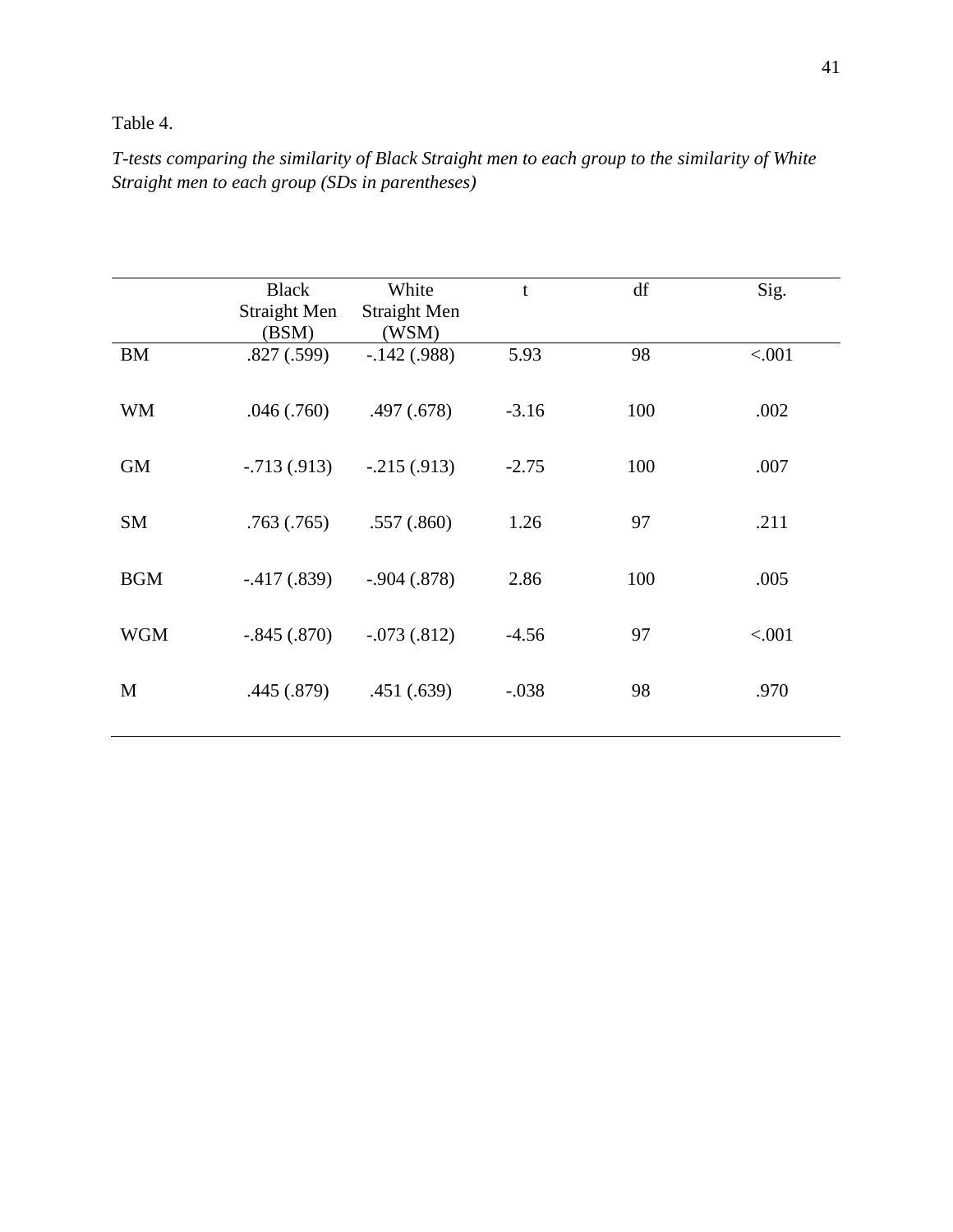## Table 5.

| T-tests comparing the similarity of Black Gay men to each group to the similarity of White Gay |  |  |
|------------------------------------------------------------------------------------------------|--|--|
| men to each group (SDs in parentheses)                                                         |  |  |

|            | <b>Black Gay Men</b><br>(BGM) | White Gay Men<br>(WGM) | t        | df  | Sig.   |
|------------|-------------------------------|------------------------|----------|-----|--------|
| <b>BM</b>  | $-.312(.905)$                 | $-.669(.848)$          | 2.04     | 98  | .045   |
| <b>WM</b>  | $-.702(.858)$                 | .024(.884)             | $-4.19$  | 99  | < .001 |
| <b>GM</b>  | .307(.843)                    | .461(.752)             | $-0.975$ | 100 | .332   |
| <b>SM</b>  | $-.512(.907)$                 | $-.325(.893)$          | $-1.05$  | 100 | .296   |
| <b>BSM</b> | $-.417(.839)$                 | $-.845(.870)$          | 2.52     | 99  | .013   |
| <b>WSM</b> | $-.904(.878)$                 | $-.073(.812)$          | $-4.91$  | 98  | < .001 |
| M          | $-.610(.919)$                 | $-.093(.631)$          | $-3.31$  | 100 | .001   |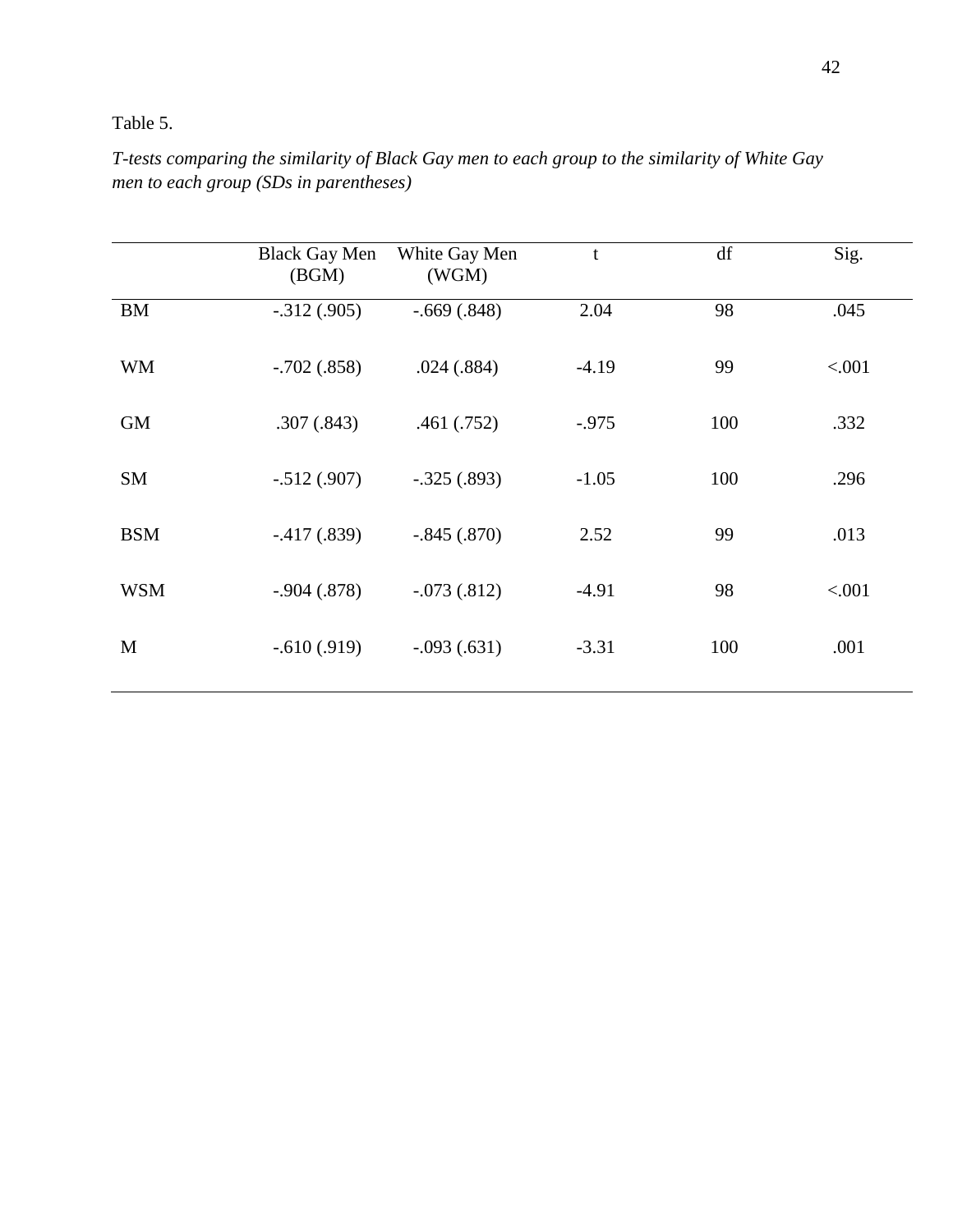Table 6.

| Gay Men $(n=53)$ |           |               | Gay Black Men $(n=45)$ | Gay White Men $(n=57)$   |           |
|------------------|-----------|---------------|------------------------|--------------------------|-----------|
| Attribute        | Frequency | Attribute     | Frequency              | Attribute                | Frequency |
| feminine         | 21        | feminine      | 13                     | feminine                 | 24        |
| flamboyant       | 21        | loud          | 12                     | Fashionable              | 19        |
| promiscuous      | 15        | flamboyant    | 12                     | flamboyant               | 13        |
| diseased         | 13        | friendly*     | 9                      | promiscuous              | 13        |
| effeminate       | 12        | funny*        | 9                      | weak                     | 11        |
| fashionable      | 11        | promiscuous   | 9                      | effeminate               | 11        |
| weak             | 8         | diseased      | 8                      | friendly*                | 10        |
| intelligent      | 8         | dramatic*     | 8                      | diseased                 | 10        |
| lisp             | 7         | weak          | 7                      | emotional                | 9         |
| emotional        | 7         | well-dressed* | 6                      | clean*                   | 9         |
| immoral          | 7         | angry         | 6                      | sensitive*               | 8         |
| strange          | 7         | good dancers* | 5                      | perverted*               | 7         |
| loud             | 6         | drug user     | 4                      | immoral                  | 7         |
| atheist          | 6         | fashionable   | 4                      | $fun*$                   | 6         |
| well             | 6         | $nice*$       | 4                      | artistic*                | 6         |
| groomed          |           |               |                        |                          |           |
|                  |           | outgoing*     | 4                      | higher pitched voice*    | 6         |
|                  |           | unintelligent | 4                      | loud                     | 6         |
|                  |           | Unique        | 45                     | <b>Unique Attributes</b> | 52        |
|                  |           | attributes    |                        |                          |           |
| Total            | 155       | Total         | 124                    | Total                    | 175       |
| % unique         |           |               | 36.29%                 |                          | 29.71%    |

*Top 15 Attributes Listed for Gay Men, Gay Black Men, and Gay Black Men.*

*Note.* Unique attributes are designated with an asterisk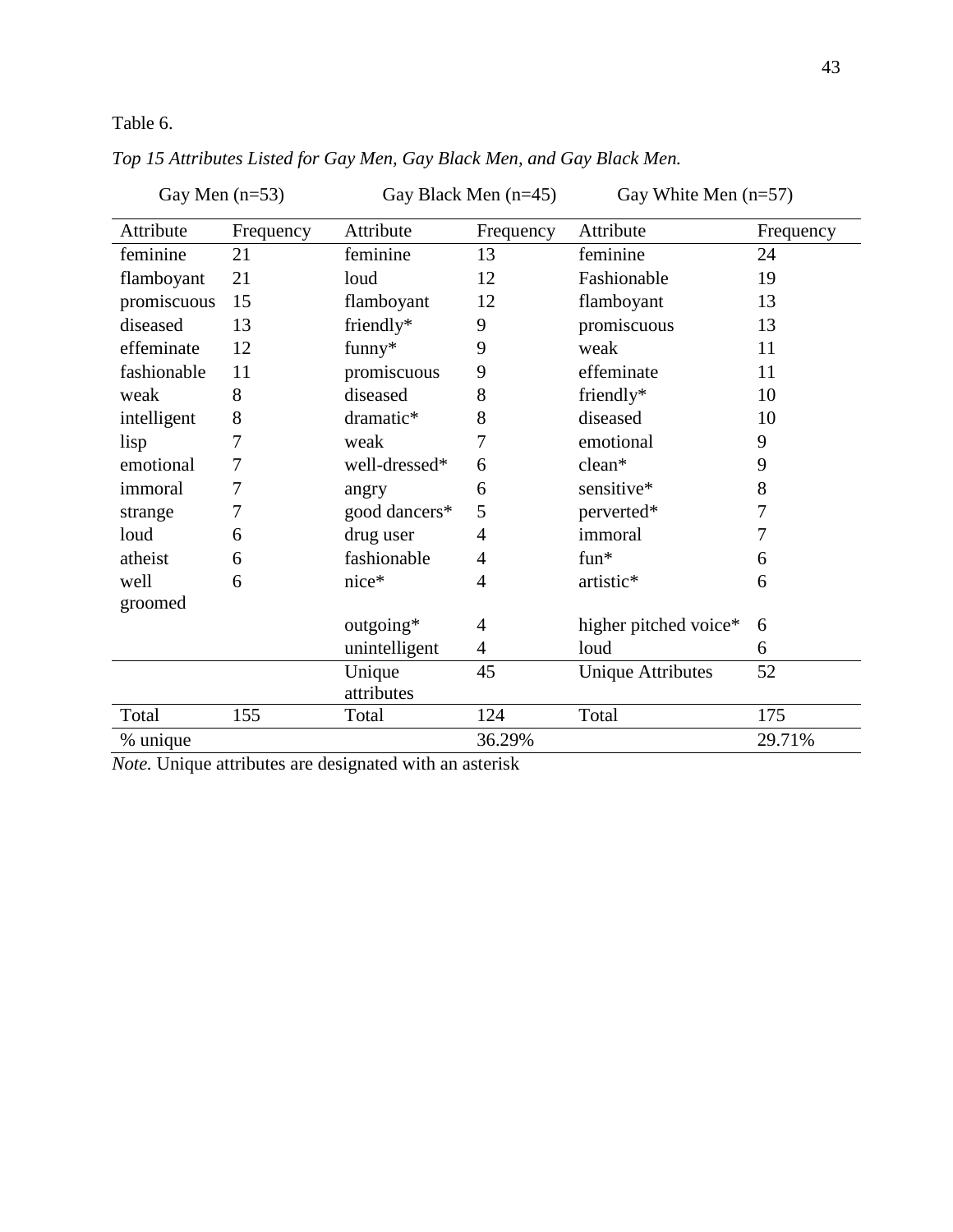Table 7.

| Straight Men $(n=54)$ |           | Straight Black Men $(n=51)$ |           | Straight White Men $(n=59)$ |           |
|-----------------------|-----------|-----------------------------|-----------|-----------------------------|-----------|
| Attribute             | Frequency | Attribute                   | Frequency | Attribute                   | Frequency |
| masculine             | 29        | Lazy                        | 23        | rich                        | 29        |
| strong                | 24        | Criminal                    | 20        | intelligent                 | 21        |
| intelligent           | 16        | Athletic                    | 19        | privileged                  | 16        |
| beer drinking         | 15        | poor                        | 16        | racist                      | 14        |
| unemotional           | 12        | gang member*                | 14        | aggressive                  | 11        |
| like sports           | 10        | violent                     | 13        | masculine                   | 10        |
| hardworking           | 9         | <b>Strong</b>               | 11        | sexist                      | 10        |
| tough                 | 9         | Aggressive                  | 19        | successful                  | 10        |
| unfashionable         | 8         | $loud*$                     | 9         | athletic                    | 8         |
| aggressive            | 7         | dumb                        | 9         | conservative*               | 8         |
| athletic              | 7         | Uneducated                  | 9         | homophobic                  | 8         |
| homophobic            | 7         | tough                       | 8         | strong                      | 8         |
| confident             | 6         | drug users                  | 8         | can't dance*                | 7         |
| cheaters              | 5         | drug dealer*                | 8         | powerful                    | 7         |
| family                | 5         | well endowed                | 8         | egotistical                 | 6         |
| father                | 5         | womanizer*                  | 8         |                             |           |
| handsome              | 5         |                             |           |                             |           |
| successful            | 5         |                             |           |                             |           |
|                       |           | Unique                      | 39        | Unique                      | 15        |
|                       |           | <b>Attributes</b>           |           | Attributes                  |           |
| Total                 | 184       | Total                       | 202       | Total                       | 173       |
| % unique              |           |                             | 19.31%    |                             | 8.67%     |

*Top 15 Attributes Listed for Straight Men, Straight Black Men, and Straight White Men*

*Note.* Unique attributes are designated with an asterisk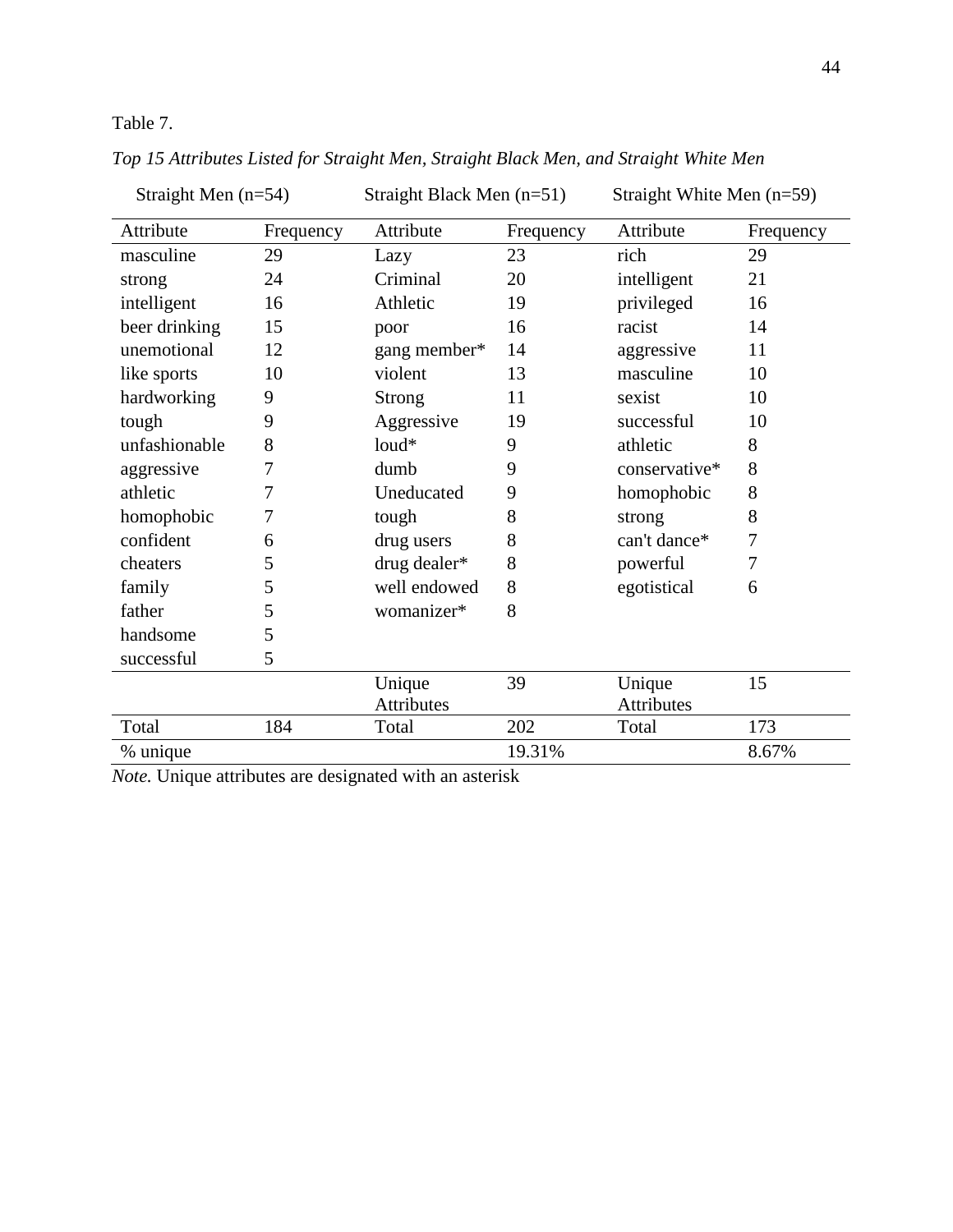Table 8.

| Men $(N=62)$  |           |             | Black Men $(N=52)$ | White Men $(N=54)$ |           |  |
|---------------|-----------|-------------|--------------------|--------------------|-----------|--|
| Attribute     | Frequency | Attribute   | Frequency          | Attribute          | Frequency |  |
| strong        | 38        | criminal    | 52                 | racists            | 21        |  |
| aggressive    | 19        | aggressive* | 27                 | rich               | 21        |  |
| Intelligent   | 14        | lazy        | 22                 | privileged         | 20        |  |
| masculine     | 13        | uneducated  | 17                 | arrogant           | 14        |  |
| unemotional   | 13        | athletic*   | 16                 | entitled           | 11        |  |
| dominant      | 12        | drug user   | 12                 | smart $*$          | 11        |  |
| hard working  | 11        | poor        | 11                 | handsome           | 11        |  |
| leader        | 11        | strong $*$  | 11                 | tall*              | 10        |  |
| tough         | 11        | violent     | 11                 | powerful           | 9         |  |
| Tall          | 9         | big penis   | 10                 | selfish            | 8         |  |
| loving sports | 8         | stupid      | 10                 | successful         | 7         |  |
| muscular      | 8         | tall*       | 9                  | educated           | 7         |  |
| athletic      | $\tau$    | cool        | 8                  | strong $*$         | 6         |  |
| brave         | 7         | rude        | 8                  | egotistical        | 6         |  |
| cheaters      | 7         | fast        | 7                  | aggressive*        | 6         |  |
| sexist        | 7         | scary       | 7                  | hard               | 6         |  |
|               |           |             |                    | working*           |           |  |
|               |           |             |                    | athletic*          | 5         |  |
|               |           |             |                    | misogynist*        | 5         |  |
|               |           |             |                    | religious          | 5         |  |
| Total         | 195       | Total       | 238                | Total              | 189       |  |

*Top 15 Attributes Listed for Men, Black Men, and White Men.* 

*Note.* Attributes that overlap with the category "Men" are designated with an asterisk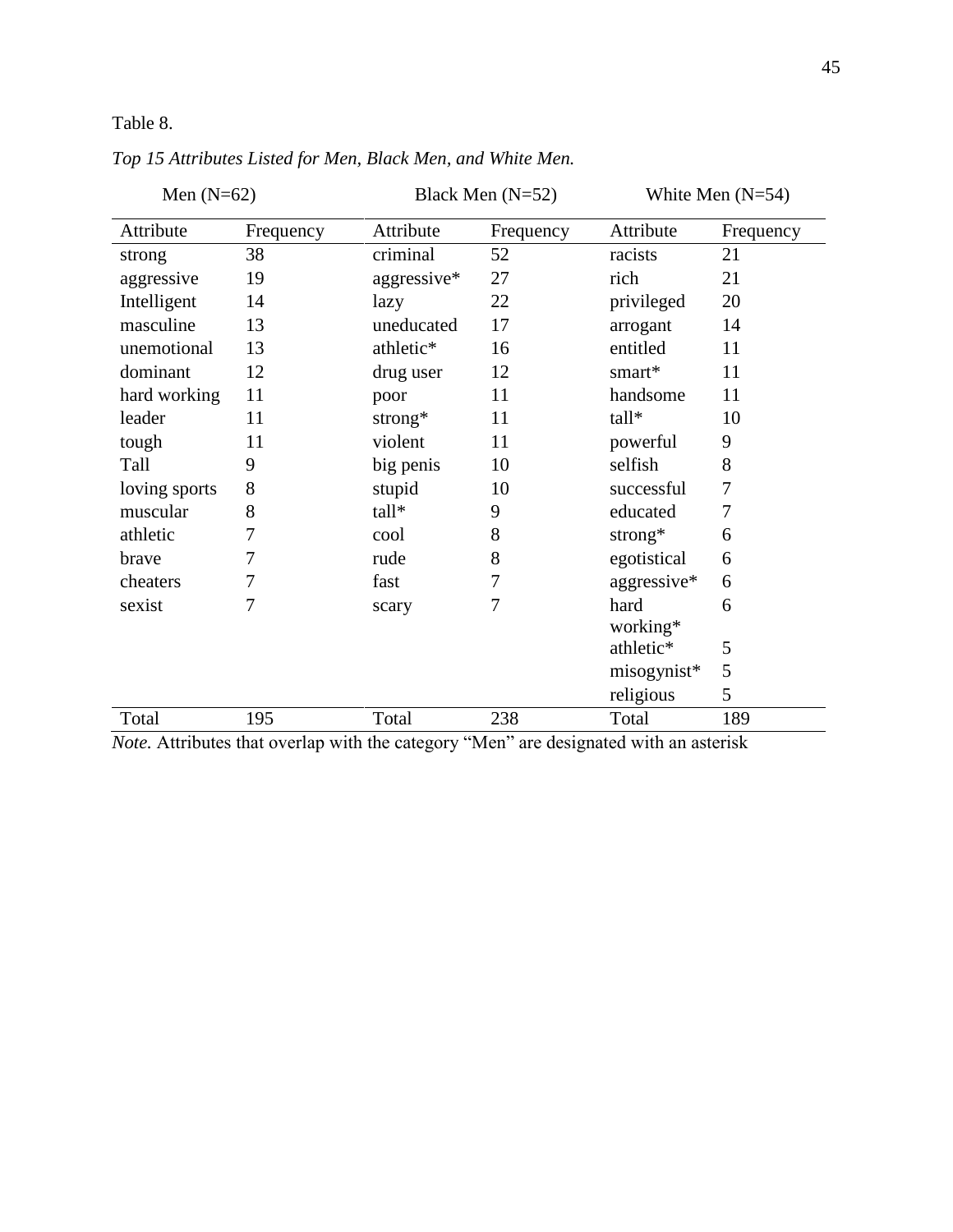

*Figure 1.* Interaction between target race and sexual orientation in perceived similarity to the group "Men" (error bars indicate standard errors)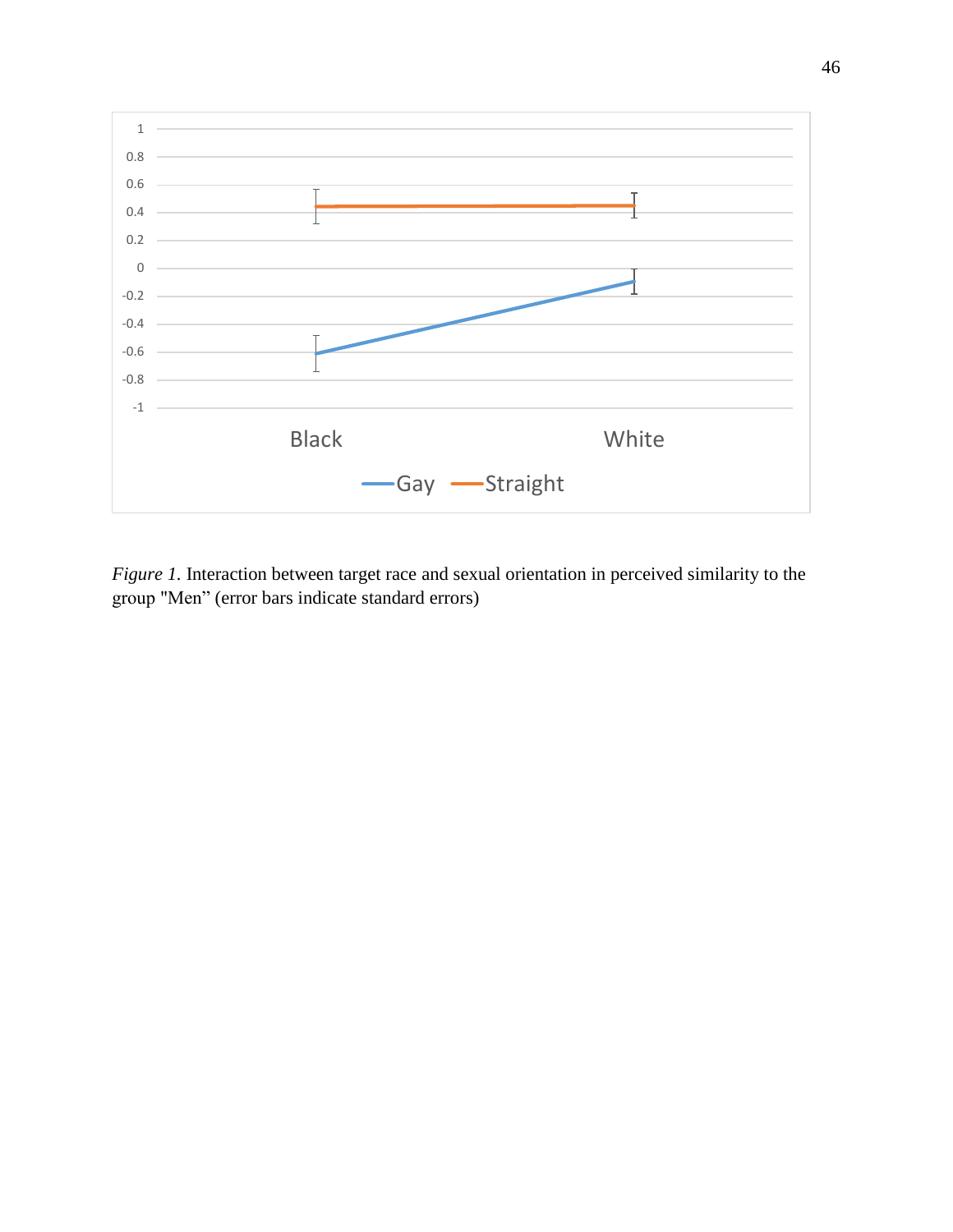

*Figure 2.* Interaction between target race and sexual orientation in perceived similarity to the group "Black men" (error bars indicate standard errors)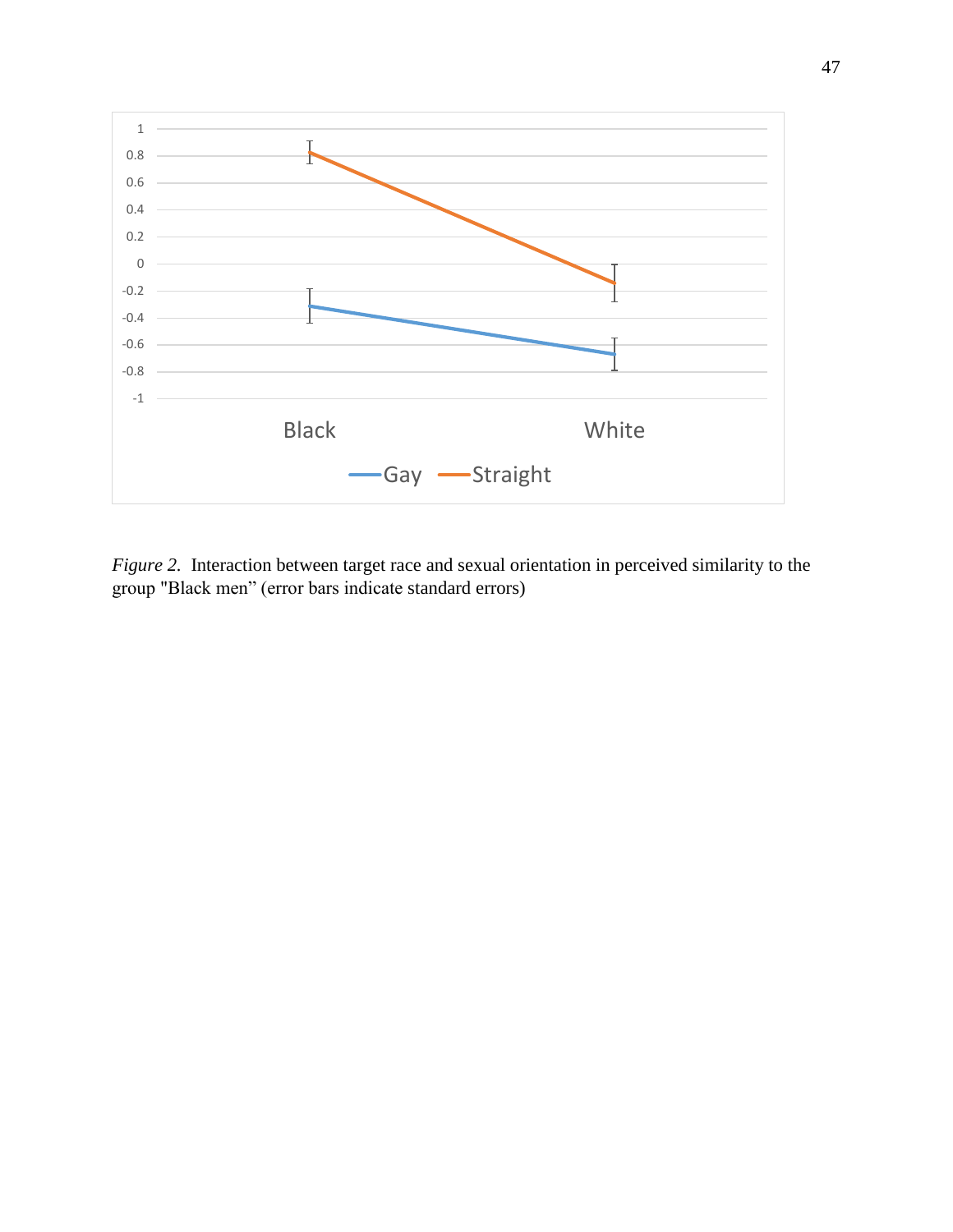### **References**

- Almquist, E. M. (1975). Untangling the effects of race and sex: The disadvantaged status of Black women. Social Science Quarterly, 56, 129-142.
- Aron, A., Aron, E. N., & Smollan, D. (1992). Inclusion of other in the self scale and the structure of interpersonal closeness. *Journal of personality and social psychology*, *63*(4), 596.
- Beale, F. (1979). Double jeopardy: To be black and female. In T. Cade (Ed.), *The Black Woman* (pp. 90–100). New York: New American Library.
- Bem, S. L. (1994). *The lenses of gender: Transforming the debate on sexual inequality*. Yale University Press.
- Berdahl, J. L., & Moore, C. (2006). Workplace harassment: double jeopardy for minority women. *Journal of Applied Psychology*, *91*(2), 426.
- Borgatti, S. P., Mehra, A., Brass, D. J., & Labianca, G. (2009). Network analysis in the social sciences. *Science*, *323*(5916), 892-895.
- Buss, D. M., & Craik, K. H. (1985). Why not measure that trait? Alternative criteria for identifying important dispositions. *Journal of Personality and Social Psychology*, *48*(4), 934.
- Calabrese, S. K., Earnshaw, V. A., Magnus, M., Hansen, N. B., Krakower, D. S., Underhill, K., Mayer, K.H., Kershaw, T.S., Betancourt, J.R. & Dovidio, J. F. (2018). Sexual stereotypes ascribed to Black men who have sex with men: An intersectional analysis. *Archives of sexual behavior*, *47*(1), 143-156.
- Cho, S., Crenshaw, K. W., & McCall, L. (2013). Toward a field of intersectionality studies: Theory, applications, and praxis. *Signs: Journal of Women in Culture and Society*, *38*(4), 785-810.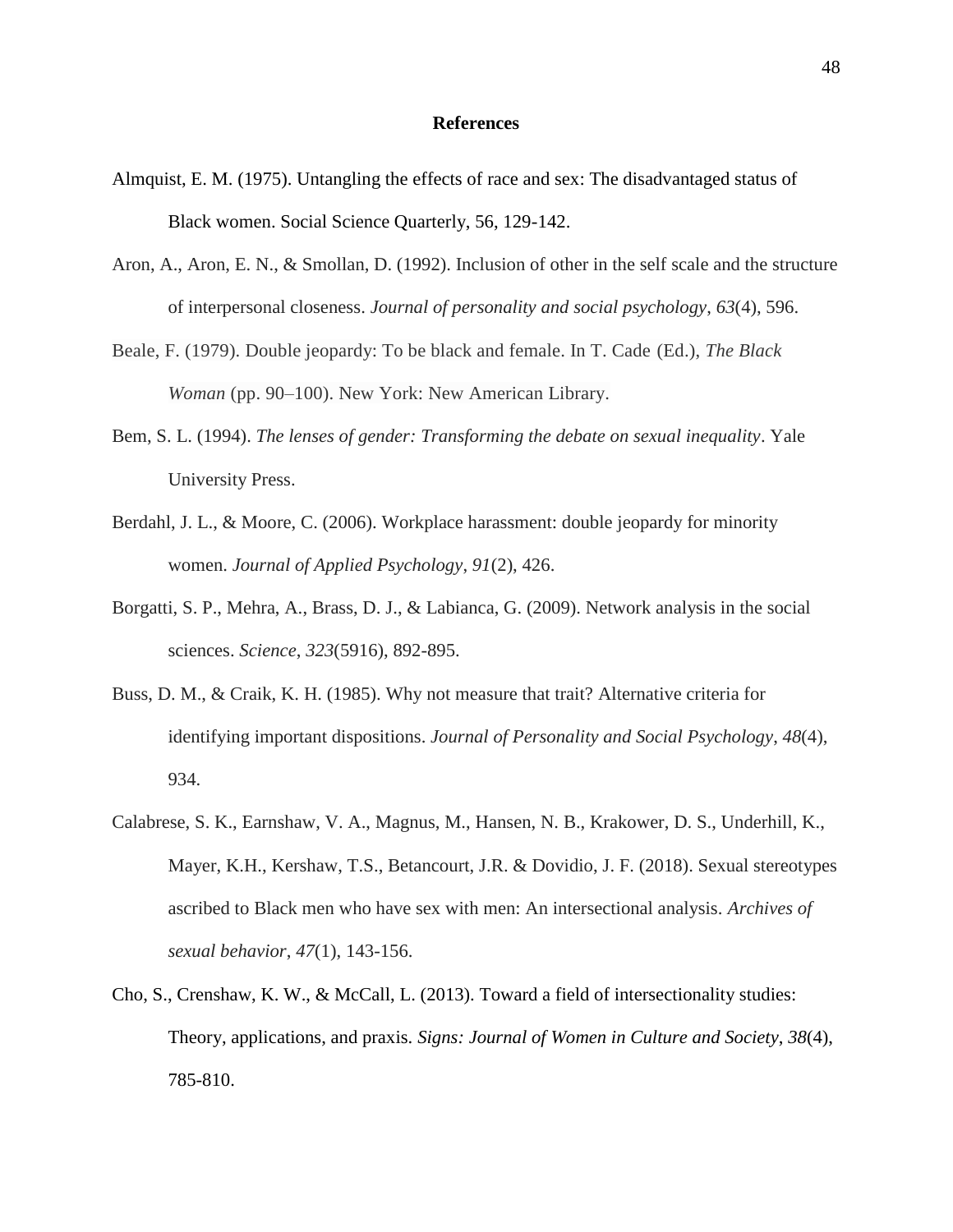- Cole, E. R. (2008). Coalitions as a model for intersectionality: From practice to theory. *Sex roles*, *59*(5-6), 443-453.
- Cole, E. R., & Zucker, A. N. (2007). Black and white women's perspectives on femininity. *Cultural Diversity and Ethnic Minority Psychology*, *13*(1), 1.
- Crenshaw, K. (1991). Mapping the margins: Identity politics, intersectionality, and violence against women. *Stanford Law Review*, *43*(6), 1241-1299.
- Crenshaw, K. (1993). Demarginalizing the intersection of race and sex: A Black feminist critique of antidiscrimination doctrine, feminist theory and antiracist politics. In D. K. Weisbert (Ed.), Feminist legal theory: Foundations (pp. 383–395). Philadelphia: Temple University Press. (Original work published 1989)
- DeLamater, J. D., & Hyde, J. S. (1998). Essentialism vs. social constructionism in the study of human sexuality. *Journal of sex research*, *35*(1), 10-18.
- Devine, P. G., & Elliot, A. J. (1995). Are racial stereotypes really fading? The Princeton trilogy revisited. *Personality and social psychology bulletin*, *21*(11), 1139-1150.
- Eagly, A. H., & Wood, W. (2011). Social role theory. *Handbook of theories in social psychology*, *2*, 458-476.
- Fiske, S. T., Cuddy, A. J., Glick, P., & Xu, J. (2002). A model of (often mixed) stereotype content: competence and warmth respectively follow from perceived status and competition. *Journal of personality and social psychology*, *82*(6), 878.
- Ghavami, N., & Peplau, L. A. (2013). An intersectional analysis of gender and ethnic stereotypes: Testing three hypotheses. *Psychology of Women Quarterly*, *37*(1), 113-127.
- Goff, P. A., Eberhardt, J. L., Williams, M. J., & Jackson, M. C. (2008). Not yet human: implicit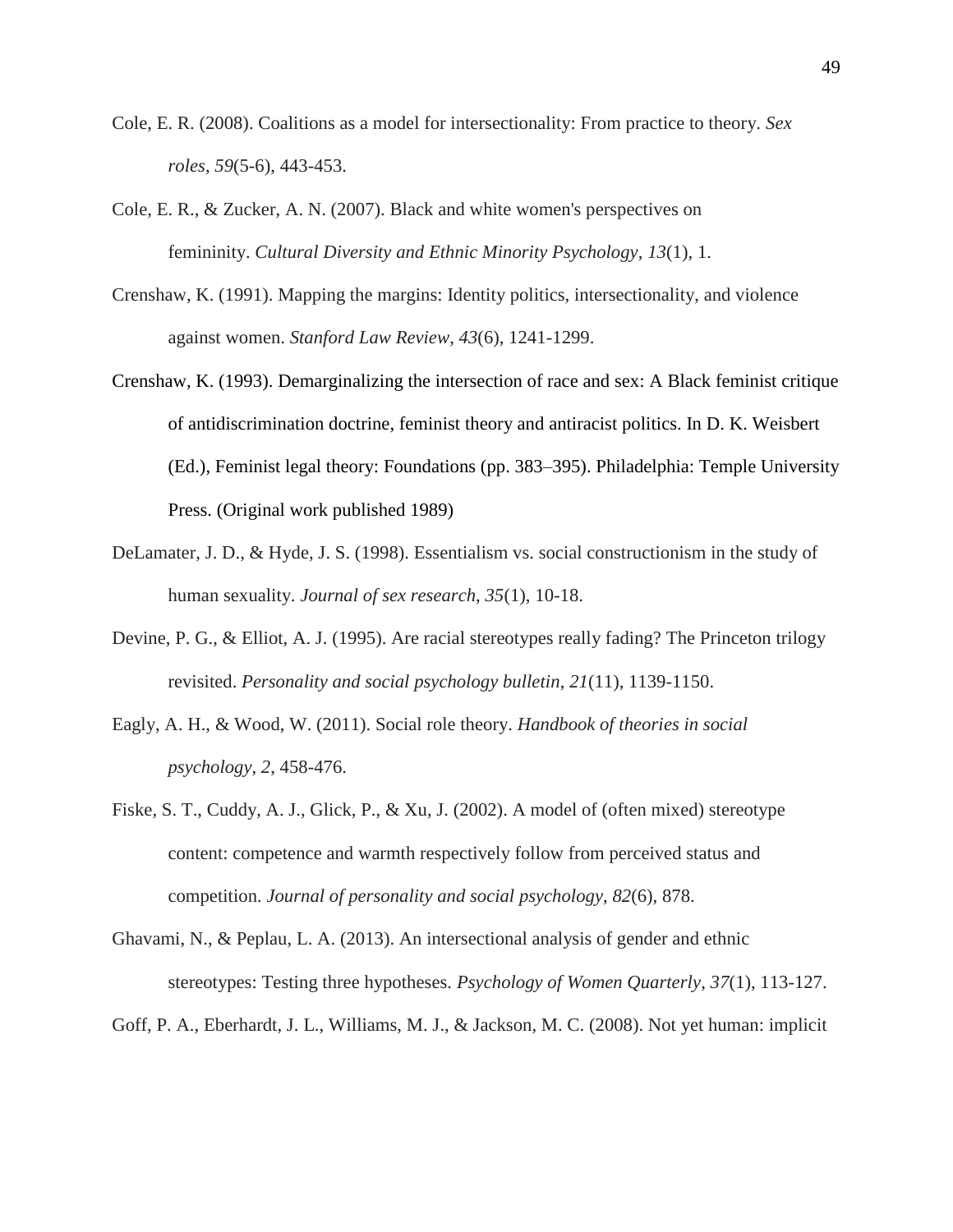knowledge, historical dehumanization, and contemporary consequences. *Journal of personality and social psychology*, *94*(2), 292.

- Gonzales, P. M., Blanton, H., & Williams, K. J. (2002). The effects of stereotype threat and double-minority status on the test performance of Latino women. *Personality and social psychology bulletin*, *28*(5), 659-670.
- Greenwood, R. M., & Christian, A. (2008). What happens when we unpack the invisible knapsack? Intersectional political consciousness and inter-group appraisals. *Sex Roles*, *59*(5-6), 404-417.
- Haines, E. L., Deaux, K., & Lofaro, N. (2016). The times they are a-changing... or are they not? A comparison of gender stereotypes, 1983–2014. *Psychology of Women Quarterly*, *40*(3), 353-363.
- Haley, H., Sidanius, J., Lowery, B., & Malamuth, N. (2004). The Interactive Nature of Sex and Race Discrimination: A Social Dominance Perspective.
- Haslam, N., & Levy, S. R. (2006). Essentialist beliefs about homosexuality: Structure and implications for prejudice. *Personality and Social Psychology Bulletin*, *32*(4), 471-485.
- Hogg, M. A., Hardie, E. A., & Reynolds, K. J. (1995). Prototypical similarity, self‐ categorization, and depersonalized attraction: A perspective on group cohesiveness. *European Journal of Social Psychology*, *25*(2), 159-177.
- Johnson, K. L., & Ghavami, N. (2011). At the crossroads of conspicuous and concealable: What race categories communicate about sexual orientation. *PLoS One*, *6*(3), e18025.
- Johnson, K. L., Freeman, J. B., & Pauker, K. (2012). Race is gendered: How covarying phenotypes and stereotypes bias sex categorization. *Journal of personality and social psychology*, *102*(1), 116.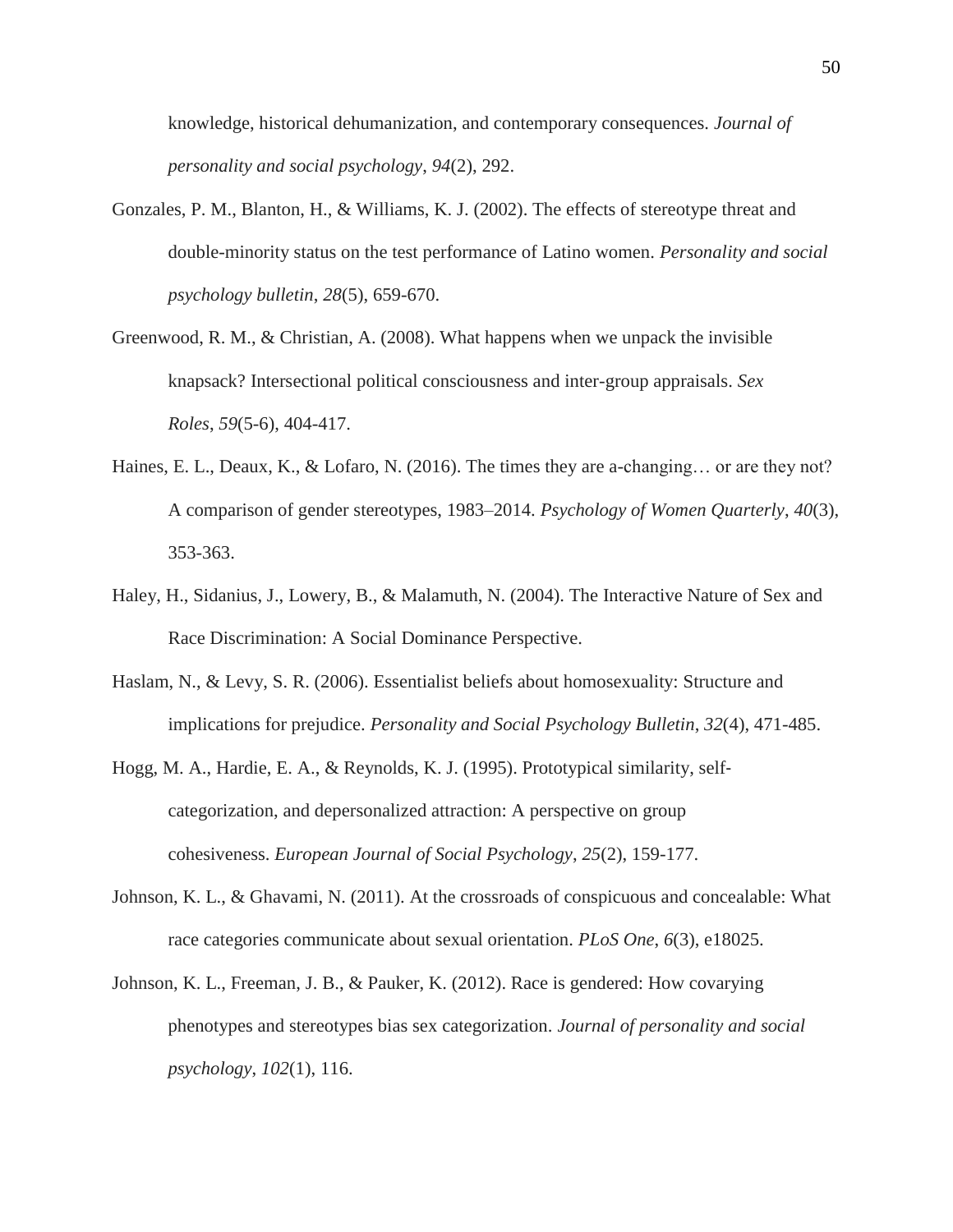- Kang, S. K., & Bodenhausen, G. V. (2015). Multiple identities in social perception and interaction: Challenges and opportunities. *Annual review of psychology*, *66*, 547-574.
- Katz, D., & Braly, K. (1933). Racial stereotypes of one hundred college students. *The Journal of Abnormal and Social Psychology*, *28*(3), 280.
- King, D. H. (1988). Multiple jeopardy, multiple consciousness: The context of a black feminist ideology. *Signs*, *14*, 42–72.
- Landrine, H., Klonoff, E. A., Alcaraz, R., Scott, J., & Wilkins, P. (1995). The social psychology of interpersonal discrimination.
- Livingston, R. W., & Pearce, N. A. (2009). The teddy-bear effect: Does having a baby face benefit black chief executive officers?. *Psychological science*, *20*(10), 1229-1236.
- MacKinnon, C. A. (2013). Intersectionality as method: A note. *Signs: Journal of Women in Culture and Society*, *38*(4), 1019-1030.
- Macrae, C. N., Milne, A. B., & Bodenhausen, G. V. (1994). Stereotypes as energy-saving devices: A peek inside the cognitive toolbox. *Journal of personality and Social Psychology*, *66*(1), 37.
- Navarrete, C. D., McDonald, M. M., Molina, L. E., & Sidanius, J. (2010). Prejudice at the nexus of race and gender: an outgroup male target hypothesis. *Journal of personality and social psychology*, *98*(6), 936.
- Parent, M. C., DeBlaere, C., & Moradi, B. (2013). Approaches to research on intersectionality: Perspectives on gender, LGBT, and racial/ethnic identities. *Sex Roles*, *68*(11-12), 639- 645.
- Peplau, L. A., Veniegas, R. C., Taylor, P. L., & DeBro, S. C. (1999). Sociocultural perspectives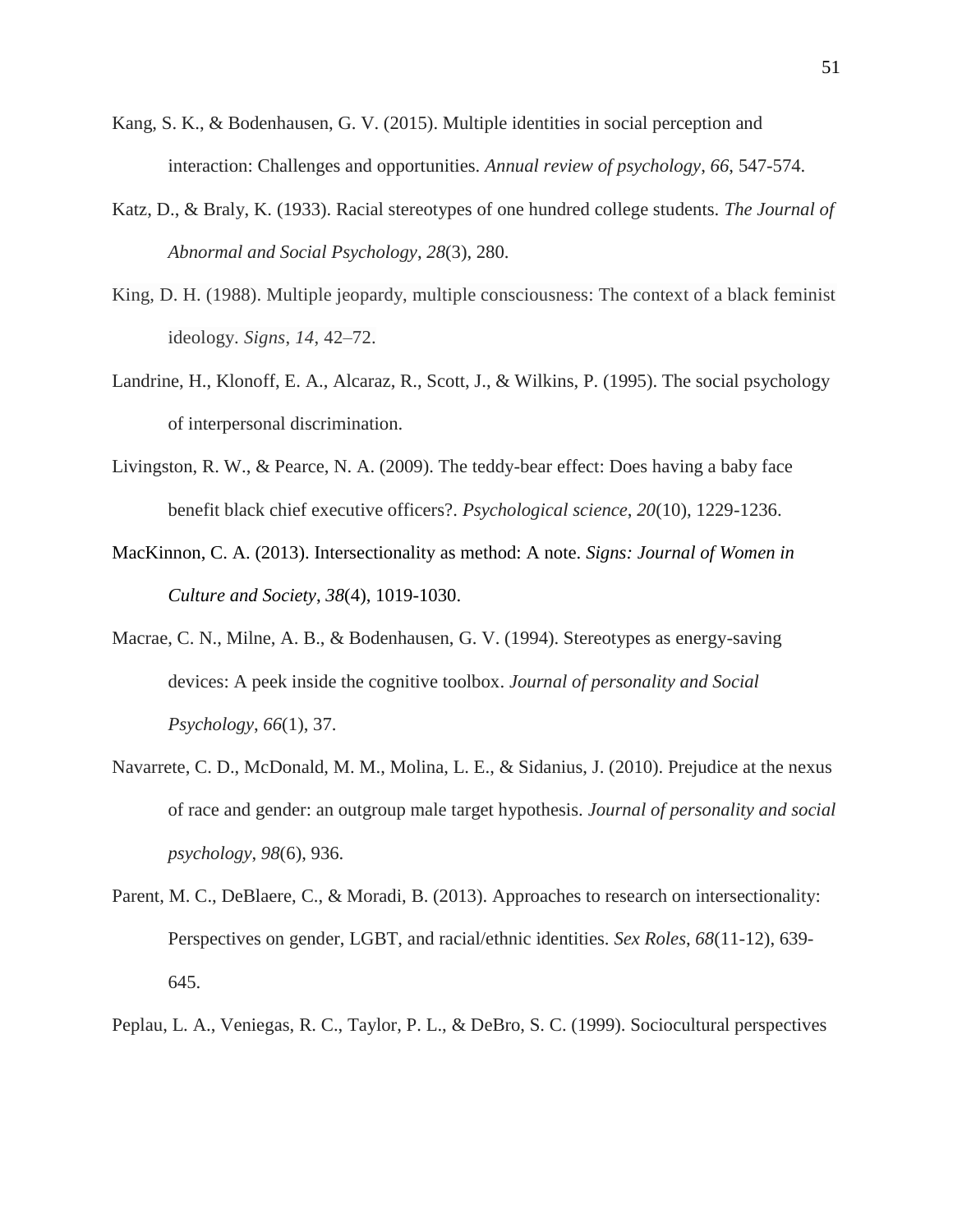on the lives of women and men. *Gender, culture, and ethnicity: Current research about women and men*, 23-37.

- Perszyk, D. R., Lei, R. F., Bodenhausen, G. V., Richeson, J. A., & Waxman, S. R. (2019). Bias at the intersection of race and gender: Evidence from preschool‐aged children. *Developmental science*, e12788.
- Prentice, D. A., & Miller, D. T. (2007). Psychological essentialism of human categories. *Current directions in psychological science*, *16*(4), 202-206.
- Purdie-Vaughns, V., & Eibach, R. P. (2008). Intersectional invisibility: The distinctive advantages and disadvantages of multiple subordinate-group identities. *Sex Roles*, *59*(5- 6), 377-391.
- Reid, P. T. (1984). Feminism versus minority group identity: Not for Black women only. Sex Roles, 10, 247–255.
- Remedios, J. D., Chasteen, A. L., Rule, N. O., & Plaks, J. E. (2011). Impressions at the intersection of ambiguous and obvious social categories: Does gay+ Black= likable?. *Journal of Experimental Social Psychology*, *47*(6), 1312-1315.
- Rosette, A. S., Koval, C. Z., Ma, A., & Livingston, R. (2016). Race matters for women leaders: Intersectional effects on agentic deficiencies and penalties. *The Leadership Quarterly*, *27*(3), 429-445.
- Schug, J., Alt, N. P., & Klauer, K. C. (2015). Gendered race prototypes: Evidence for the nonprototypicality of Asian men and Black women. *Journal of Experimental Social Psychology*, *56*, 121-125.
- Sesko, A. K., & Biernat, M. (2010). Prototypes of race and gender: The invisibility of Black women. *Journal of Experimental Social Psychology*, *46*(2), 356-360.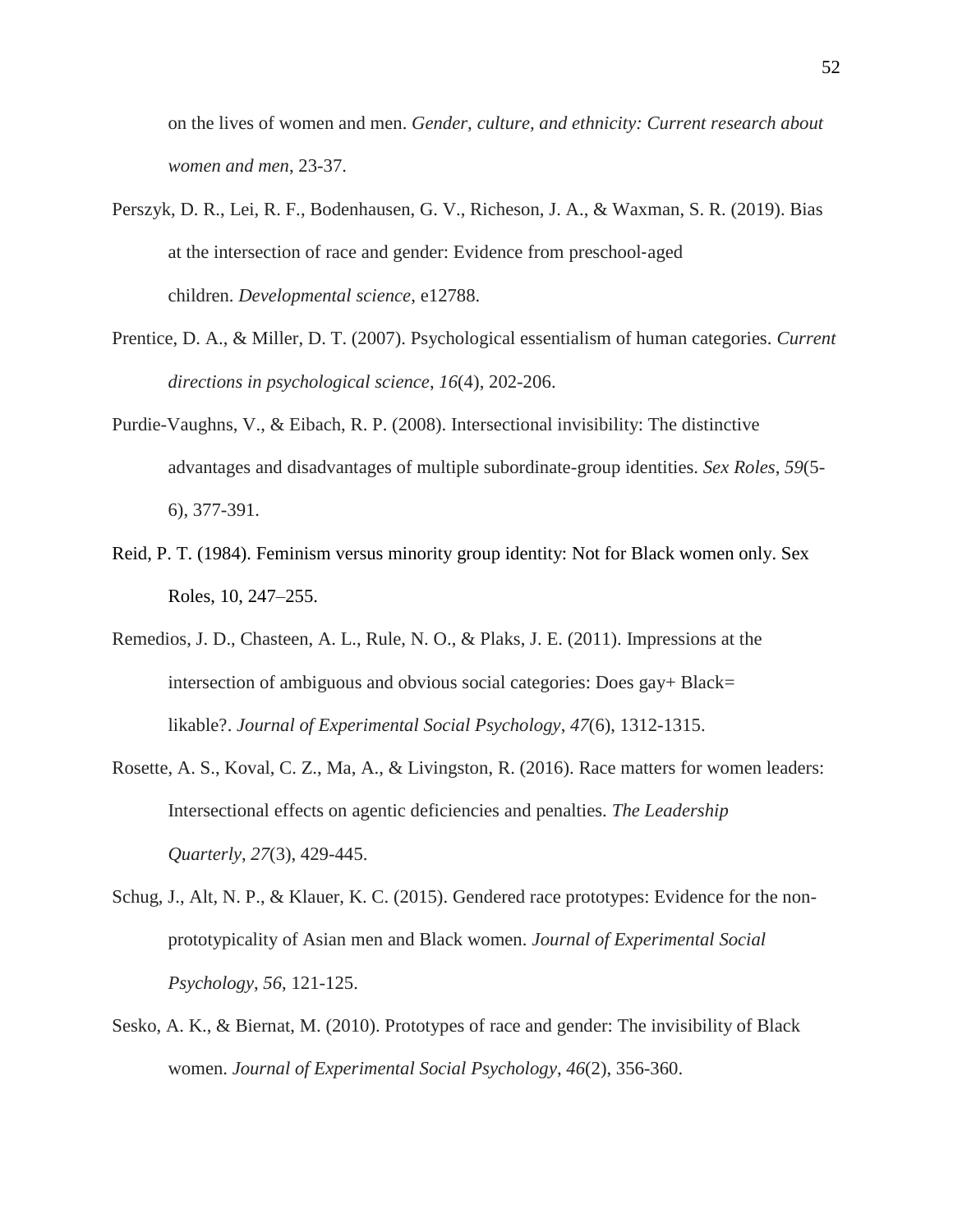- Settles, I. H. (2006). Use of an intersectional framework to understand Black women's racial and gender identities. *Sex Roles*, *54*(9-10), 589-601.
- Shih, M., Bonam, C., Sanchez, D., & Peck, C. (2007). The social construction of race: Biracial identity and vulnerability to stereotypes. *Cultural Diversity and Ethnic Minority Psychology*, *13*(2), 125.
- Sidanius, J. (1993). The psychology of group conflict and the dynamics of oppression: A social dominance perspective.
- Sidanius, J., & Pratto, F. (1993). The inevitability of oppression and the dynamics of social dominance. *Prejudice, politics, and the American dilemma*, 173-211.
- Sidanius, J., & Pratto, F. (1999). *Social dominance: An intergroup theory of social hierarchy and oppression*. Cambridge University Press.
- Sidanius, J., Pratto, F., & Rabinowitz, J. L. (1994). Gender, ethnic status, and ideological asymmetry: A social dominance interpretation. *Journal of Cross-Cultural Psychology*, *25*(2), 194-216.
- Sidanius, J., Veniegas, R. C., & Oskamp, S. (2000). Reducing prejudice and discrimination.
- Spears, R., Doosje, B., & Ellemers, N. (1997). Self-stereotyping in the face of threats to group status and distinctiveness: The role of group identification. *Personality and social psychology bulletin*, *23*(5), 538-553.
- Swank, E., & Fahs, B. (2012). Resources, social networks, and collective action frames of college students who join the gay and lesbian rights movement. *Journal of Homosexuality*, *59*(1), 67-89.
- Tajfel, H. (1969). Social and cultural factors in perception. *Handbook of social psychology*, *3*, 315-394.